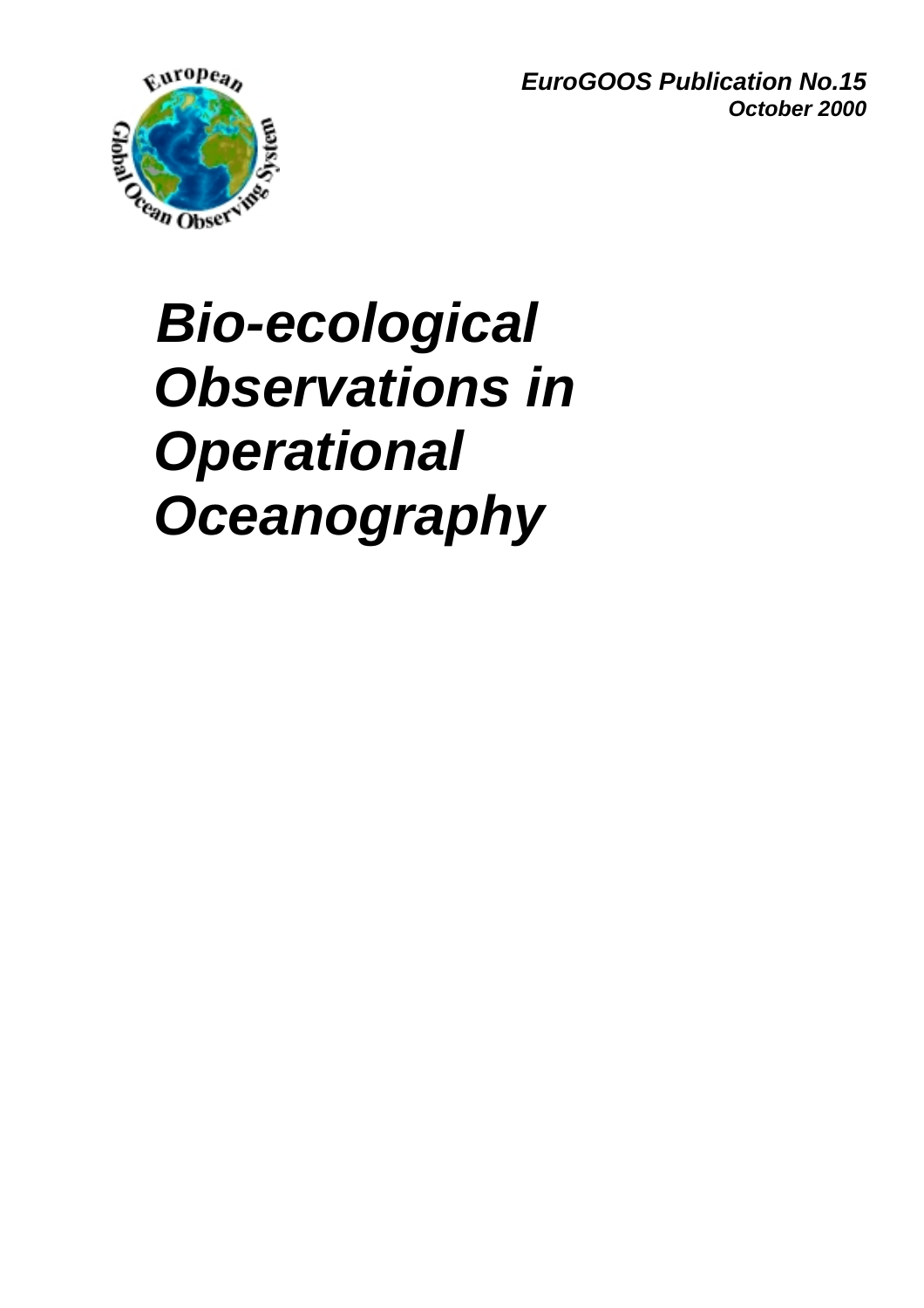Published by:

EuroGOOS Office, Room 014/12 Southampton Oceanography Centre European Way, Southampton SO14 3ZH, UK Tel: +44 (0)2380 596 242 or 262 Fax:  $+44(0)2380596399$ E-mail: N.Flemming@soc.soton.ac.uk WWW: http://www.soc.soton.ac.uk/OTHERS/EUROGOOS/

© EuroGOOS 2000

First published 2000

ISBN 0-904175-43-X

To be cited as: Fischer, J, Baretta, J, Colijn, F, and Flemming, N C (eds). 2000. Bio-ecological Observations in Operational Oceanography. EuroGOOS Publication No. 15, Southampton Oceanography Centre, Southampton. ISBN 0-904175-43-X

#### *Cover picture*

*Large image:* "A water perspective of Europe", courtesy of Swedish Meteorological and Hydrological Institute. The white lines show the watershed boundaries between the different catchment areas flowing into the regional seas of Europe.

*Inset image:* Height of the sea surface in the north Atlantic and Arctic simulated by the OCCAM global ocean model, courtesy of David Webb, James Rennell Division, Southampton Oceanography Centre.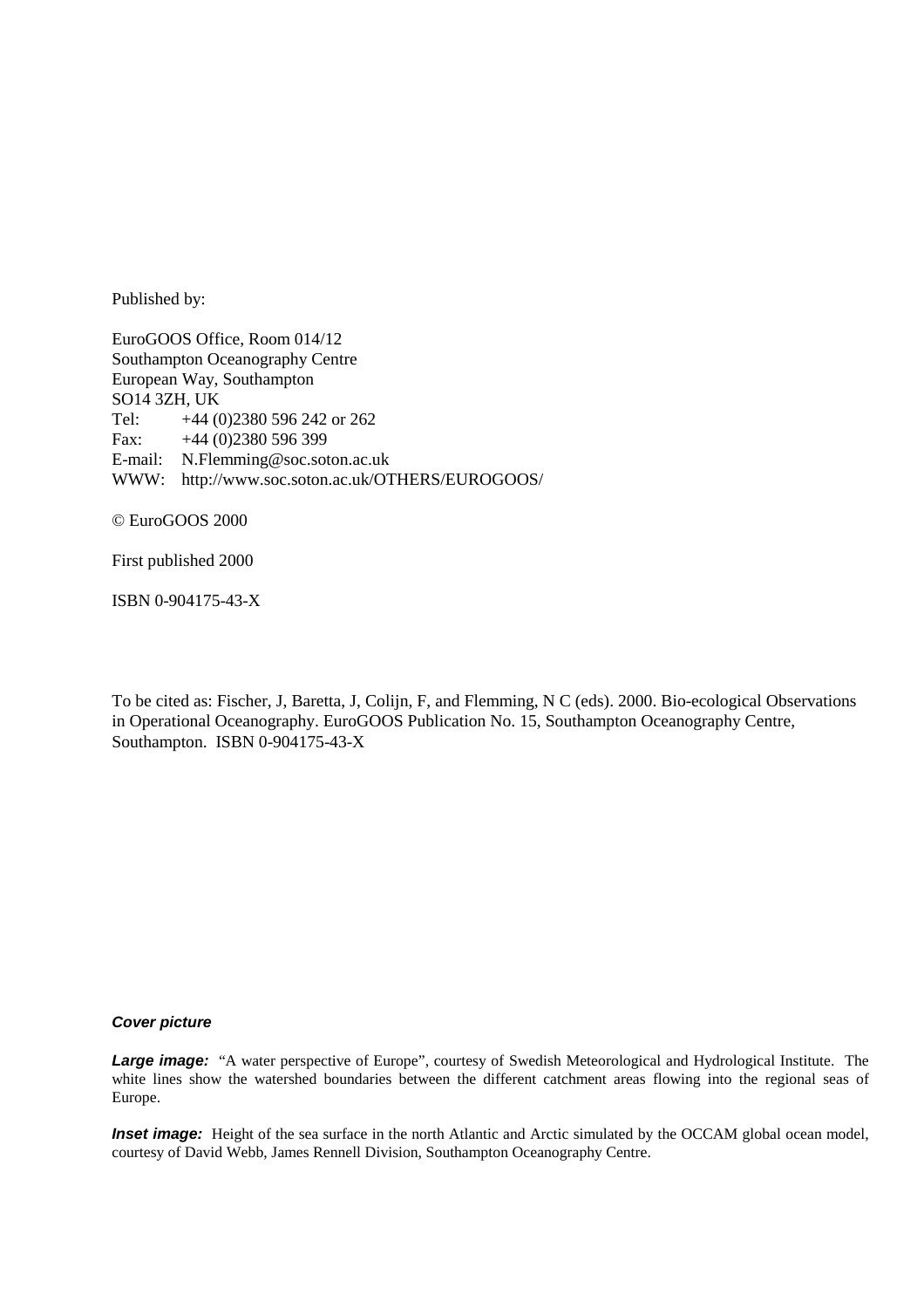## *Bio-ecological Observations in Operational Oceanography*

Report of the third Workshop of the EuroGOOS Scientific Advisory Working Group

organised by EuroGOOS and ICES

6-8 April 2000 at the National Institute of Coastal and Marine Management / RIKZ, Den Haag, The Netherlands

With support from European Commission Directorate General Research

Edited by Johanne Fischer, Job Baretta, Franciscus Colijn, and Nicholas C. Flemming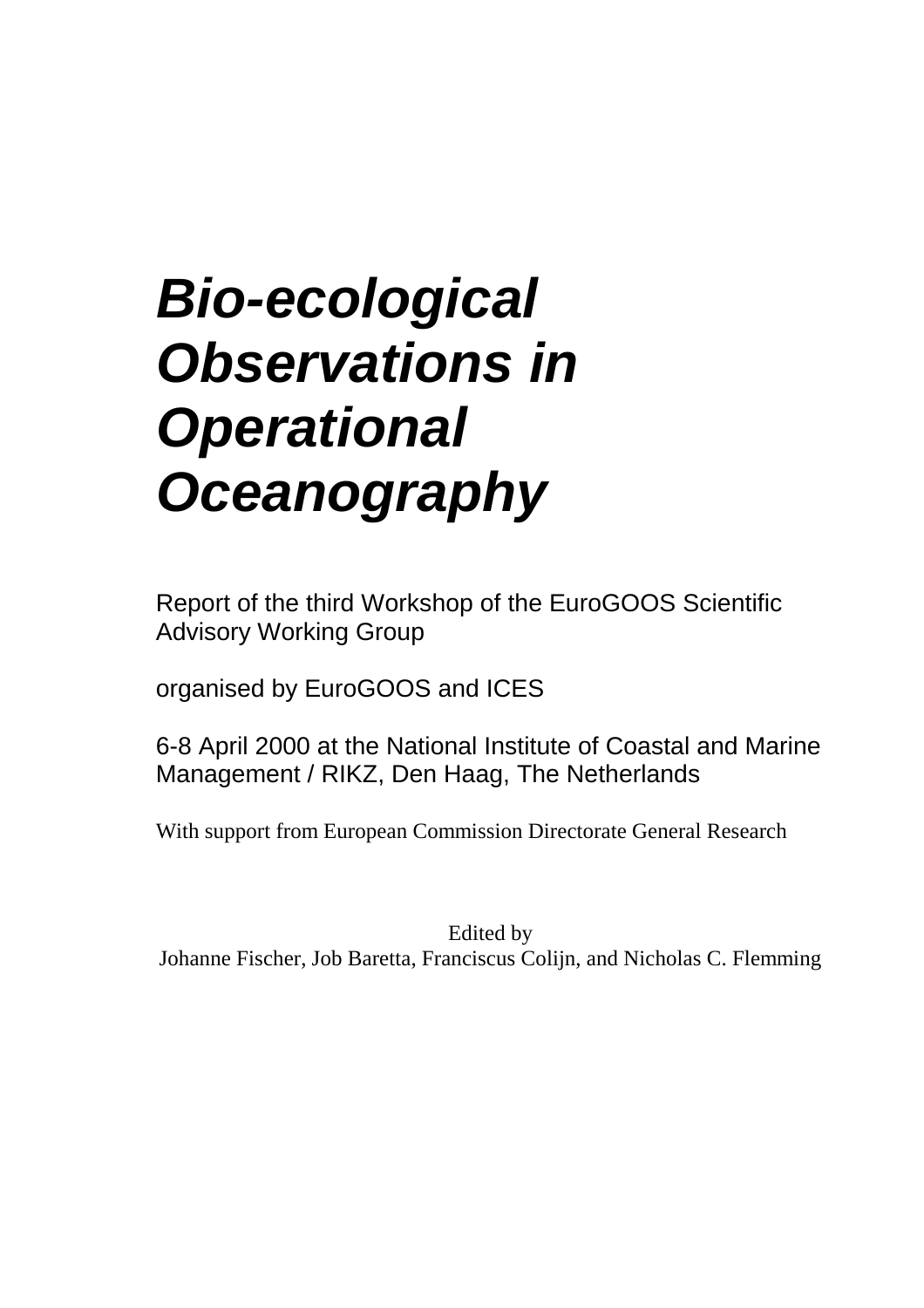#### **EuroGOOS Personnel**

| Chairman         | D Tromp                                                                                                                        | UNEP, The Netherlands                                                   |
|------------------|--------------------------------------------------------------------------------------------------------------------------------|-------------------------------------------------------------------------|
| <b>President</b> | J D Woods                                                                                                                      | Imperial College, UK                                                    |
| <b>Officers</b>  | H Cattle<br>E. Buch<br>P Marchand<br>S Vallerga<br>C Tziavos (Chairman TPWG) NCMR, Greece<br>D Prandle (Chairman SAWG) POL, UK | Met. Office, UK<br>DMI, Denmark<br><b>IFREMER, France</b><br>CNR, Italy |

#### **Task Team Chairmen**

|                    | O Johannessen                                                                    | Arctic Task Team                                                                                          |
|--------------------|----------------------------------------------------------------------------------|-----------------------------------------------------------------------------------------------------------|
|                    | C Le Provost                                                                     | <b>Atlantic Task Team</b>                                                                                 |
|                    | E Buch                                                                           | <b>Baltic Task Team</b>                                                                                   |
|                    | N Pinardi                                                                        | Mediterranean Task Team                                                                                   |
|                    | L Droppert                                                                       | North West Shelf Task Team                                                                                |
| <b>Secretariat</b> | N C Flemming (Director)<br>J Fischer (Deputy Director)<br>S M Marine (Secretary) | Southampton Oceanography Centre, UK<br>University of Kiel, Germany<br>Southampton Oceanography Centre, UK |
|                    |                                                                                  |                                                                                                           |

### *Existing or forthcoming EuroGOOS Publications:*

| 1.  | Strategy for EuroGOOS 1996                                   | ISBN 0-904175-22-7 |
|-----|--------------------------------------------------------------|--------------------|
| 2.  | EuroGOOS Annual Report 1996                                  | ISBN 0-904175-25-1 |
| 3.  | The EuroGOOS Plan 1997                                       | ISBN 0-904175-26-X |
| 4.  | The EuroGOOS Marine Technology Survey                        | ISBN 0-904175-29-4 |
| 5.  | The EuroGOOS brochure, 1997                                  |                    |
| 6.  | The Science Base of EuroGOOS                                 | ISBN 0-90417530-8  |
| 7.  | Proceedings of the Hague Conference, 1997, Elsevier          | ISBN 0-444-82892-3 |
| 8.  | The EuroGOOS Extended Plan                                   | ISBN 0-904175-32-4 |
| 9.  | EuroGOOS Atlantic Workshop report                            | ISBN 0-904175-33-2 |
| 10. | EuroGOOS Annual Report, 1997                                 | ISBN 0-904175-34-0 |
| 11. | Mediterranean Forecasting System report                      | ISBN 0-904175-35-9 |
| 12. | <b>Operational Oceanography: Data Requirements Survey</b>    | ISBN 0-904175-36-7 |
| 13. | The EuroGOOS Technology Plan Working Group Report            | ISBN 0-904175-37-5 |
| 14. | BOOS Plan. Baltic Operational Oceanographic System 1999-2003 | ISBN 0-904175-41-3 |
| 15. | Bio-Ecological Observations in Operational Oceanography      | ISBN 0-904175-43-X |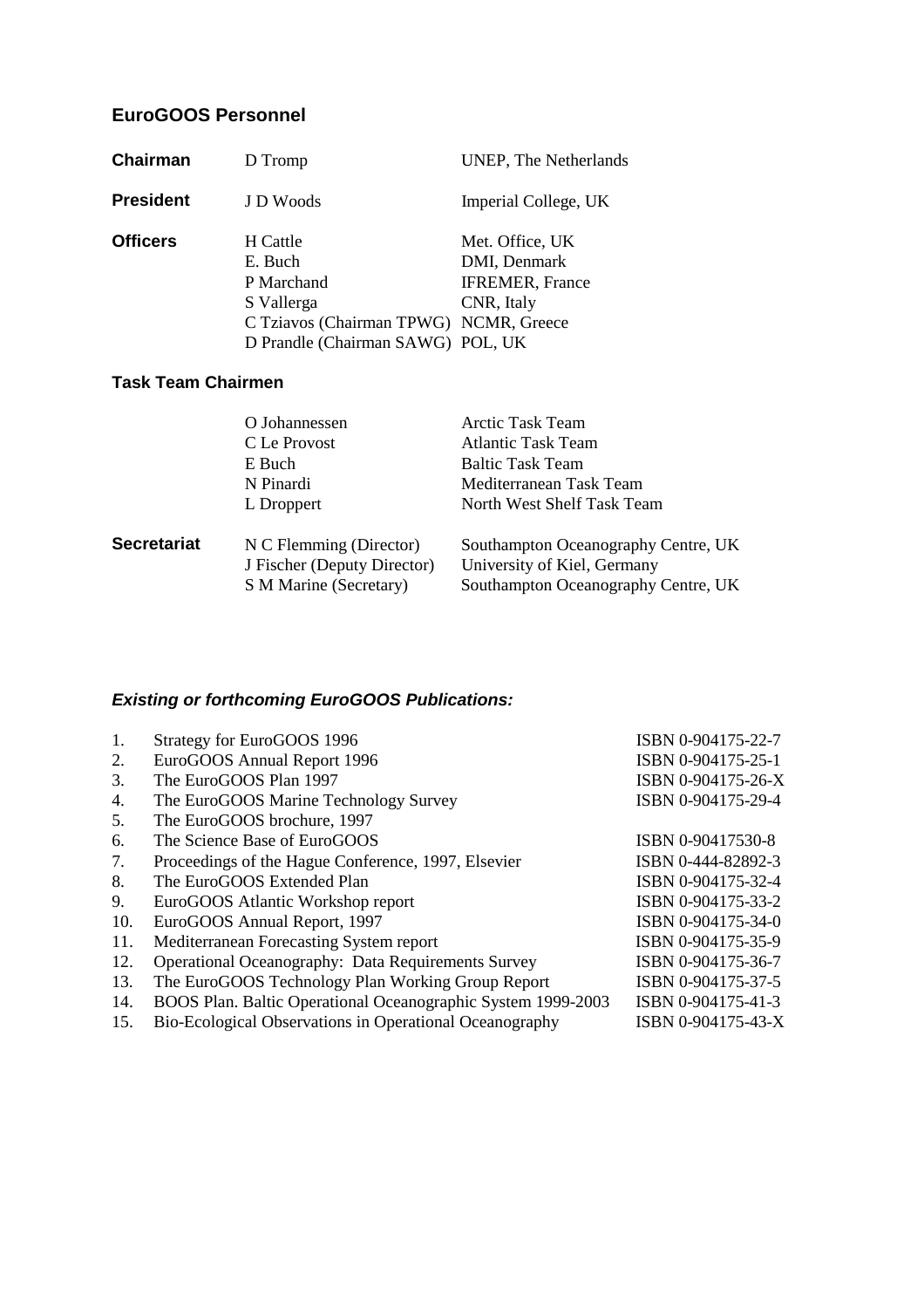## **Contents**

| 1. |                                                                |  |
|----|----------------------------------------------------------------|--|
| 2. | Users of Bio-ecological Products and their Data Requirements 5 |  |
|    |                                                                |  |
|    |                                                                |  |
| 3. | Sampling and Assessment of Marine Communities and Processes 11 |  |
|    |                                                                |  |
|    |                                                                |  |
| 4. |                                                                |  |
|    |                                                                |  |
|    |                                                                |  |
| 5. |                                                                |  |
|    |                                                                |  |
|    |                                                                |  |
| 6. |                                                                |  |

#### **Annexes**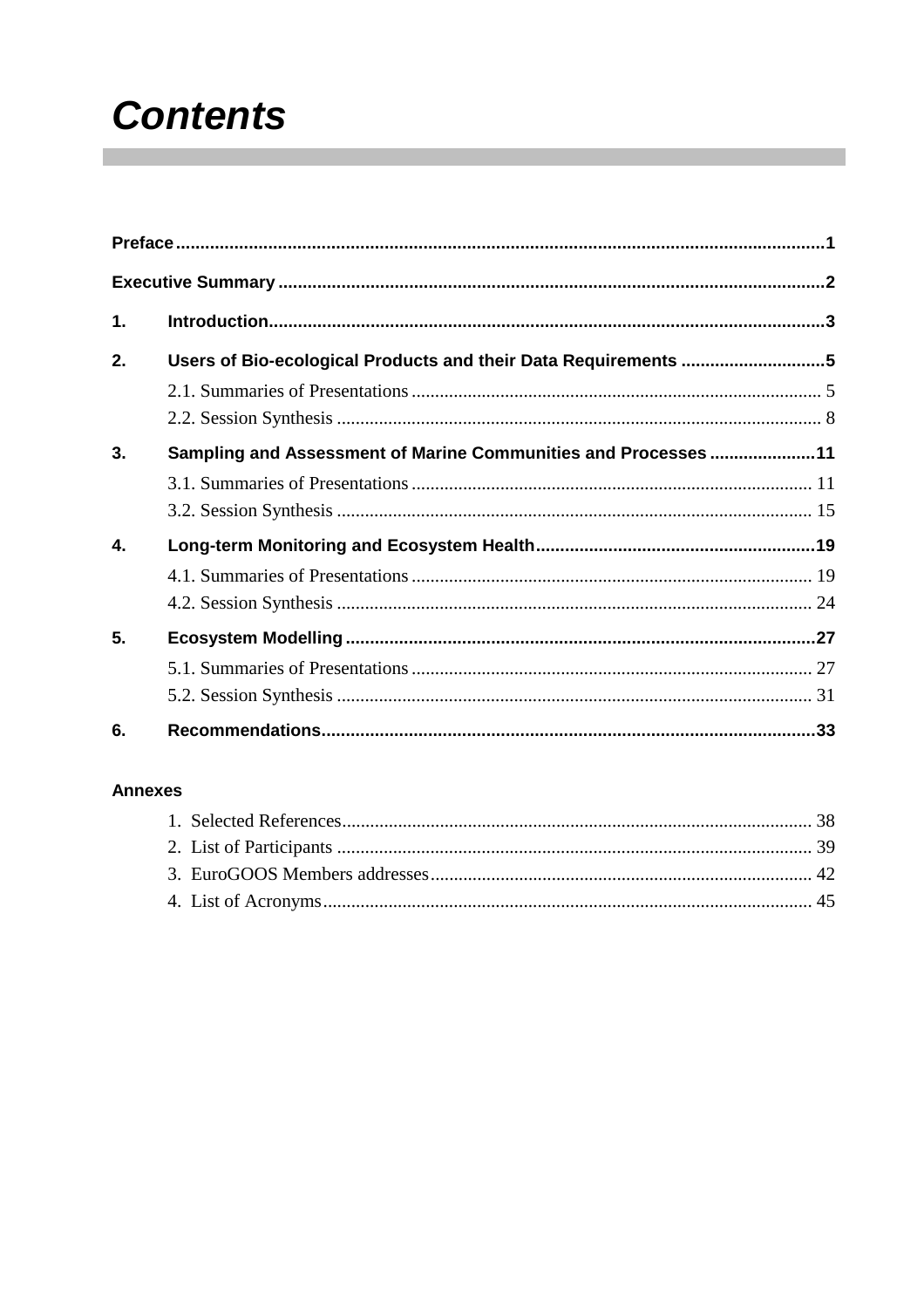## *Preface*

The Workshop on "Bio-ecological Observations in Operational Oceanography" was held from 6 - 8 April 2000 in Den Haag, Netherlands. It was organised by the Scientific Advisory Working Group of EuroGOOS in conjunction with ICES and also received funding from EU Directorate General XII, Research.

EuroGOOS is the Association of European national agencies for developing operational oceanographic systems and services in European seas, and for promoting European participation in the Global Ocean Observing System (GOOS). EuroGOOS was set up in 1994 and has now 31 Members from 16 countries.

The Global Ocean Observing System is planning to co-ordinate, strengthen, and harmonise the national and international efforts to assess and predict the marine environment and thus to effectively improve operational oceanography world-wide. Operational oceanography can be defined as the activity of systematic and longterm routine measurements of the seas, their interpretation, and the rapid dissemination of operational products (typically forecast, nowcast, hindcast).

To establish a scientific base to guide the Euro-GOOS Plan, the Scientific Advisory Working Group was set up. It initiated a series of workshops under the motto "Extending the Limits of Predictability". The first workshop on "Predicting the Ocean for the 21st Century. Optimising the Observations Network for the Atlantic and Adjacent Seas" took place 8-9 March 1999 in Rome and was attended by 45 participants from 13 countries. Its broad objectives aimed at developing operational oceanography in scope (physics to ecology), in accuracy (evaluation of modules) and in extent of prediction period (via data assimilation, coupling of ocean-shelf and marine-atmospheric models).

The second workshop on "Ocean Atmosphere Shelf Sea Coupling" took place in Norrköping, Sweden, 14-15 September 1999 with 13 participants. Based on BOOS, the Baltic Ocean Observing System, issues discussed during this workshop included nested modelling, air-sea exchanges and how it is influenced by ice, and coupling protocols.



*Figure 1. Elements of operational oceanography*

The present workshop is the third in the series. Its aim is to broaden the focus of EuroGOOS from climatic/physical operational oceanography by including biological variables and to advance an ecosystem approach for ocean monitoring. The workshop was attended by 35 participants from 11 European countries (see Annexe 2).

The workshop was organised in four sessions dealing with user requirements, sampling technology, anthropogenic and climatic influences on ecosystems, and ecosystem modelling. At the end of the workshop participants discussed and formulated recommendations to a European Ocean Observing System focusing on future demands for bio-ecological products, the emerging requirements for monitoring technology, and improved scientific understanding of specific processes.

The organisation of this report follows the structure of the workshop rather closely by having a chapter for each session, containing the summaries of presentations followed by a session synthesis. The final chapter summarises the recommendations of the workshop.

We thank Sally Marine for copy editing and layout of this report.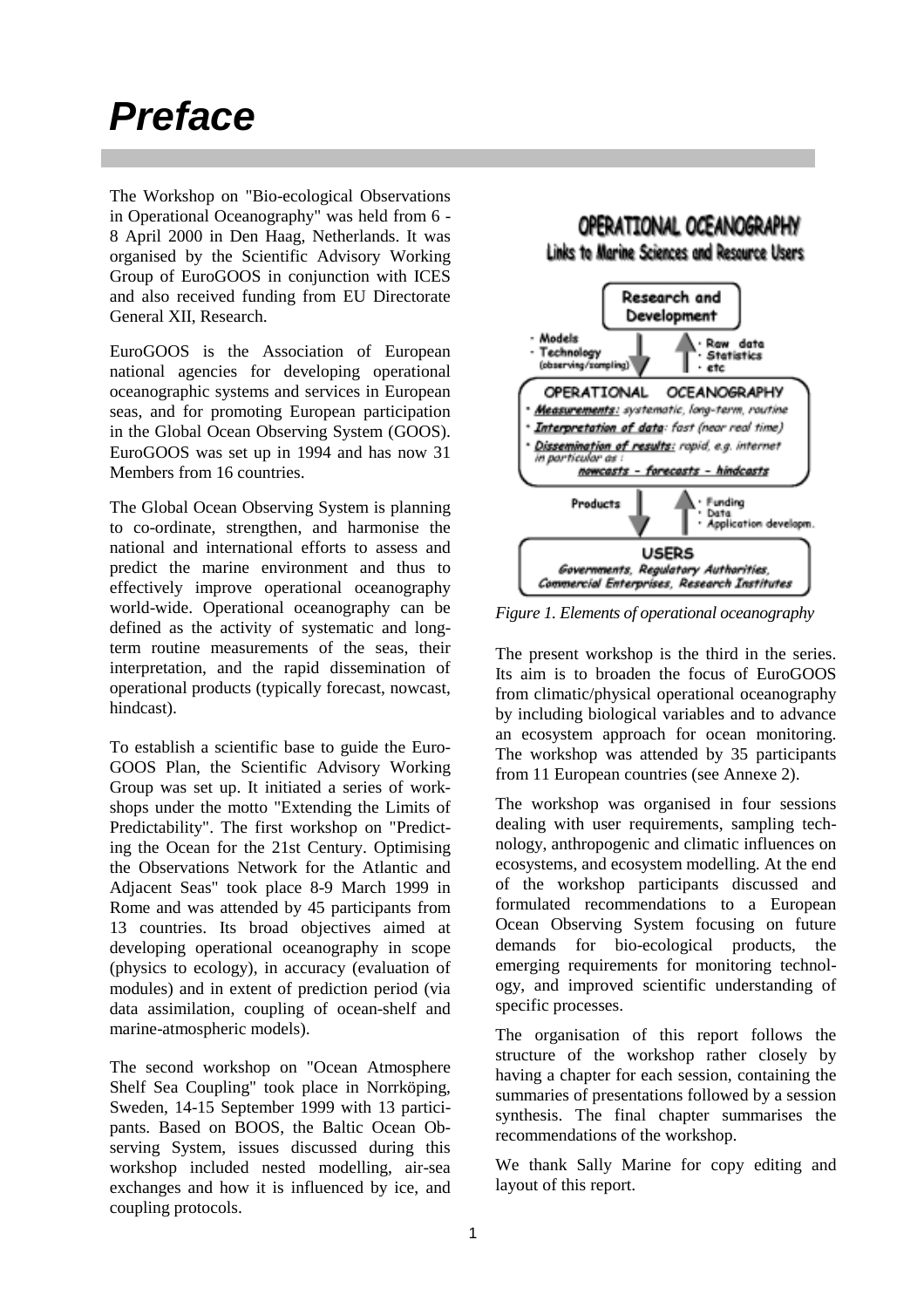## *Executive Summary*

EuroGOOS and ICES organised a workshop on "Bio-ecological Observations in Operational Oceanography" (held in The Hague, 6-8 April 2000). The goal of this meeting was to advance an ecosystem approach for ocean monitoring by describing existing surveys, technologies, and concepts of bio-ecological oceanography and by discussing strategies of how to meet present and future user requirements in this sector. The workshop covered user requirements, sampling technology, anthropogenic and climatic influences on the ecosystems, and ecosystem modelling.

Workshop participants recommended that user involvement in the sampling strategy should be given high priority. Identified users were: the scientific community, environmental and public health agencies, coastal managers and decision makers, the public in general, fisheries and aquaculture business, shipping and tourist industry, and the navy. Participants recognised a need for further user requirement surveys as well as for an improvement of the interaction between marine scientists/operational agencies and politicians/ public. In addition, it was felt that a contribution of stakeholders to sampling and monitoring could reduce costs and improve acceptance of operational oceanography.

Sampling strategy should include different monitoring types and schemes. Cost reduction of expensive monitoring could be achieved through the improvement of error models and through a responsive sampling strategy. Participants suggested that progress of the bioecological monitoring technology could be achieved through the improvement of existing and development of new bio-sensors, through a standardisation of the most common methods, and advances in the use of remote sensing for the assessment of primary productivity.

Workshop participants agreed that improvement and development of impact indicators for the monitoring and control of pollution in coastal environments should be prioritised, and that a common definition, harmonisation and standardisation of the most important indicators must be achieved.

Another major point of discussion evolved around ecosystem considerations for fish stock assessment that will require new type of data. Workshop participants recommended that scientific efforts to identify those ecological

variables and models that have a significant effect on fish distribution and abundance should be greatly increased. The importance of spawning areas for fish monitoring was recognised and adequate research recommended. It was also felt that non-commercial fish species deserve more attention than they are given at present.

Improvement and extension of bio-ecological data analyses was deemed necessary. Participants suggested the establishment of data analyses centres and of quality criteria for parameters, methods, processes, and model results. Strengthening the co-operation among modellers from different institutions and regions was seen as the only way to develop indispensable bioecological operational models. Such models should be based on identified user requirements. Among the processes deserving more attention from a bio-ecological operational perspective, were transport and ecosystem models, benthic processes, and benthic-pelagic interaction.

Participants strongly recommended improvement in building and using long-term databases. They suggested the initiation of such databases in hitherto neglected areas (e.g. Mediterranean, Black Sea) and advised that systematic collection of biological data should be performed by national and international agencies. In addition, easier access to databases was judged necessary and the establishment of a "data analyses and data mining" software depository recommended. The "Continuous Plankton Recorder" was specifically commended for quality and accessibility.

Workshop participants identified a number of products from bio-ecological monitoring, some of which already result from existing models. They recommended emphasising visualisation of data analyses and model results in order to ensure wide use and easy access to operational oceanographic products. Among the products mentioned were: High quality data sets for scientific research (e.g. primary productivity); early warning systems for harmful algal blooms, oil spills, etc.; habitat mapping for different benthic organisms; measurement of fluxes and transport tracking of hazardous substances and nutrients; monitoring and forecasting of stratification patterns; size of physically defined feeding areas for many fish species; and many others.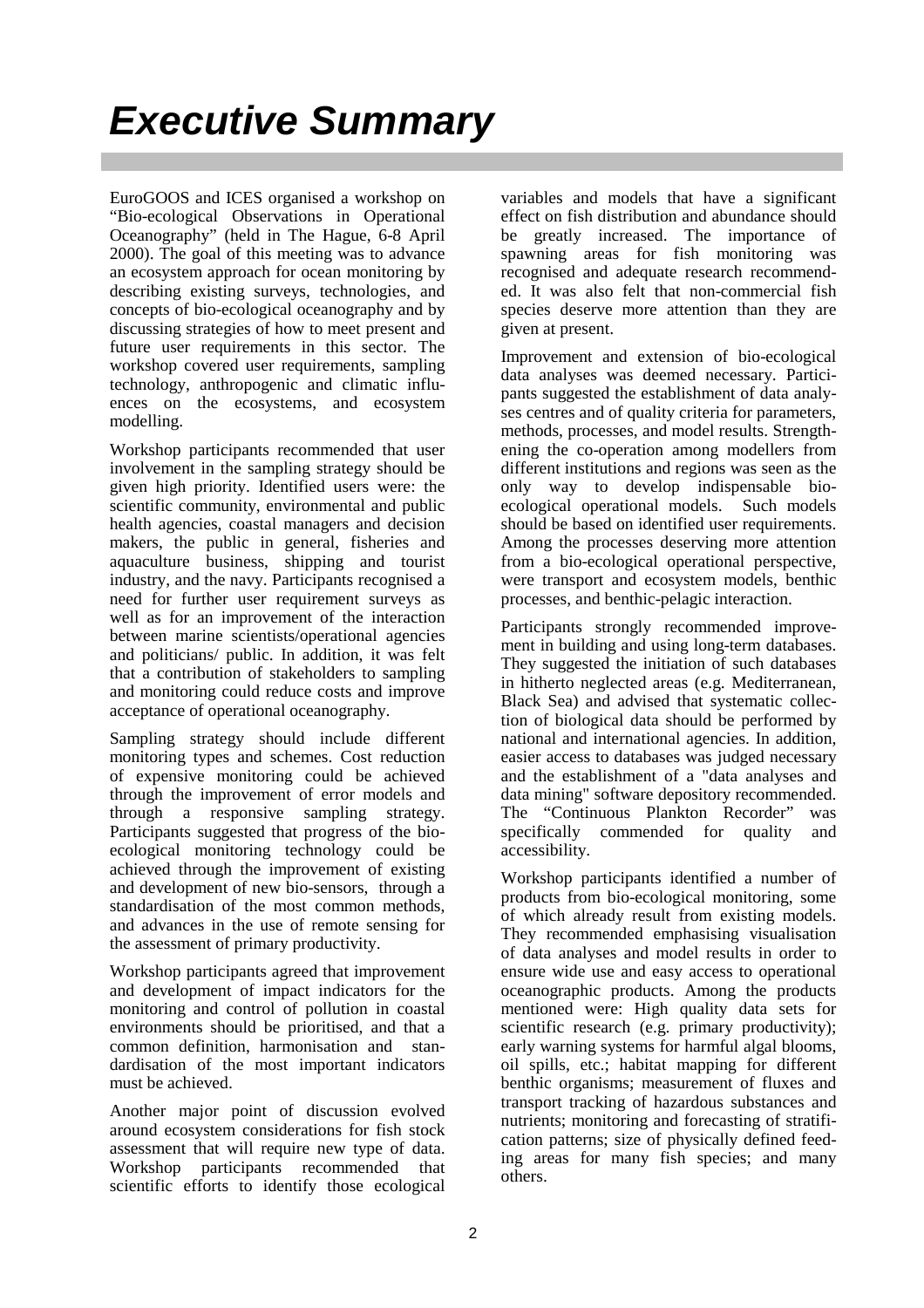## *1 Introduction*

Among the ocean sciences, it has been physical oceanography that until now contributed most to the GOOS aims. Ocean climate forecasting is well prepared to meet the GOOS challenge combining advanced measurement techniques with growing theoretical and practical modelling capabilities. Although fish stock assessment as carried out by the members of ICES represents one of the oldest operational marine activities, biological operational oceanography is generally not as advanced. This is a result of the difficulties involved with the development of automated sampling techniques, and understanding of the complex fluctuations and distribution of many living organisms. As Dik Tromp emphasised in his welcome speech to the Workshop participants, bio-ecological operational oceanography or the link between physics, water quality and biology is the most difficult task yet encountered by EuroGOOS.

Three (of five) GOOS modules, LMR (Living Marine Resources), HOTO (Health of the Ocean), and Coastal GOOS, aim at establishing the means to protect the environment and meet the objectives of Agenda 21, the Biodiversity Convention (see GOOS 1998), and the Water Framework Directive. EuroGOOS surveys show a great unfulfilled demand for water quality data, primary productivity, health-related, and fisheries related data. Finally, new sensors and new models make bio-ecological forecasting feasible now for the first time.

So far, the GOOS modules mentioned have set a general frame of variables, products and possible users for their work but have not proceeded to specify the strategies needed to acquire particular products (see IOC publications 1996, 1997, 1998a, 1998b, 1999a, 1999b). This specification is, however, ongoing. Within GOOS modules, a number of international research and development projects take place that focus on very different aspects of the marine environment: HOTO has a pilot project in Brazil on "Rapid Assessment of Marine Pollution" (RAMP), whereas the LMR module has a more regional focus and concentrates on fisheries in co-operation with FAO.

Keith Brander, official ICES representative at the workshop, stated that ICES is determined to play an active role in GOOS. He mentioned a

number of activities relevant to GOOS that are carried out by ICES at present, such as the international bottom trawl surveys and the maintenance and building of data bases. The ICES Steering Group on GOOS additionally listed a number of ways in which ICES could assist, including (a) working with EuroGOOS to establish integrated operational oceanographic monitoring in the North Sea to address ecosystem and fisheries requirements, (b) exploring the feasibility of a similar approach in Barents Sea, Nordic Seas and Labrador Sea, and (c) nominating representatives on living marine resources to the appropriate GOOS panels.

The goal of the Workshop on "Bio-ecological Observations in Operational Oceanography" did not only consist in describing a number of stateof-the-art techniques of bio-ecological monitoring but also to discuss the status of interpretation and modelling of bio-ecological data including possible future trends. It is expected that the results of the Workshop will contribute towards an increasing awareness of biological oceanography and its possibilities. This should encourage research and promote the increased integration of biochemical observations in the ongoing operational oceanographic programs. The design of a permanent operational oceanographic observing system depends upon scientific understanding of marine physical and biological processes, possession of competent technology, and a knowledge of what is required by potential users of the information. The recommendations of workshop participants to GOOS and EuroGOOS and those supporting the Global Ocean Observing System take into account present and predictable user requirements as well as present knowledge on marine ecosystem processes. The recommendations are set out in full in Chapter 6 of this Report.

Where recommendations of this Report require existing components of EuroGOOS to deliver new products for use by the bio-ecological community, this request will be transmitted immediately to the relevant body. Where new observations or data types need to be developed, these observations will be scheduled and implemented, in collaborations with ICES and other bodies, when technically permitted. This is a new frontier.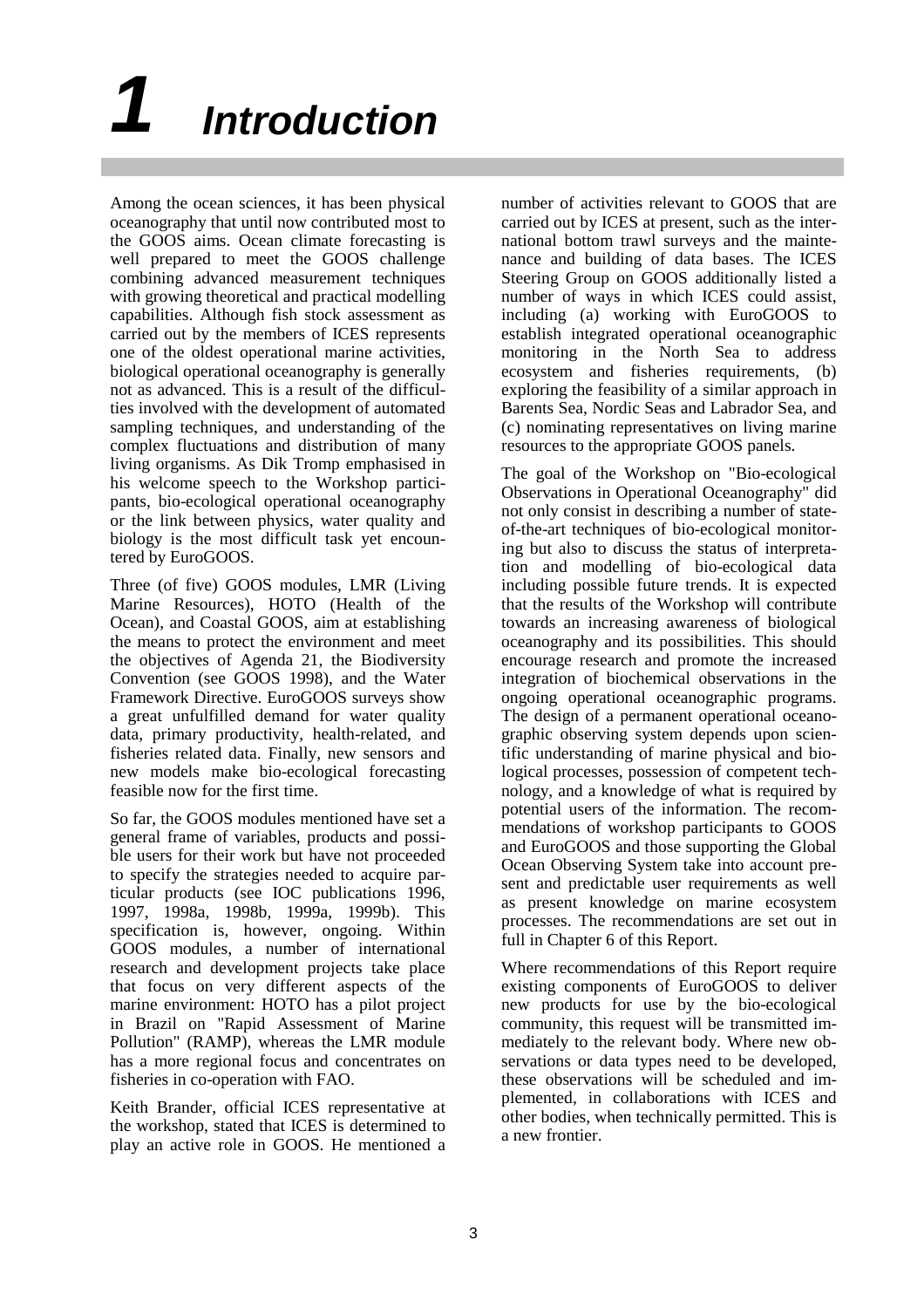

*Figure 2: Bio-ecological products showing monthly monthly composites of chlorophyll a distribution in the North Sea from SeaWiFS data. Plymouth Marine Laboratory - Remote Sensing Group involvement within SEAMAR (http://www.ieo.es/seamar/seamar.htm).*

*The authors would like to thank the SeaWiFS Project (Code 970.2) and the Distributed Active Archive Center (Code 902) at the Goddard Space Flight Center, Greenbelt, MD 20771, for the production and distribution of these data, respectively. These activities are sponsored by NASA's Mission to Planet Earth Program.*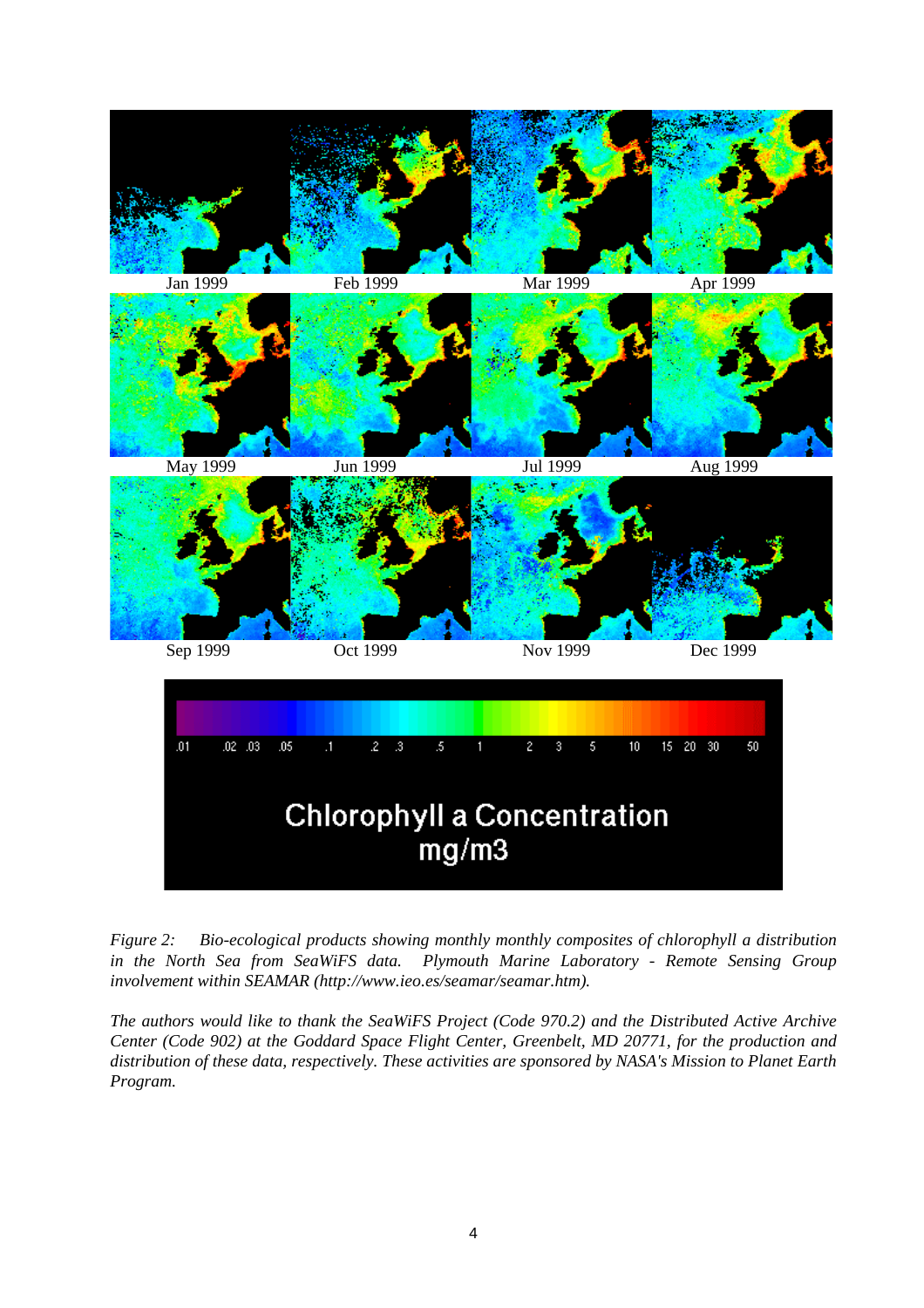## *2 Users of Bio-ecological Products and their Data Requirements*

#### **2.1 Summaries of presentations**

#### **Bio-ecological data requirements identified by GOOS/EuroGOOS**

Johanne Fischer EuroGOOS Secretariat Southampton, United Kingdom

Operational Oceanography can be defined as the activity of systematic and long-term routine measurements of the seas and oceans and atmosphere and their rapid interpretation and dissemination. GOOS and its regional programmes, such as EuroGOOS, are promoting the development of an internationally co-ordinated operational oceanographic system (IOC, 1998).

Five Modules have been set up by GOOS focusing on different aspects of such a system: 1) Climate Monitoring, Assessment and Prediction, 2) Assessment and Prediction of the Health of the Ocean (HOTO), 3) Monitoring and Assessment of Living Marine Resources (LMR), 4) Coastal Seas Management and Development (Coastal GOOS), 5) Marine Meteorological and Oceanographic Services (IOC 1998a). HOTO concentrates on anthropogenic activities and their effects on the ocean environments, LMR wants to provide information on the state of living marine resources and ecosystems, and Coastal GOOS aims at quantifying perturbations and stresses to coastal ecosystems as well as detecting and predicting their effects on people, coastal ecosystems and living marine resources, and coastal marine operations.

The HOTO, LMR and Coastal GOOS Panels are each developing strategies for the development and implementation of their respective products and have already suggested a number of variables and products to be included in GOOS. LMR identified possible users for products from this sector, most prominently regulatory agencies, environmental organisations, wildlife reserves, tourism and sports fishing, climate change and other research, and private sector organisations impacting the environment (IOC 1998b). Recently, EuroGOOS has performed a

data requirement survey in 6 European countries (Fischer & Flemming 1999) and found that variables from the Biogeochemical group were requested by 40% of all participants, mainly by research institutes, environmental organisations, the private food sector (especially aquaculture), and the services sector. Overall, the six most frequently requested biogeochemical variables were phytoplankton composition, suspended sediments, chlorophyll, nitrate, phosphate and oxygen. It should be noted that no trophic levels beyond zooplankton were included on the list. Data products from GOOS are needed on different spatial and temporal scales that depend very much on the application for which they are needed as well as on the type of variable that is being requested. This is reflected in the results of the EuroGOOS Data Requirement Survey. In contrast to other variables, the highest demand for biogeochemical data products is in the estuarine environment and relatively long forecast periods tend to apply to many variables from this group, especially to harmful substances (e.g. PAHs). In spite of the difficulties involved in measuring many biochemical variables, average variable accuracy requested is not lower than that of physical variables. However, spatial as well as temporal resolution required for biogeochemical operational products tend to be coarser than for other products whereas no differences in vertical resolution can be detected between physical and biogeochemical variables.

#### **Data and technology requirements for water quality assessment**

S J Malcolm & D K Mills CEFAS Lowestoft Laboratory Lowestoft, United Kingdom

Government needs for data are policy driven at national, European or international level. Apart from a desire to ensure that current operational monitoring programmes meet present needs changes in the approach to data collection are likely to be required in the future to meet changing policy needs. For example, the emergence of requirements for an ecosystem approach to environmental management and the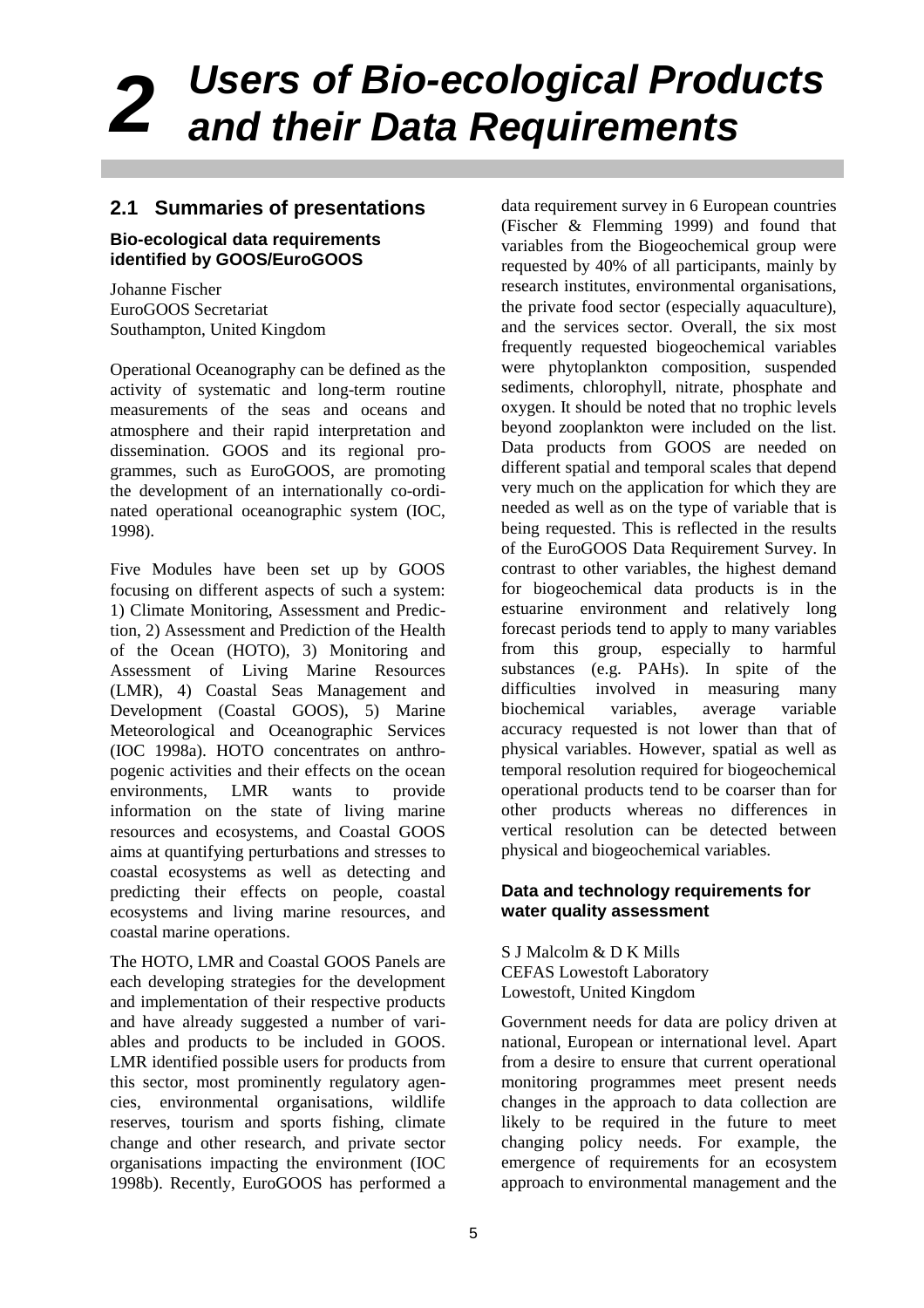setting of ecological quality objectives will require a review and possible changes in current practice. There is likely a need to measure a wider range of variables and also to include measurement of rates as well as state variables. Further, there is an awareness that lowfrequency ship-based observations do not resolve environmental and ecosystem variability at the appropriate spatio-temporal scales for present needs. An integrated approach using a range of sampling strategies and platforms will be required to meet the future needs.

The design of an effective operational monitoring programme needs to address questions concerning choice of measured variables but equally important are the scales of variability to be encountered. Matching the spatio-temporal resolution of the sampling strategy to scales of variability of the parameter or process of interest is a critical step. No single platform (mooring, drifting buoy, survey vessel, ferry) can resolve all the likely spatio-temporal scales of interest and as a result an integrated observing strategy is likely to be required. Current and future sampling strategies will be described together with a description of environmental variables that may be measured using readily available automated sensors and samplers. Future measurement needs will be identified in terms of platforms and new measurement requirements and the possible candidates to meet those needs.

#### **Marine biological indicators: EEA's data needs and assessments**

Anita Künitzer European Environmental Agency Kopenhagen, Denmark

EEA's work in general on data collection, indicator development and reporting and the networking within EIONET (is presented. Activities of the ETC/MCE and EEA on marine data collection from Member States and Marine Conventions, the development of marine indicators, the development of thematic maps and GIS, the Inter-regional Forum with Marine Conventions and marine assessments are shown. Finally, the future aims and activities of EEA on marine data flow, the Water-Framework Directive, EEA-reporting and the harmonisation with similar activities of Marine Conventions are outlined.

#### **Coastal users' data requirements (aquaculture and small-scale fisheries)**

#### Harald Rosenthal

Abteilung Fischereibiologie, Institut für Meereskunde an der Universität Kiel, Germany

Aquaculture has grown over the past 3 decades from about 5 million tonnes in 1973 to over 36 million tonnes in 1998. It includes seaweed shellfish, crustacean, and finfish culture and utilises a variety of culture systems (e.g. onshore tank and pond facilities, inter-tidal and submerged units, offshore floating or submerged structures). Aquaculture depends on good water quality and suffers from domestic and industrial pollution in many parts of the world.

All aquaculture systems require continuous monitoring for farm management and for environmental management. In addition, a full year monitoring of water quality, climate, and biological conditions is needed prior to installing an aquaculture operation. Important variables are:

- currents.
- extreme weather conditions
- cold spells early warnings (e.g. super-cooling effects in northern climates)
- temperatures and salinity changes
- oil spills and their near shore drift to predict which farming units may be affected (shellfish and finfish farming) and to initiate timely rescue measures. Usually a 10 hr warning time should be sufficient for most floating structures (e.g. modern singleanchored cages) or pre-harvest stocks (cages, raft-cultures, etc)
- algal bloom warnings and predictions on<br>their drift direction and temporal drift direction and temporal development. This would greatly assist shellfish and finfish farms to secure their operation by either lowering the cages on long-lines below the bloom layer, or by stopping fish feeding 10 hours prior to the full-bloom development (to reduce respiratory requirements of fish during bloom exposure when gills are temporarily damaged).

Such monitoring programmes could - to some extent - incorporate the farms themselves which would enhance the cost-efficiency of trend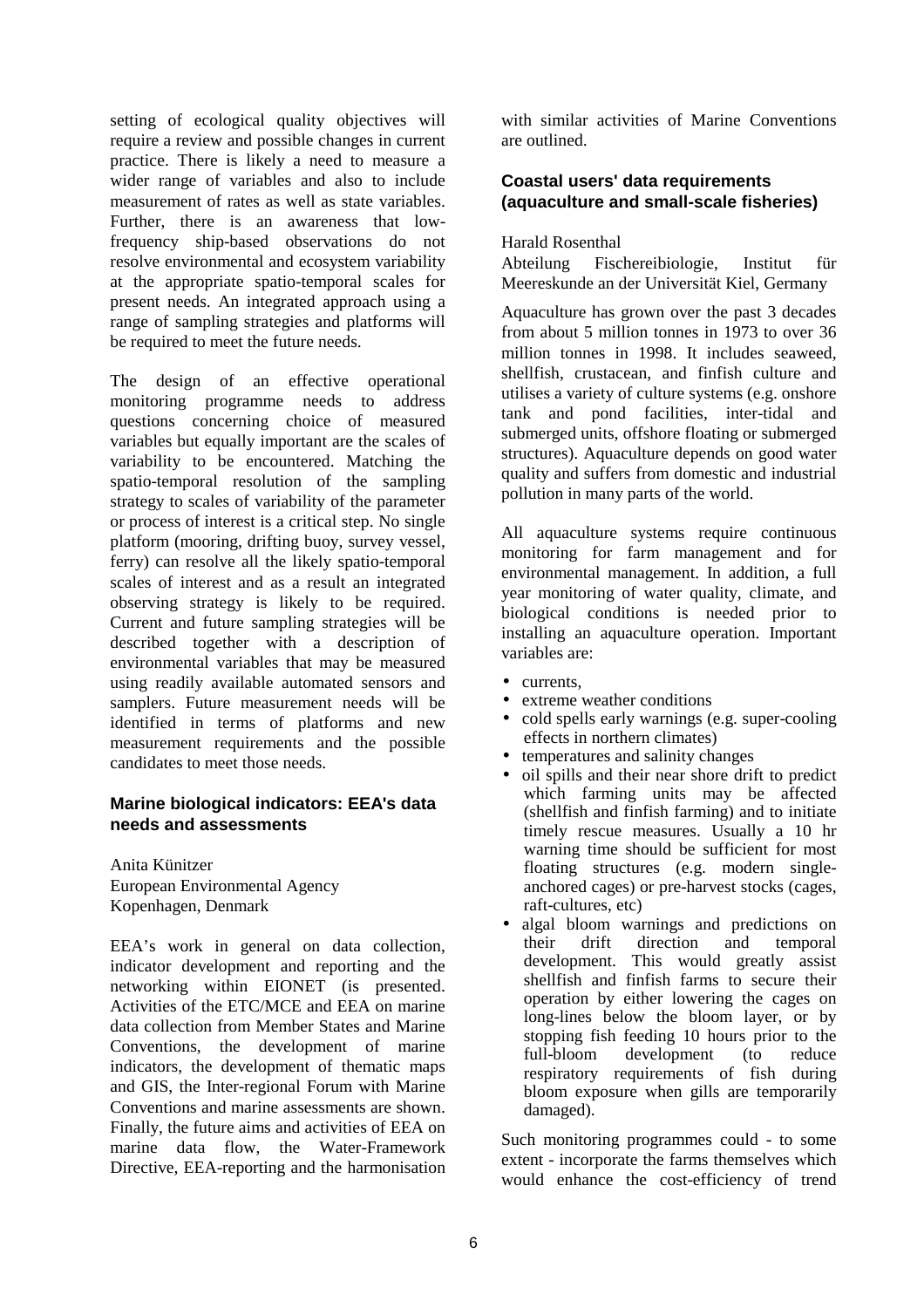monitoring. Farmers are on the spot every day and could provide a variety of regular measurements. In return, they would receive essential information about relevant parameters which influence their long-term management and investment decisions.

The escape of farmed fish into the wilderness is a common problem in finfish culture (e.g. salmon) and is regarded as an environmental threat as cultured fish can interbreed with wild con-specifics and thus deplete the genetic fitness of natural populations. Tight control measures are necessary to prevent escapes or to recover escaped fish. Modern tracking methodologies (electronic tagging) can help in this context and may also offer new opportunities in understanding the factors influencing recruitment in straddling stocks while at the same time guiding fisheries scientists and managers to design better sampling strategies on site.

Modern shipping can cause problems to fisheries and aquaculture through the transmission of harmful exotic species via ballast water and hull fouling. This has already led to changes of species diversity along many coasts with dramatic consequences to aquatic resource users and to human health. About 80% of the world's cargo is transported by ships. Table 1 clearly indicates that most of the important ship types carry a substantial amount of ballast water while at sea and most of it is released inshore. Estimates suggest that at present the total volume of ballast water reaches a volume of 10 to 12 billion tonnes a year while more than 3000 species are in intercontinental transit daily. Offshore ballast water exchange (which is thought to reduce species survival rate) is considered to be a possible solution but it requires monitoring (remote sensing) and forecasting of algal bloom events (inshore and offshore) to prevent the uptake of biologically "contaminated" water.

Finally, the number of coastal resource users is increasing world-wide. These users go far beyond fisheries and aquaculture. While these are in need of specific information about the sea and seashores, they may also be considered possible partners in modern inter-linked monitoring systems that finally are integrated

into larger expert systems for Integrated Coastal Zone Management strategies.

| <b>Vessel type</b>                         | <b>Ballast volume</b> |  |  |  |
|--------------------------------------------|-----------------------|--|--|--|
| $ULCC > 300,000$ t                         | 30%                   |  |  |  |
| VLCC > 200,000 t                           | 30%                   |  |  |  |
| Suezmax Tankers (120,000-200,000 t)        | 30%                   |  |  |  |
| Aframax Tankers (80,000 - 120,000 t)       | 30%                   |  |  |  |
| Older and/or smaller tankers               | 20%                   |  |  |  |
| Chemical tankers                           | 20%                   |  |  |  |
| LNG/LPG tankers                            | 25-30%                |  |  |  |
| OBO's and Ore/Oil tankers                  | 30 %                  |  |  |  |
| Northsea Shuttletankers (60,000-120,000 t) | 40-50 %               |  |  |  |
| <b>Balk carriers Capesize</b>              | 20%                   |  |  |  |
| Bulk carrier Panamax (60 - 80,000 t)       | 20 %                  |  |  |  |
| Bulk carriers Handysize (20 - 60,000 t)    | 20 %                  |  |  |  |
| General Cargo                              | 10-15 %               |  |  |  |
| RoRo's                                     | 20-25 %               |  |  |  |
| Vehicle carriers                           | 20-25 %               |  |  |  |
| <b>LASH</b> vessels                        | 30 %                  |  |  |  |
| Containervessels                           | 10-25 %               |  |  |  |
| Post Panamax container vessels             | 30-35 %               |  |  |  |

*Table 1. Major types of modern ships and their average ballast volume relative to the size of the ship (modified after IMO)*

#### **Data requirements for living resources management**

Keith Brander **ICES** Kopenhagen, Denmark

The type and quality of data required for management of living resources depends very much on the type of management which is being used and on the objectives of the management system. Within the ICES area the main form of management is by annual limits on the total allowable catch (TAC) for many commercial fish species. This requires information from the fishery, but also increasingly from other sources, particularly research vessel surveys. The principal kinds of information from these sources have been described in previous GOOS reports. The duration of stock assessment time series for ten fish species in ten areas is shown in Table 2. As the objectives of fisheries management are widened to include other components of the marine ecosystem, so the data requirements will change. It is also likely that information about the marine environment will be used to an increasing extent in the assessment of fish populations.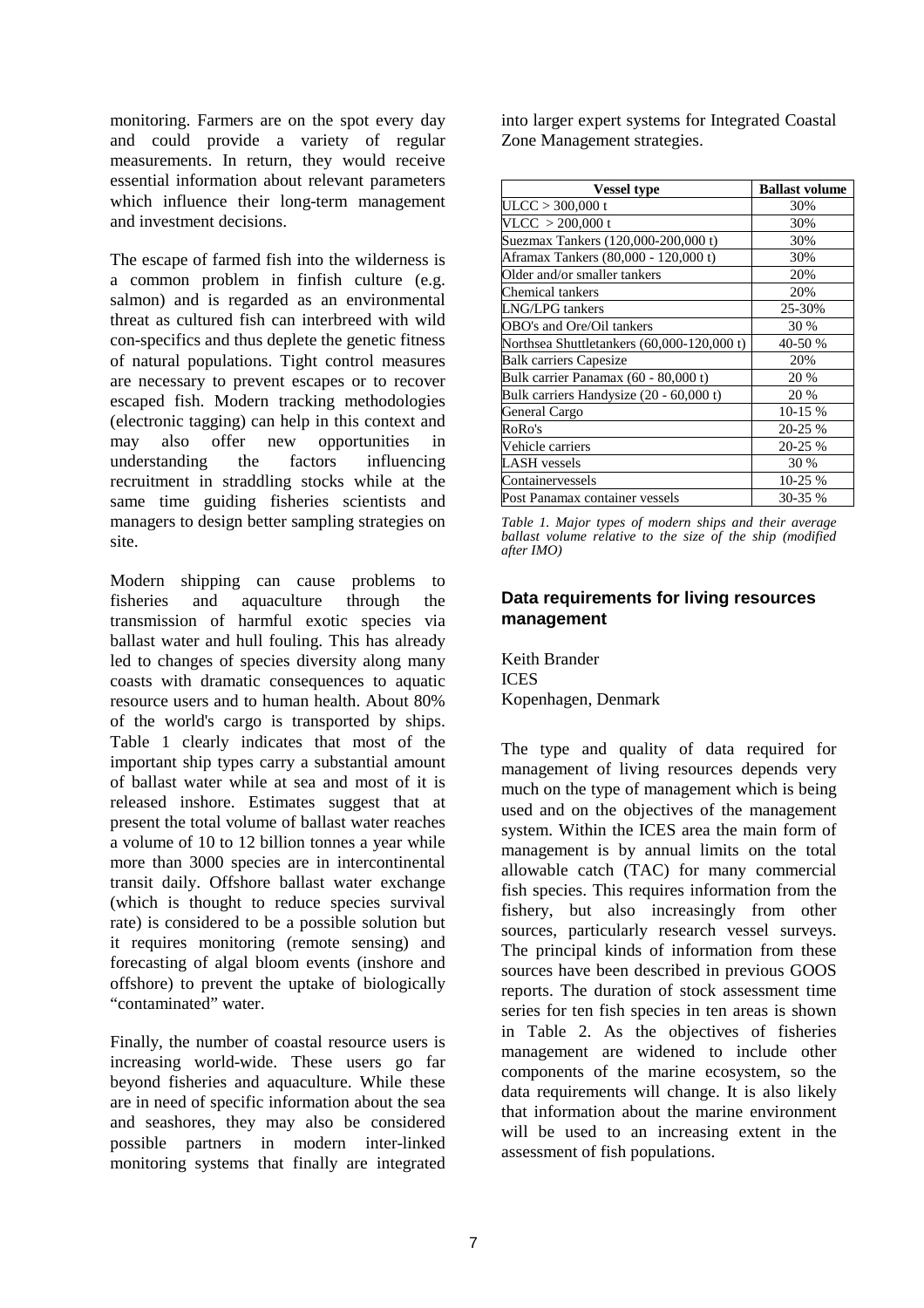| <b>AREA</b>          | cod  | <b>G'land</b><br>halibut | haddock | hake | herring | scad | plaice | saithe | sole | whiting |
|----------------------|------|--------------------------|---------|------|---------|------|--------|--------|------|---------|
| Celtic Sea           | 1988 |                          |         |      |         |      | 1977   |        | 1971 | 1982    |
| <b>E</b> Eng Channel |      |                          |         |      |         |      | 1980   |        | 1982 |         |
| Faroe                | 1961 |                          | 1961    |      |         |      |        | 1961   |      |         |
| <b>Iberia</b>        |      |                          |         | 1982 |         | 1985 |        |        |      |         |
| <b>Iceland</b>       | 1955 |                          |         |      |         |      |        | 1962   |      |         |
| <b>Irish Sea</b>     | 1968 |                          |         |      | 1972    |      | 1964   |        | 1970 | 1980    |
| Kattegat             | 1971 |                          |         |      |         |      | 1987   |        | 1984 |         |
| <b>NE Arctic</b>     | 1946 | 1970                     | 1950    |      |         |      |        | 1960   |      |         |
| <b>North Sea</b>     | 1963 |                          | 1963    |      | 1960    |      | 1957   | 1967   | 1957 | 1960    |
| <b>W</b> Scotland    | 1966 |                          | 1965    |      | 1976    |      |        | 1972   |      | 1965    |

*Table 2. Earliest year for which stock assessment (output) data are available*

#### **2.2 Session synthesis**

Biological data requirements do not stop at the observation of single parameters but rely on the understanding of bio-ecological processes as well as the matching of temporal and spatial sampling scales to the scales of variability in the parameter or process of interest. Workshop participants voiced concern over the relatively high costs of biological monitoring at finer spatio-temporal scales requiring high resolutions. The high economic value of coastal ecosystems, however, might help to justify monitoring expenses. They also felt the need for a common definition of biological or ecological indicators to avoid the vagueness of the term "water quality" that varies with different agencies.

A significant task in environmental assessment will be the improvement of existing and development of new impact indicators. Customary indicators usually do not convey much about the actual effect that chemical pollutants have on biological components in a particular ecosystem. Indicators are of great value to environmental assessment as they allow a rough judgement on the state of an environment by serving as a kind of filter for very complex interactions. As the processes influencing an indicator, however, are mostly poorly understood, the sole use of indicators can lead to an oversimplified and dangerously false view of the actual events. Participants therefore recommended that indicators should be supplemented by raw data. For environmental assessment, one of the difficulties encountered by the European Environmental Agency (EEA) appears to be the poor reporting of biological parameters by many coastal European countries

(in contrast to chemical parameters). Also, the quality of data reported is not even throughout Europe resulting in questionable indicators for many regions. EuroGOOS might be able to incorporate some of the most important biological and chemical coastal variables in cooperation with EEA to improve this situation (an existing example for the operational monitoring of biological and chemical data is the Ferrybox programme in the Baltic Sea).

Aquaculture is among the major coastal resource exploitation businesses in some European countries and its importance is rising rapidly. Fish farms essentially need short-term (24 hours) warning of hazardous conditions, such as oxygen depletion, high waves, extremely low surface temperature, toxic algal blooms, and oil spills, in order to take appropriate measures to save their animals. A well-known problem of aquaculture is the escape of farmed organisms into the wilderness that can result in a loss of biodiversity in wild stocks and which must therefore be monitored somehow. Abundant food supply to cage farms also attracts wild fish, a fact that can be used by scientists in stock assessment. Another important user group of coastal seas is the shipping industry. Through the discharge of ballast water (an estimated total of 12 billion tons per year), huge amounts of sediment and exotic species from far-away places are released to coastal environments, which, for example, can cause toxic algal blooms to develop or new species to be introduced. Control of this requires monitoring and forecasting of algal bloom events.

Fish stock assessment has a long history with operational scientific data collections reaching back half a century in ICES (see Table 2). Due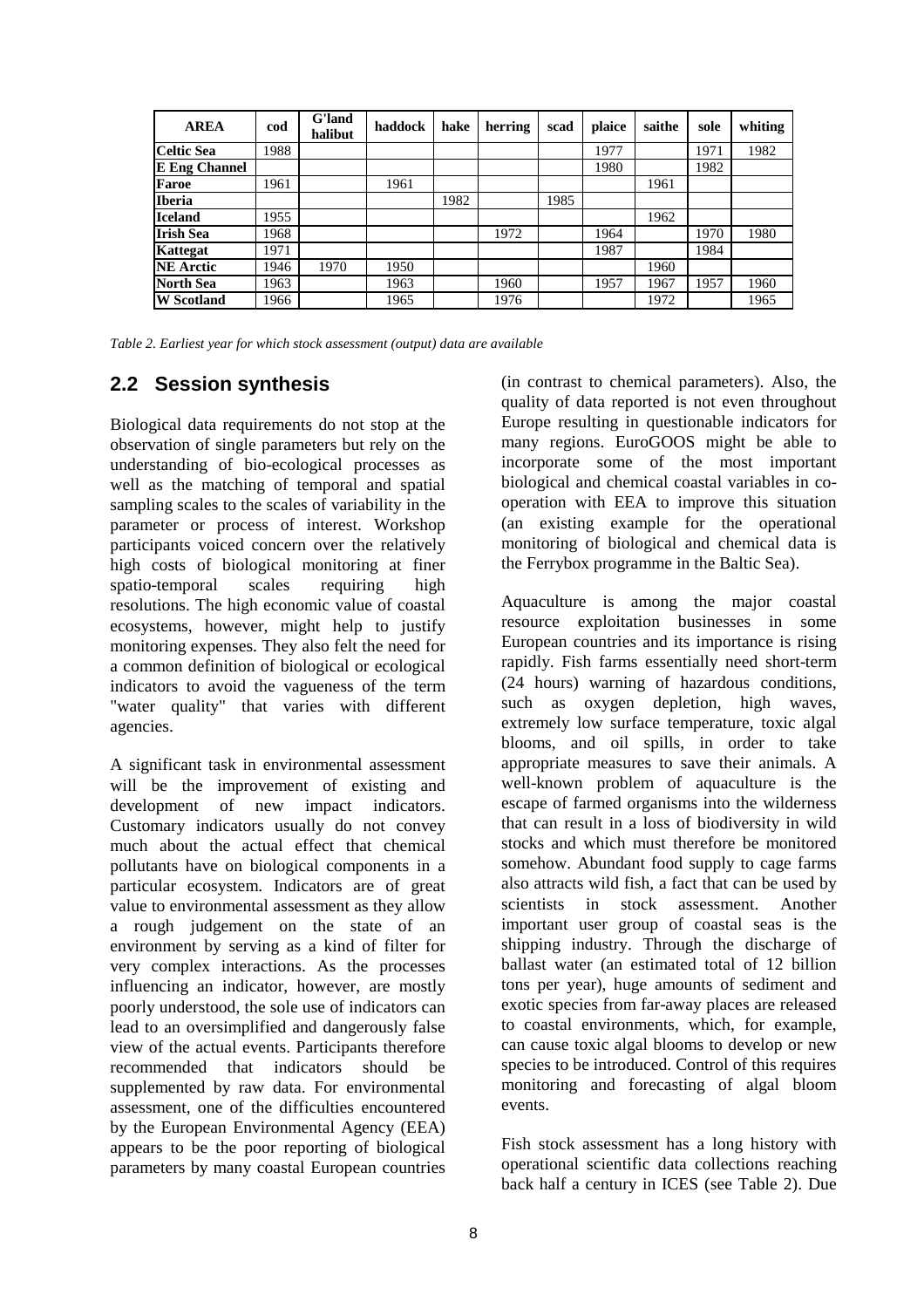to the cost, the frequency and resolution of survey sampling for fish stock assessment is low, typically 6-12 months intervals and a grid interval of about 70 km. In order to maintain continuity, the type of data sampled today has not changed since the 1960s and the models used are still based on single species allowing for no or only little interaction with the environment. It is widely felt among the fish stock assessment community that this is inadequate and should change.

An ecosystem approach would require new types of data to be integrated into fish stock assessment under the conditions that (a) the data acquisition in terms of time and costs is operationally feasible, (b) their effects on fish stocks are scientifically credible, and (c) these effects are significant enough. (Such parameters [whether expressed as states or rates] are still to be determined and the models linking them to fish stock development to be created). It was felt by workshop participants that fish stock assessment could benefit from good estimates of primary productivity and its variability. (As large-scale variability of primary production is determined by its small-scale variability, it would be sensible to start with small-scale assessment.) Fish stocks are generally not influenced in a linear way by environmental variables and are often event-driven, which has to be taken into account for modelling. Predictions of extreme environmental conditions, e.g. low phytoplankton abundance, and very low or high temperatures or lack of oxygen, might be helpful in this context; the high short-term variability of most such conditions require a careful sampling design with a high temporal resolution. Operational oceanography has concentrated on the observation of surface variables whereas many commercially important fish species are demersal, therefore more complete inclusion of bottom variables (e.g. bottom oxygen in the Baltic Sea) into operational oceanography might prove beneficial for the assessment of benthic species.

The impression gained from the EuroGOOS data requirement survey was that at present only specific user groups (especially from the research, food and environment sectors) actually request bio-ecological data products, and that these tend to concentrate on a few, mainly

phytoplankton-related variables (e.g. primary productivity, nutrients, etc.). This result was probably partly influenced by the emphasis of the survey on physical variables and by the present difficulties and high costs involved in operational monitoring of biochemical and biological variables which might have prevented many respondents to request such products. The workshop, however, made clear that a number of important applications have very specific and varying bio-ecological data requirements. A survey that is specifically directed at users of biological operational oceanographic products could assess those needs in more detail. In addition, scientists might be able to help users identify needs that they themselves are not able to see. At present, the following bio-ecological data products (forecasts and analysed data) are of interest to existing and potential users of GOOS:

- 
- Nutrients Oxygen (profile, bottom)
- Suspended sediments Chlorophyll, Phytoplankton
- Eutrophication Toxic substances, oil slick
- 
- 
- Harmful algal blooms Wave height
- Temperature (max/min) Background physics
- Exotic species

Workshop participants also expressed the necessity for better contact with users of biological operational oceanographic data products and especially the education of potential users. EU directives could help national governments to become users of such products in order to improve human health, environmental protection, aquaculture, and fisheries management.

The usefulness of involving stakeholders in the data collection as demonstrated by ferrybox projects (see below) was greatly appreciated by workshop participants and it was suggested more than once that users should be approached and asked to contribute to the operational sampling of biological, chemical and geological data. Sectors mentioned explicitly in this context included the aquaculture industry that could contribute towards water quality assessment in coastal zones and the shipping industry that already contributes to measuring relevant plankton parameters (ferry box projects, see below) and could perhaps also be involved in ballast water monitoring. Other possible sectors that could have an interest in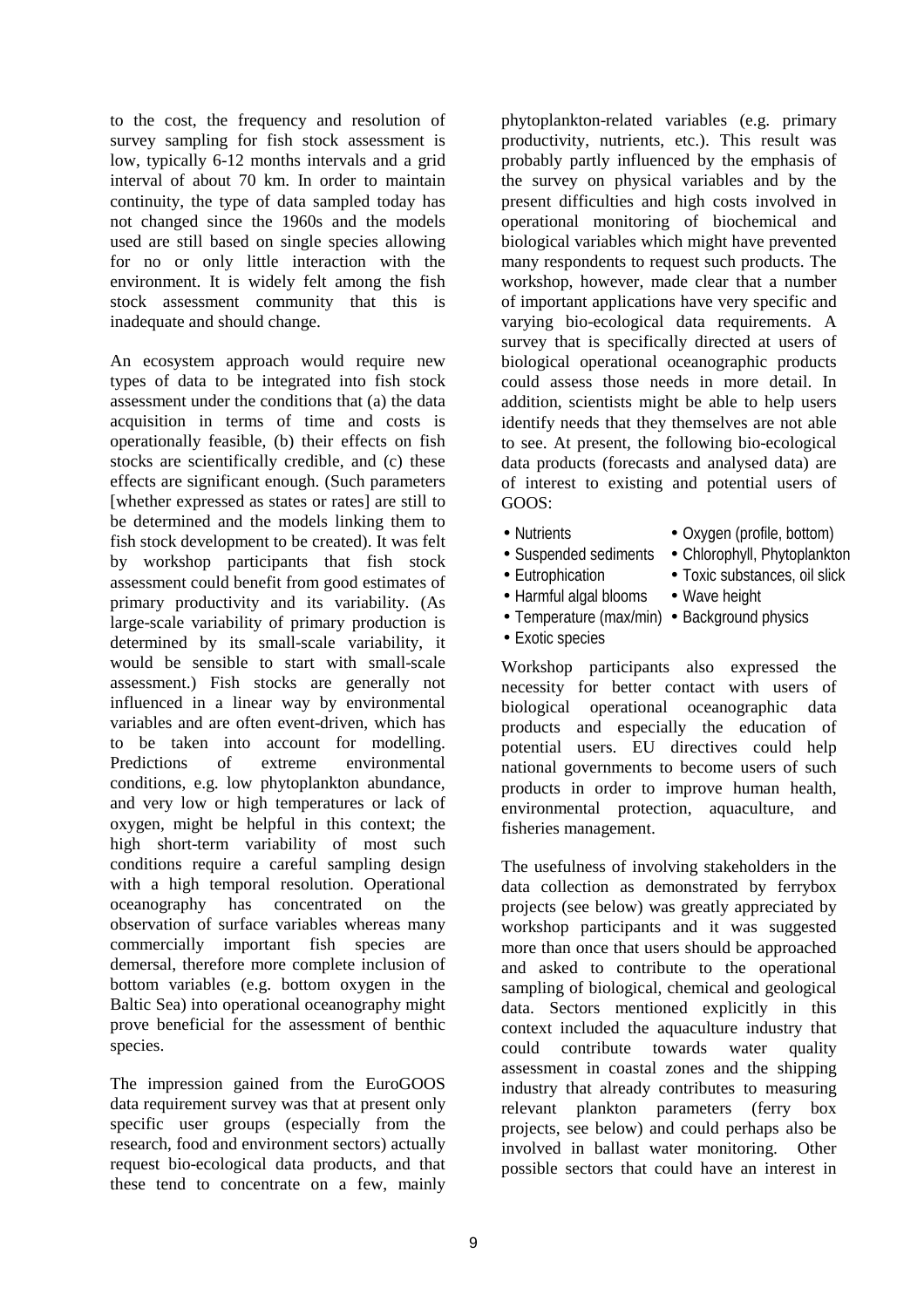actively contributing towards bio-ecological operational oceanography are the fishing industry, oil industry, harbour and port authorities, and others. In summary, the sectors that were seen as possible drivers (either as initiators or as data contributors) of a bioecological operational oceanography were:

- Governments (nation./local)
- (OSPAR, HELCOM)
- Aquaculture business (water quality)
- Fishery regulation Media and public
- Public health, Bathing water
- 
- European Union
- International conventions Shipping (ballast water, antifouling)
	- Ports and harbours (water quality)
	- (websites)
	- Land pollution control
- Marine parks Scientific research



*Figure 3. Product from Finnish Alg@line system, available on the internet: http://meri.fimr.fi*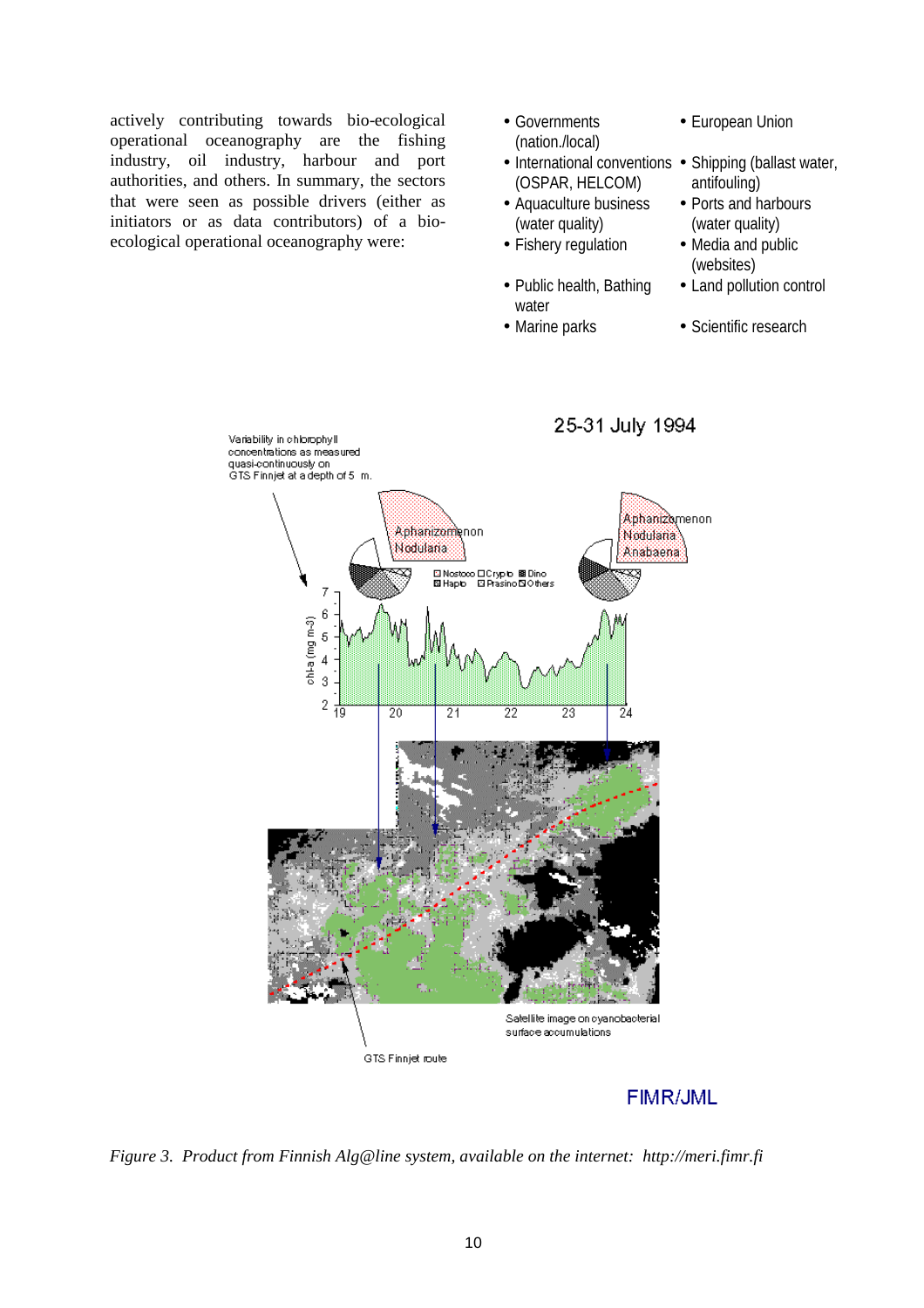## *3 Sampling and Assessment of Aquatic Communities and Processes*

#### **3.1 Summaries of presentations**

#### **Nutrients assessment and applications**

#### David Hydes

Southampton Oceanography Centre Southampton, United Kingdom

Measurements of concentrations of nutrient have two functions in a GOOS context. One is in determining the concentrations of nutrients that are immediately available to support primary production in a given area, the other is to provide information that can be used to help understand the short and long range transport and biogeochemical processes that control the supply of nutrients throughout the year. A range of autonomous analysers are now available that have successfully transferred wet chemical methods from the laboratory to remote sampling stations and moored data buoys. The development of systems for use on ships of opportunity presents a new challenge, both from the point of view of obtaining data of sufficient resolution but of also meeting the safety aspects of their operation. The requirements for such systems will be discussed as well as some of the potential ways forward. Examples will be presented of how nutrient data may be combined within in a current "FerryBox" study of plankton dynamics on the South Coast of the UK, and how nutrient measurements may be useful on a wider scale.

#### **'FastTracka' - Fast Repetition Rate Fluorimetry**

John Attridge & John Atkins Chelsea Instruments Ltd. West Molesey, United Kingdom

Fast Repetition Rate Fluorimetry (FRRF) is an extension of conventional fluorimetry that allows the photosynthetic activity of phytoplankton to be measured in both sea and fresh water environments. In this talk the principle behind FRRF will be described in more detail and illustrated by its implementation in Chelsea Instruments 'FastTracka' fluorimeter.

A conventional chlorophyll fluorimeter will simply indicate the concentration of fluorophore in the sample. This can arise from chlorophyll in living phytoplankton, chlorophyll released from



*Figure 4. Fast Tracka. Fast repetition rate fluorimeter. Chelsea Instruments.*

dead micro-organisms and other compounds that fluoresce at the measurement wavelengths. Using FRRF it is possible to discriminate a time dependent fluorescence signal arising from chlorophyll actively participating in photosynthesis from a dc background signal from non-active compounds.

The measurement is achieved by firing a rapid sequence of low energy flashes into the sample. Energy absorbed by a photosynthetic lightharvesting complex will be transferred to a photosynthetic reaction centre to initiate a cycle of photosynthesis. While this happens the reaction centre is 'closed' and cannot receive any more energy and any excess will be dissipated as heat or fluorescence. Therefore, an increase in fluorescence signal will be recorded with each subsequent flash until all the reaction centres are closed and the signal stabilises to a maximum value. This 'saturated' fluorescent signal is all that a conventional fluorimeter will record. Analysis of the FRRF response enables the following parameters to be determined that cannot be obtained by conventional methods:

- photochemical quantum efficiency;
- efficiency of light harvesting;
- concentration of active photosynthetic reaction centres;
- proportion of reaction centres closed due to ambient light;
- time constants associated with electron transfer within the photosynthesis mechanism.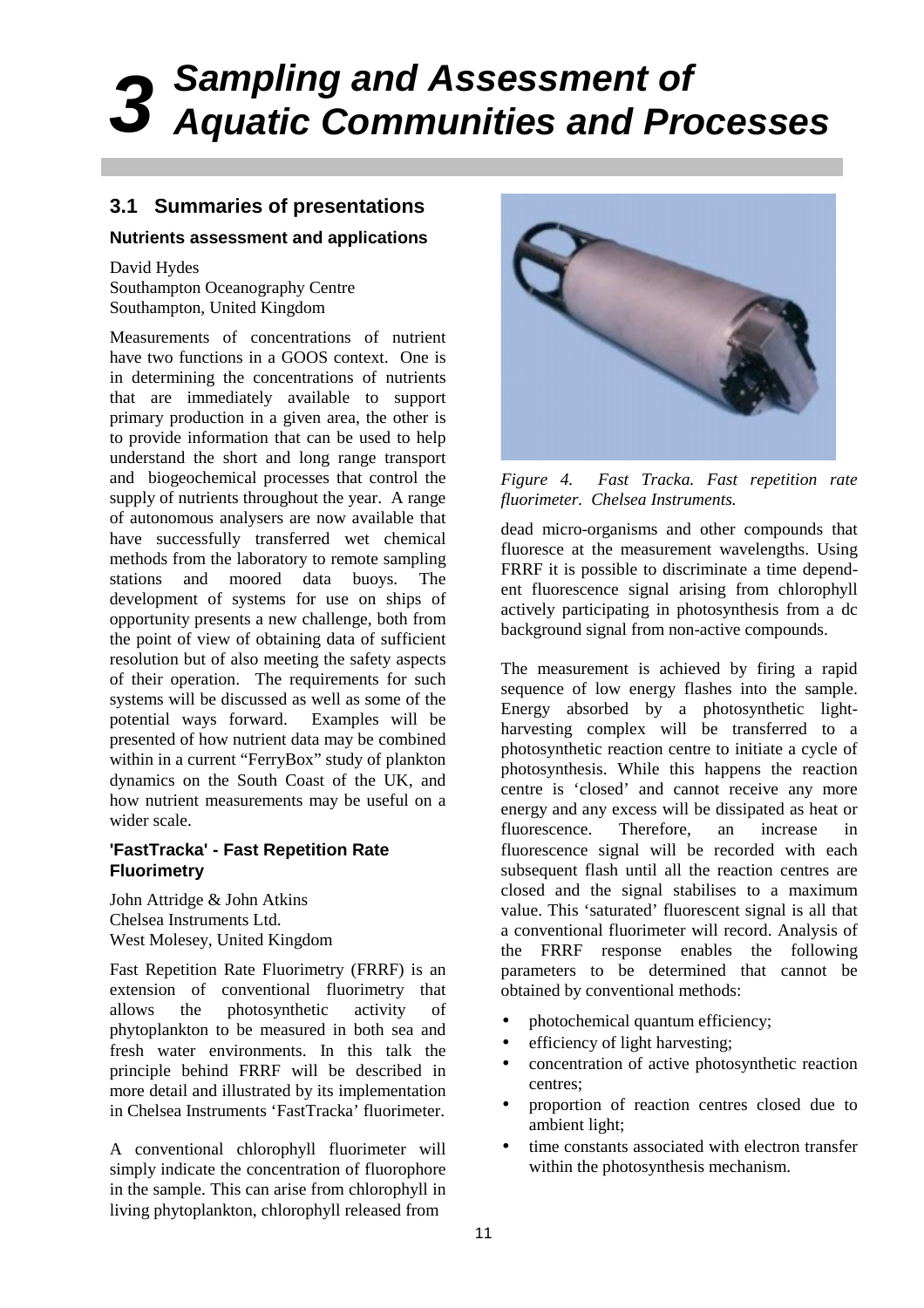Investigating these parameters we are finding applications that include the study of primary production, carbon fixation in the oceans and early algae bloom detection.

#### **Rationale and requirements for global ocean observing of in situ optical properties**

Jim Aiken Marine Laboratory Plymouth, United Kingdom

Biological production drives all the processes in the oceans that relate to natural resources, fisheries and the air-sea exchange of  $CO<sub>2</sub>$  and other biogenic gases, which are implicated in the natural and anthropogenically-forced greenhouse effect and climate change. Ocean colour is the water leaving radiance (Lw) or the light reflected (R) from the water after selective scattering by particles and absorption by dissolved compounds and particles (principally phytoplankton and their photosynthetic pigments) at visible wavelengths (400-700 nm). Reflectance  $(R, \lambda)$  relates to the ratio of the back-scatter coefficient (bb, $\lambda$ ) and absorption coefficient  $(a, \lambda)$  for all the constituents.

Phytoplankton pigments (principally chlorophylls and carotenoids) absorb photons at visible wavelengths which are used in the photosynthetic process. Conceptually, there exists a functional relationship between optical properties and the bio-optical signatures of sea water and phytoplankton production. Coupling large-area satellite remotely sensed observations of ocean properties (colour, temperature, currents etc) with measurements of process rates and parameter values can provide data to model and predict the effects of pelagic production on the global biosphere and the responses of oceanic ecosystems to climate change.

Both optical properties and photosynthetic parameter values will vary seasonally and across ocean basins and the shelf seas, so measurements must cover the full range of biooptical provinces. Measurements are needed of optical properties, water constituents and photosynthetic parameters.

IOPs: scattering (b, λ), back-scatter coefficient (bb, $\lambda$ ) and absorption coefficient (a,  $\lambda$ ) of phytoplankton and particles.

AOPs: Reflectance  $(R, \lambda)$ , the water leaving radiance  $Lw(\lambda)$ , the downwelling irradiance Ed( $\lambda$ ), the Solar Irradiance Es( $\lambda$ ), and the diffuse attenuation coefficients Kd,u(λ).

Water constituents: concentrations of phytoplankton pigments, particles (inorganic and biogenic) and dissolved organic compounds (DOC, yellow substances or gelbstoff).

Photosynthetic parameters: Pmax, Ik, α,  $σps2$ , and  $\tau$  (from the fast repetition rate fluorometer, FRRF).

#### **Remote sensing of primary production variables in coastal waters**

#### Roland Doerffer

GKSS Forschungszentrum, Institute of Hydrophysics Geesthacht, Germany

The generation of advanced earth observation satellites, which have been launched recently (NASA's TERRA) or will be launched in the near future (ESA's ENVISAT) provides the potential for remote measurements of variables, which are of importance to estimate the primary production of coastal waters. Using imaging spectrometers such as MERIS on ENVISAT it will be possible to map the concentrations of phytoplankton chlorophyll and of suspended matter, which is the main factor for light attenuation in coastal waters e.g. of the North Sea. Further variables which are of interest for determining PP and which can be derived from satellite data are the sea surface temperature, diurnal time series of the attenuation of PAR by clouds and an estimate of the stratification or vertical mixing using wind / wave data. However, critical is the knowledge of the parameters describing the Production versus PAR (PI) curve. The presentation will discuss a scenario how all these variables can be measured in the future and can be combined by simple models to produce time series maps of primary production of coastal waters.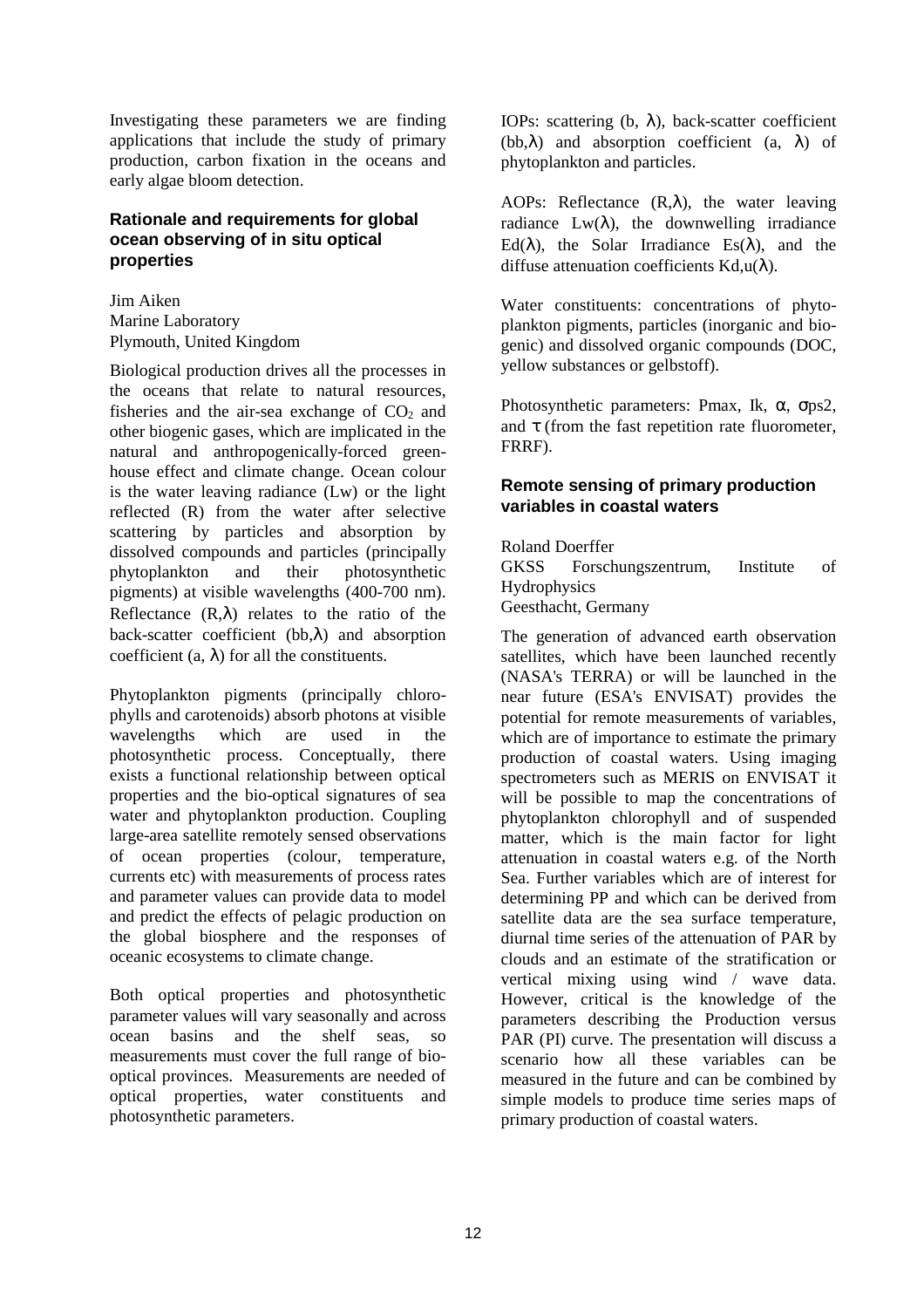#### **Ten years of operational monitoring of phytoplankton blooms and eutrophication in the Baltic Sea experiences using ship-of-opportunity technique, satellite imagery and ecological models**

Juha-Markku Leppänen & Mikko Kiirikki Finnish Institute of Marine Research / Finnish Environment Institute Helsinki, Finland

The Gulf of Finland has eutrophied during the last decades. Plankton biomass has increased and toxic phytoplankton blooms are common. The ecosystem of the Baltic Sea is also highly fluctuating: strong seasonality, small-scale variation in hydrography, and patchy distribution of organisms require that sampling strategy should cope with various spatial and temporal scales in the ecosystem.

The Finnish Institute of Marine Research has run a comprehensive algal monitoring and alarm system, Alg@line, since 1990. It has been developed in order to record reliably the intensity and incidence of patchy phytoplankton blooms and especially harmful and potentially toxic ones.



*Figure 5. Concept of the Operational Monitoring System for the Gulf of Finland*



*Figure 6. Left: annual variation in the summer concentrations of chlorophyll a (mg m-3) in the Gulf of Finland. Right: Regional variation in the spring concentrations of chlorophyll a (mg m-3) in the Baltic Sea (1= Travemünde, 2= Mecklenburg Bight, 3= Arkona Sea, 4= Western Bornholm Sea, 5= Northern Bornholm Sea, 6= Western Gotland Sea , 7= Eastern Gotland Sea, 8= Northern Baltic Proper and 9= Western Gulf of Finland)*

Alg@line monitors the fluctuations in the Baltic Sea ecosystem in real-time using several approaches (Fig. 5). It combines high frequency automated sampling onboard several merchant ships with satellite imagery, aerial surveys, buoy recordings and traditional sampling onboard research vessels and at coastal stations. Ecosystem models are at the moment at preoperational stage. The core of the system is the ship-of-opportunity recordings on ferries. Presently, Alg@line has analysers and sample collectors on five ships.

The analysers on ferries record surface water quality with high spatial (ca. 150 m) and temporal (ca. 1 day) resolution. The systems provide on-line information on the variability in phytoplankton, hydrography and nutrients. Now a Continuous Plankton Recorder (CPR) device is operational in the Baltic Sea, too.

The forecast system links information from the monitoring systems to mathematical models. Today, the ecosystem model is able to produce early warning forecast for toxic blue-green algal blooms and to make prediction on the long-term development of the ecosystem with various loading scenarios.

The information based on the unattended recordings on the ships is available on a specific Web site, Alg@line Database, providing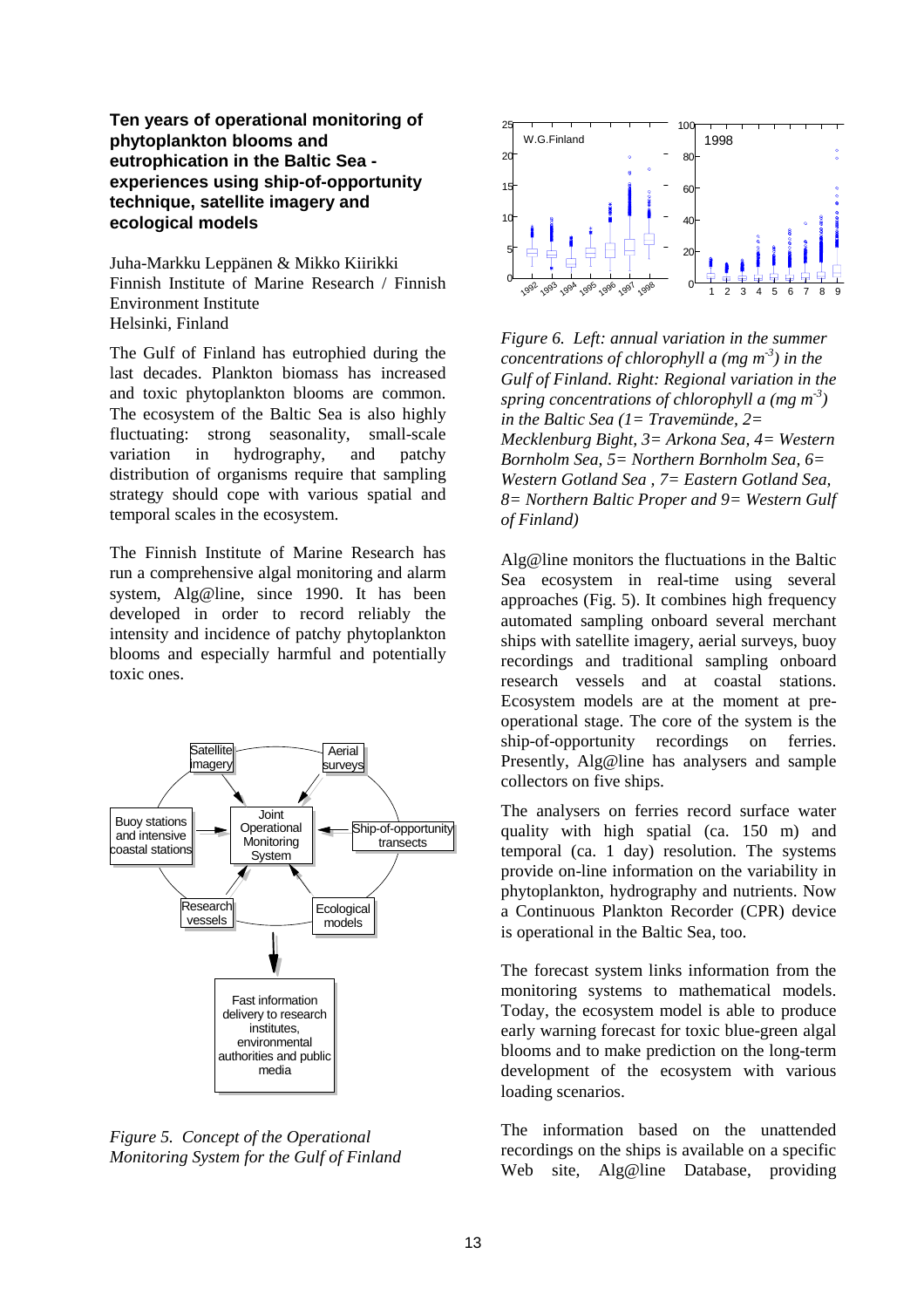information in Finnish, Swedish, Estonian and English. The web address is http://meri.fimr.fi.

The Alg@line system has proved to be able to give almost continuous on-line information on the rapidly fluctuating Baltic Sea plankton ecosystem. It is also capable to collect data to analyse long-term changes in the plankton biomass and species composition (Fig. 6 and 7).



*Figure 7. Annual variation in the abundance of the toxic blue-green alga Nodularia spumigena in the northern Baltic Proper and the western Gulf of Finland*

#### **Persistence and variability of phytoplankton assemblages. Implications for monitoring**

Marta Estrada Institut de Ciències del Mar. CSIC. Barcelona, Spain

The dominance of a particular species or the precise composition of the phytoplankton community at a certain place or time may be, in practice, impossible to predict. Even in apparently well-mixed environments, interactions with physical, chemical and biological factors may allow the coexistence of numerous competitors and may generate large oscillations and chaotic behaviour of species abundance. Thus, in the context of issues like harmful algal problems, limitation of phytoplankton monitoring to only one or few species of interest, may impair efforts to find useful regularities in the variability of the concerned populations. The consideration of functional groups of phytoplankton provides a basis for simplification of the real world and may help to improve our predictive capability relative to the dynamics of the system. Functional groups (functional types or life-

forms) are non-phylogenetic classifications based on physiological, morphological or other traits, and can be defined as groupings of organisms that respond in a similar way to recurrent patterns of selective factors. Functional groups can be operationally characterised using a variety of approaches. One of them is the use of multivariate statistical techniques to detect recurrent patterns in the composition of phytoplankton communities at particular places or times. Taxa within a recurrent assemblage share a similar ecological response and can be examined for common traits characterising a functional group. This contribution discusses the applicability of the functional group concept in the context of GOOS and presents some examples of identification of recurrent phytoplankton assemblages in marine ecosystems.

#### **Benthos Sampling in European Waters**

#### Heye Rumohr

Institut für Meereskunde an der Universität Kiel Kiel, Germany

Monitoring the fauna of the seafloor is one of the most reliable means to determine environmental quality since the stationary benthos integrates changes of the marine environment over time and shows effects even when the actual causal event could not be measured. Benthos sampling methods have been always very conservative and little was changed after the first quantitative attempts by C.G.Joh. Petersen in 1909. Grabs have replaced dredges, which nonetheless give still valuable information on rare and larger species. Coring devices are the most popular technology in recent deep-sea and general research activities. Newly designed special gear to collect the "overlooked fauna" i.e. rare and large epi- and infauna gave a new momentum in the sampling scene. Much has been done to make data from various benthos samplers more reliable and comparable particularly with respect to the fact that data are stored in international data banks and are used by other people than the data originators (intercalibrations, intercomparisons, ring tests, quality assurance). There have been nevertheless attempts to overcome the shortcomings of traditional sampling. These methods are destructive and do not allow repetitive information retrieval from the same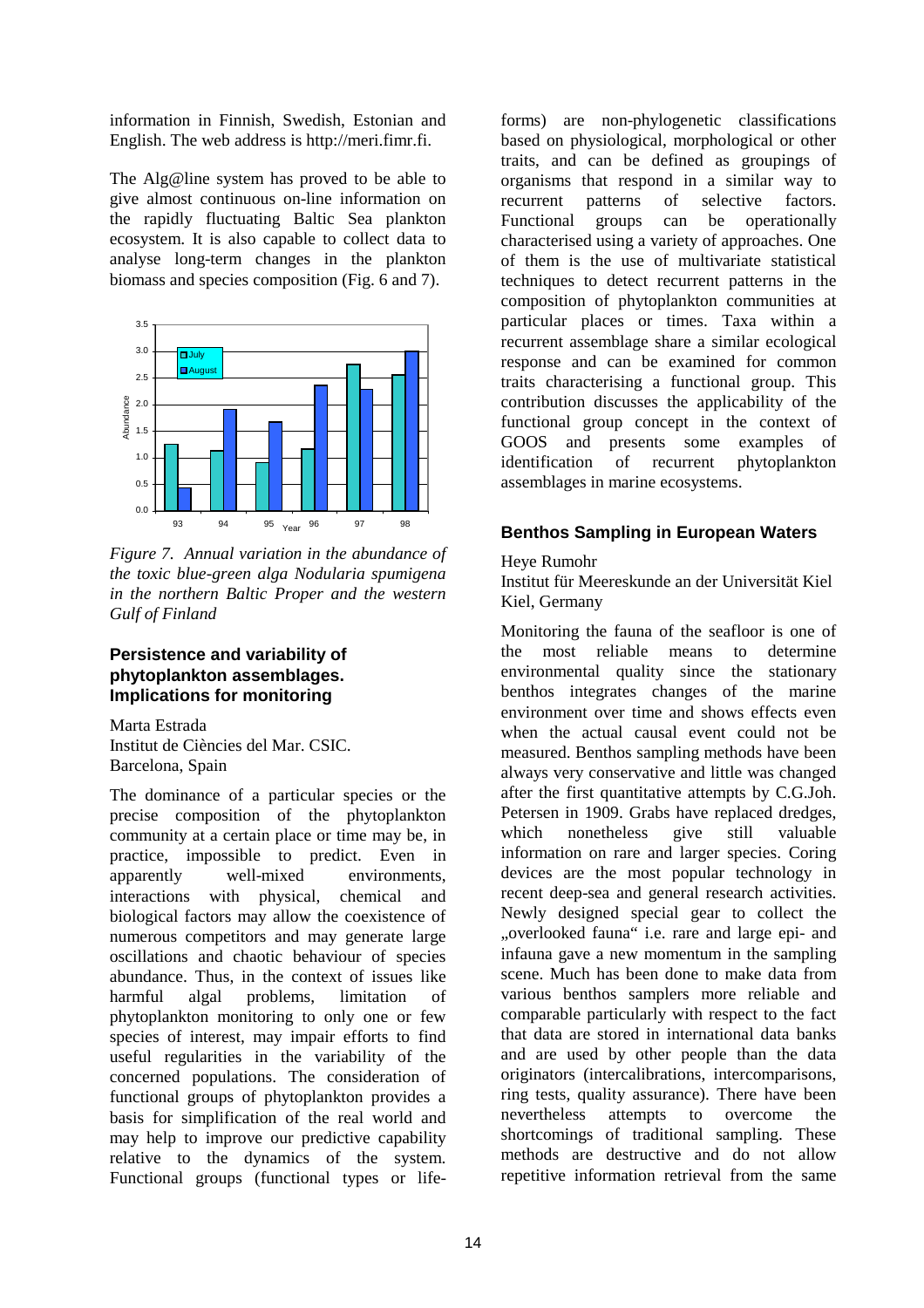spot. Imaging methods (photo, video, sonar) have gained more importance since they are non-destructive and cover various scales from mm to decametres. They need, however, traditional samples for verification and groundtruthing. There are new approaches to use echosignals for larger scale mapping and classification of the seafloor. The combination of traditional methods with modern imaging and classification methods provide new types of data which allow us to judge the environmental quality status of the seafloor and its fauna with more precision and spatial validity.

#### **Status quo of fish monitoring and assessment**

Norbert Rohlf Institut für Meereskunde University of Kiel, Germany

Many stocks in the North Sea and the Atlantic are subject to assessment and thus to monitoring. Data on distribution of target species, age composition and maturity as well as on abundance of early life stages are of main interest. Most of these data are collected during acoustic surveys, young fish and egg/larvae surveys on an annual (e.g. herring in North Sea) or periodical basis (e.g. three year modus for mackerel/horse mackerel). A combination of the different sources of information is used to identify the state-of-the-art of the stock in the assessments and can be used as a scientific background for fisheries politics and management (e.g. settling of fishing quotas or TACs).

Predictions on developing year-class strength and stock sizes depend on fishing pressure as well as species interaction and physical factors and thus implicate increasing kinds of variance with time. A better understanding of ecological processes combined with a powerful modelling will be helpful in assessment quality. At least some of the surveys can be regarded as a platform for collection of additional ecological information (e.g. zooplankton abundance, food availability) or to combine existing databases with information from other projects and sources in process studies.

#### **Towards absolute abundance estimation of fish and zooplankton; main challenges in acoustic methodology**

Egil Ona and Roald Saetre Marine Institute Bergen, Norway

The most important fish stocks in the North Atlantic are now monitored and assessed using data from acoustic surveys. The stock abundance is generally given as indices, rather than in absolute numbers. If absolute stock abundance is to be specified, both bias and precision needs to be studied. The talk will focus on the three most important sources of bias in acoustic abundance estimation, vessel avoidance, target strength and identification. Some new methods for such investigations will be shown, and new, promising acoustic methods for measuring zooplankton size and abundance will be briefly presented.

#### **3.2 Session synthesis**

Operational oceanography requires regular, preferably automated, measurements taken by low-cost and robust instruments. Remote sensing, optical, acoustical, and chemical in-situ sensors are all of interest in this context and have to be evaluated for each ecosystem component. Many biological processes are driven by physical and chemical environmental changes and measurement of temperature, salinity, turbulence, currents, sedimentation, nutrients, etc. are essential for the reliable assessment and prediction of biological components. Automated technology is indispensable in operational oceanography to ensure the high frequency sampling necessary to capture the high temporal and spatial variability of biological ocean components.

In-situ sampling is currently the main assessment procedure for most biological and chemical ocean variables including water quality and nutrient assessment. Biosensors are still a developing technology that must be thoroughly tested in the field and examined in terms of reliability, cost, accuracy, and precision. Optical sensors are currently used in the measurement of primary productivity. An example for a new generation of optical in-situ sensors is fast repetition rate fluorometry that can be used to estimate primary production rates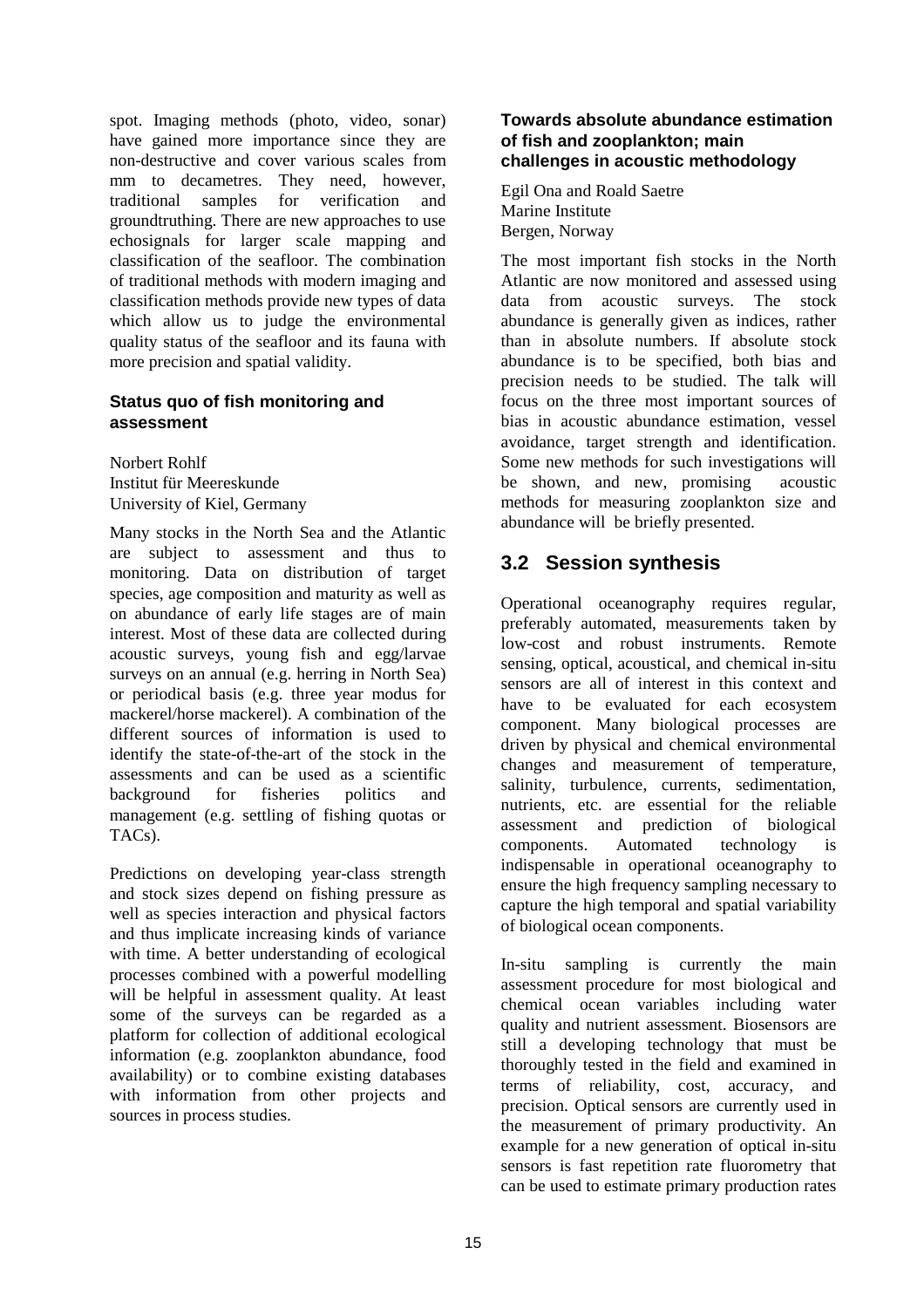#### **The Ichthyoplankton Recorder – a video recording system for in-situ studies on small scale plankton distribution patterns**

The ichthyoplankton recorder is a towed underwater video recording system and can be operated at speeds of 3 to 5 knots. A highly sensitive video system is integrated into the cod end of a Gulf III type high speed zooplankton sampler. A CTD probe as well as sensors for flow and light attenuation are attached to the sampler. The system is designed to detect fish fry, their food organisms and their predators in the size range from 0.5 to 20 mm on small temporal and spatial scales and operates with conventional periphery devices. The video information as well as the environmental data are transferred via a single conductor cable to a S-VHS recorder and to a PC, respectively, on board of the research vessel.



*Figure 8. Ichthyoplankton recorder from the Institut fur Meereskkunde University of Kiel Germany, courtesy Norbert Rohlf.*

Organisms entering the net opening (20 cm in diameter) are concentrated to an entrance area of the measuring channel of 15\*15 mm, illuminated by strobed light emitting diodes (LED's). The length of the field scanned by the CCD-camera is 20 mm.

The high amount of data provided by the Ichthyoplankton recorder (50 resp. 25 images per second) requires an automatic analysis. A first step, separating empty images from those with information included, has been achieved and is most important, as it allows to reduce the number of images substantially which have to be screened interactively. Further software development is required for an automatic qualitative analysis.

The Ichthyoplankton recorder has been used during several cruises within the framework of the ICES herring larvae surveys in the North Sea. In recent cruises, sampling has been carried out for comparison of sampling efficiency and larvae catchability between the IPR and standard gears. The analysis of the video images taped on these stations is in progress and will provide also information about the vertical and horizontal distribution of herring larvae and their prey in relation to environmental conditions.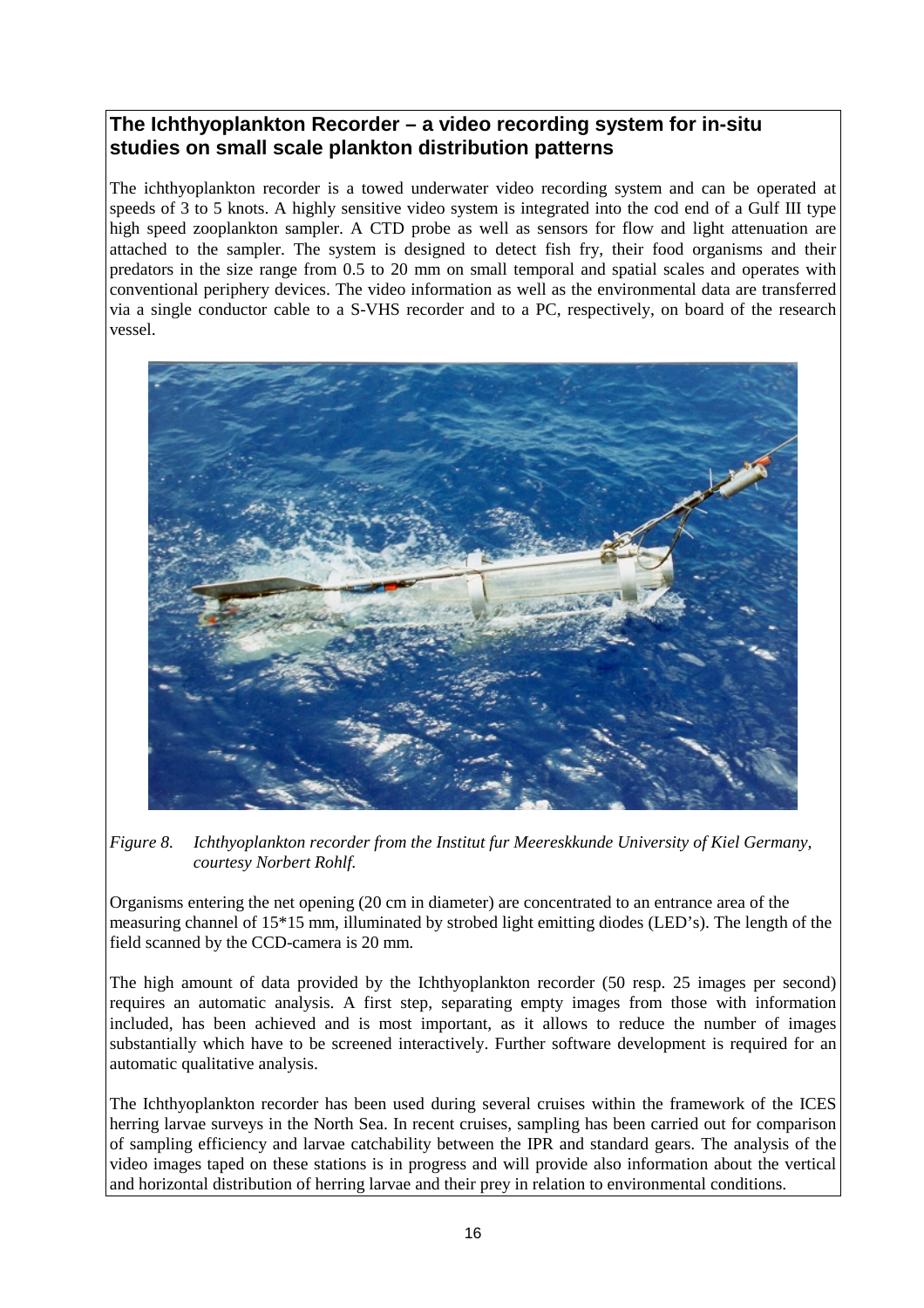and enables the discrimination between active ("living") and inactive ("dead") chlorophyll. It can be used in the early detection of algal blooms.

Autonomous analysers for nutrients and chlorophyll are available on the market and are presently used in ferrybox programmes (automatic or semi-automatic instruments and sensors attached to ships-of-opportunity). The high frequency ferrybox data have been successfully combined with satellite imagery, aerial surveys, buoy recordings, and traditional sampling onboard research vessels and at coastal stations since 1990 in the Baltic Sea. Ecosystem models using these data are at a pre-operational stage and can already produce early warnings for toxic algal blooms and long-term changes in plankton biomass and species composition. Participants recognised that the implementation of an integrated observing strategy that combines in-situ data with those acquired by remote sensing is highly valuable and deserves further attention.

Remote optical sensing as a phytoplankton observation technique received much attention during the workshop. Although primary productivity cannot be measured directly by remote sensing, most of the important parameters influencing PP can be (chlorophyll, suspended matter, SST, photosynthetic active radiation [PAR], wind, waves. The interpretation of satellite images is improving and achieves remarkable results, there are, however, restrictions to this method; e.g., it captures only surface pigments and cannot detect phytoplankton in deeper layers. Also, the current frequency of average satellite imaging (once per week) is still very low and does not reflect the rate of changes (variability) in marine ecosystems.

At present, the precise species composition of phytoplankton assemblages cannot be obtained by automated sampling methods (although pattern recognition techniques applied, for example, to optical images, may allow the automated detection of selected taxa). The workshop therefore recommended targeting functional groups, i.e. groups of organisms that respond in a similar way to recurrent patterns of selective factors and can be identified by common morphological and physiological traits.

The effect of environmental forcing on phytoplankton composition and abundance is considerable, which means that physical data, e.g. circulation and turbulence, are of great importance when modelling primary productivity or dominance of particular functional groups.

Advances have been made in the acoustic assessment of zooplankton size and abundance but this method is still in a developmental phase and has yet to be made available for regular surveys. ICES accommodates the Zooplankton Ecology Working Group that compiles national zooplankton monitoring reports, which could be integrated into GOOS.

Assessment of benthos as well as of fish stocks is still largely done with traditional sampling methods, e.g. dredges, grabs, and coring devices for benthos, trawls and other ship-operated nets for fish stocks. These methods tend to be selective and invasive or even destructive. For large-scale mapping and classification of the seafloor, acoustic imaging represents a promising technology. It was stressed that quality control and comparability of benthic observations and data are still wanting and require future efforts. The suitability of benthic organisms as indicators for environmental quality assessment was briefly discussed. Megabenthos is not appropriate for this purpose as it generally displays a slow response to toxic substances (weeks to years) in contrast to microbenthos, which tends to respond much faster. It was suggested that tracing of fish routes using radio tags could be done on a much wider and more regular basis as it would help predicting fish distribution and give important insights into fish behavioural patterns under certain environmental circumstances.

Regular scientific fish and fisheries surveys are among the oldest operational oceanographic activities in European seas. Products derived from the gathering of data on distribution, abundance, age composition, maturity, and fishing mortality of the targeted species are used to predict abundance of year classes of the main commercial fish species for the coming year and derive recommendations for fisheries management. The large investment in long-term databases already existing and the need for continuity in order to maintain inter-annual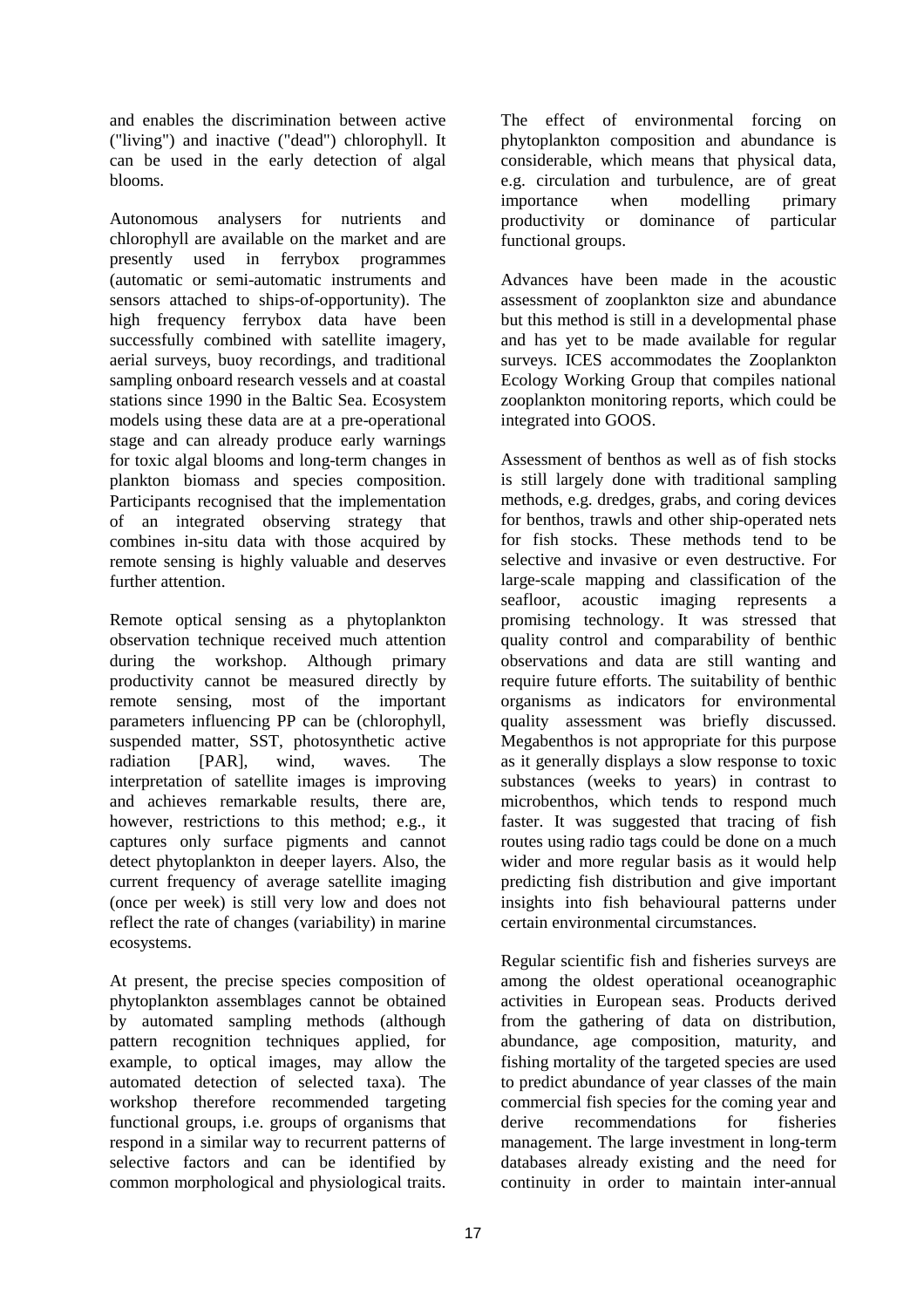comparability of the data, both make it very difficult to introduce any changes. There are efforts to introduce an ecosystem approach in fish stock assessment, as it has become very apparent that environmental variables, e.g. climate, food (especially primary productivity), and competition, greatly contribute towards fish population dynamics. Once the relevant variables for the different fish species have been identified, GOOS could provide the high quality and perhaps high-frequency environmental data necessary to run the new generation of fish stock models.

Recently, imaging techniques (acoustic and optic) have been introduced in both benthos and fish stock assessment. They, however, require combination with traditional methods for verification and ground-truthing. In the case of benthic sampling, the new imaging techniques provide a more precise and spatially correct idea of the state of the seafloor and its fauna. Acoustic methods are already regularly used in the monitoring of important fish stocks and of young-fish (larvae and eggs) in the North Atlantic. Precision and bias of acoustic surveys were discussed and the main problems of acoustic imaging identified, e.g. (a) no reliable species identification, i.e. limitation to biomass and distribution data; (b) avoidance of sonar beams by fish that are noise-sensitive.

In conclusion, workshop participants agreed that monitoring of relevant physical variables and fish stocks are already well covered. The measurement of primary productivity is on a promising track with integrated systems of semiautonomous in-situ sampling and remote sensing. It was shown that the acoustic measurement of zooplankton biomass is feasible and could become an important method for zooplankton assessment in the future. The workshop did not cover the important role of microbes and their assessment. It was observed, though, that simple oxygen measurement of the sediment can give important insights into the nature of the bacterial community at specific locations and should thus be integrated into ocean measuring devices whenever possible (especially in coastal areas).

It was remarked that some new sensors now used in biological and chemical oceanography were originally developed for medical use because of the much bigger market and economic rewards for health products. Although the technological requirements and the market for operational oceanographic products will hopefully expand in the future, the rewards expected might not always convince commercial companies to invest the necessary time, personnel, and funds into the development of new technology. It might save development costs to regularly scrutinise new medical technology for its potential usefulness in operational oceanography.

Another concern of workshop participants was the wide diversity of sampling methods adopted by different nations and institutes or agencies that leads to non-comparable data. A standardisation of operational methods is desirable for data merging. In addition, further efforts in quality control was deemed necessary. It was also seen that one of the problems of sampling was to balance frequency and accuracy of the measurements, especially regarding certain biological and chemical variables that are difficult and expensive to monitor. Solutions to this problem may lie in (a) the creation of error models for the measurement of such variables measured or (b) responsive sampling, i.e. increasing the frequency and/or accuracy of measuring a specific variable when other data suggest a change in the ecosystem is occurring.

Workshop participants stressed that monitoring must be more closely related to user requirements and that the design of useful products must be given much more attention, i.e. user involvement in the strategy of bioecological operational oceanography is crucial. It was also suggested that fish stock assessment should not stop at commercial species but should cover non-commercial species at a greater degree than at present.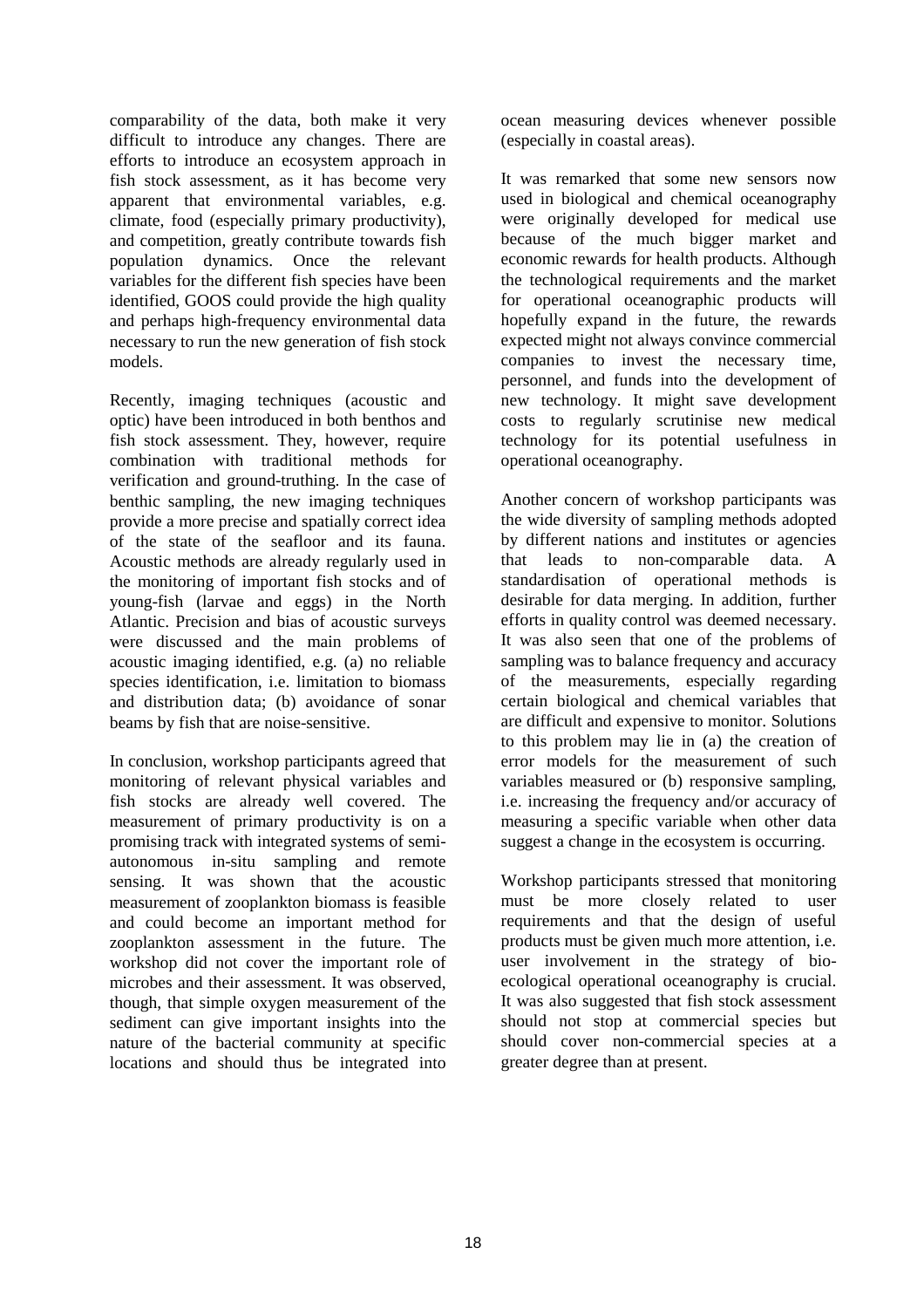# *4 Long-term Monitoring and Ecosystem Health*

#### **4.1 Summaries of presentations**

**Ecosystem health within the framework of operational oceanography, Or: GOOS, the Health of the Ocean (HOTO) and Living Marine Resources (LMR) Modules**

Franciscus Colijn University of Kiel, Research and Technology Centre Westcoast Büsum, Germany

In the description of the GOOS Design a discussion is held between balancing the user needs and the scientific and technical feasibility. Two modules have been defined with clear needs , which are relevant for this workshop: Health of the Ocean (HOTO) and Living Marine Resources (LMR). In this contribution the needs will be compared with what is actually possible and which kinds of information are already available or will become available in the near future. Because Ecosystem Health is not a well defined concept current literature on this item will be discussed and related to the needs compiled under both HOTO and LMR.

Discussions about ecosystem health are strongly linked to the human health concept on the one side and on reference norms on the other side. Both aspects will be reviewed briefly and the consequences for measuring parameters evaluated. Based on current knowledge the criteria and parameters so far used in descriptions of ecosystem health will be presented: forerunners in this field are groups around Costanza and Sherman.

Emphasis will be laid on the practical application of measured parameters for the purpose of the HOTO and LMR Modules.

#### **The Continuous Plankton Recorder (CPR) survey and climate change issues**

Philip C. Reid

Sir Alister Hardy Foundation for Ocean Science Plymouth, United Kingdom

The CPR survey which is operated by the Sir Alister Hardy Foundation for Ocean Science (SAHFOS), in Plymouth, UK, is currently in its 68th year of existence. The survey and its products are unique as they comprise the only long-term and ocean basin wide operational survey of plankton in the world. The survey started in the North Sea in 1931 extending out into the Atlantic in 1939. Currently, the core area of the survey reaches from the east coast of the USA to the north west European shelf between approximately 37º and 64ºN. In recent years CPRs were also deployed in the Baltic, Mediterranean, Gulf of Guinea and monthly tows will start in the Pacific in 2000. Voluntary merchant ships on their normal passage are used to tow CPRs; typically 22 routes are towed in the core region each month of the year. On average more than 80000 nautical miles are sampled each year and more than 4000 samples analysed when the phyto- and zooplankton are counted and identified into ~400 taxonomic categories. Since the survey started close to 4 million nautical miles of the oceans have been sampled and approximately 200,000 samples analysed. The survey has achieved its unique position by making few changes to the CPR and by strict adherence to sampling and analytical protocols with the maintenance of a skilled team of plankton analysts. The survey is supported by an international consortium of funders comprising in 1999 eight countries, the European Union, UNIDO and the IOC. SAHFOS is also involved in the design and testing of new technology as eventual replacements for the CPR.

There has been an increasing recognition of the uniqueness of the CPR time series as a 'barometer' against which to assess climate change and the effects of pollution on the natural variability of marine populations and as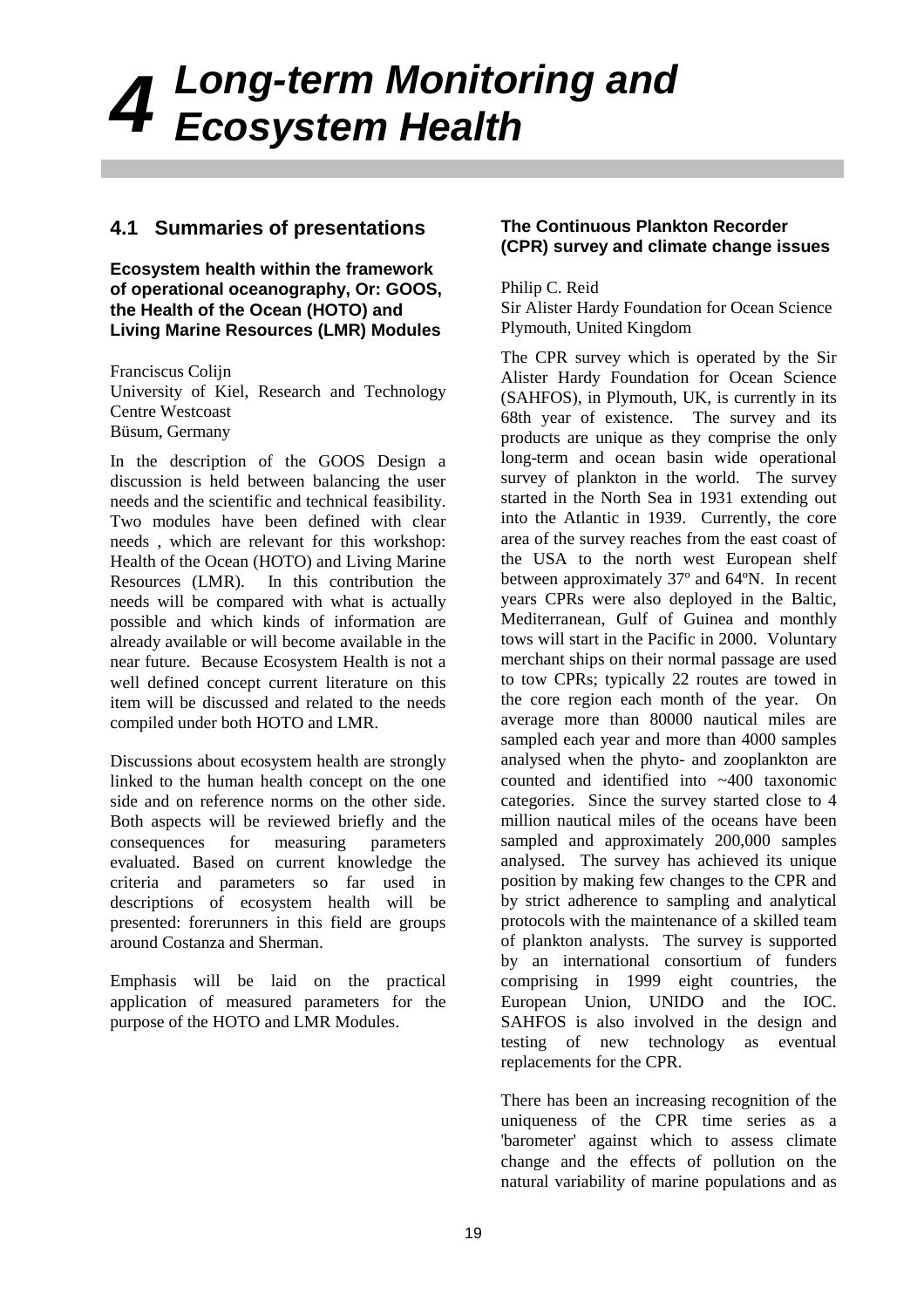environmental input to fisheries assessments. Evidence from CPR records suggests that the plankton integrates hydrometeorological signals and may be used as a possible index of climate change. Strong links have been demonstrated between the plankton and a major mode of atmospheric variability in the northern hemisphere, the North Atlantic Oscillation. There is evidence that some of the changes observed have also impacted fish stocks through changes in abundance, recruitment and distribution. Comparison between fishery statistics and CPR data for the North Sea suggests that the fishery may at times cause strong top down control on the plankton. Results from the survey are also being used to interpret eutrophication issues and assess planktonic biodiversity and it's spatial and temporal variability. The baseline data available from the survey are also being used to assess the spread of introduced species and occurrence of algal blooms, of relevance to studies on ballast water exchange. The scale of the changes seen over five decades emphasises the importance of maintaining existing and establishing new, long term and wide scale monitoring programmes of the world's oceans under the flag of the LMR module of GOOS.

#### **The diversity of harmful algal blooms: a challenge for operational monitoring**

Adriana Zingone Stazione Zoologica 'Anton Dohrn' Napoli, Italy

A broad spectrum of events comes under the category of harmful algal blooms (HABs), the common denominator being a negative impact on human activities. Harmful algal blooms involve a wide diversity of organisms, mechanisms of impact and bloom dynamics. Gaps in scientific knowledge and lack of adequate technology constitute a major hindrance to the improvement of observational capabilities and progress in predictive understanding of these phenomena. An effective HAB operational monitoring system should include a long-term, global, observing network for phytoplankton species composition and related physical, chemical and biological variables, coupled with an array of models and

statistical tools and sustained by an effective data management system. Expected products encompass different temporal scales of prediction and levels of benefit. Early warning of HAB events allows us to put in action specific contingency plans aimed at minimising damage to human health and economic losses. The next step is to forecast HABs with a lead time in the order of 1-7 days, which would allow for more effective management and mitigation procedures. Finally, it would be necessary to assess the risk for HAB events in the context of long-term variations of climate and anthropogenic impact, to assist managers and decision-makers in planning the use of coastal areas.

#### **Eutrophication assessment based on probabilistic methods; the development of a simulated normal distribution derived for a data base of nitrate values**

Michael Karydis

University of the Aegean, Department of Marine Sciences Mytilini, Greece

Eutrophication assessment is a complicated endeavour due to the number of interrelated parameters that have to be taken into account and the fact that there is overlapping between the frequency distributions of the concentrations values of the oligotrophic, mesotrophic and eutrophic water bodies. In addition, deviation from normality either results into data transformation, distorting the original information of the data, or eliminates considerably the number of statistical techniques used for data analysis. In the present work a probabilistic procedure is proposed for assessing eutrophication levels. Nitrate concentrations have been used from two data sets characterising oligotrophy and eutrophication respectively; a simulated normal distribution has been developed without data transformation or applying any drastic data manipulations. This procedure is described in a stepwise manner and as a method can be used to define eutrophication scales, assign critical values and test any nitrate concentration data for the evaluation of the trophic conditions of coastal areas.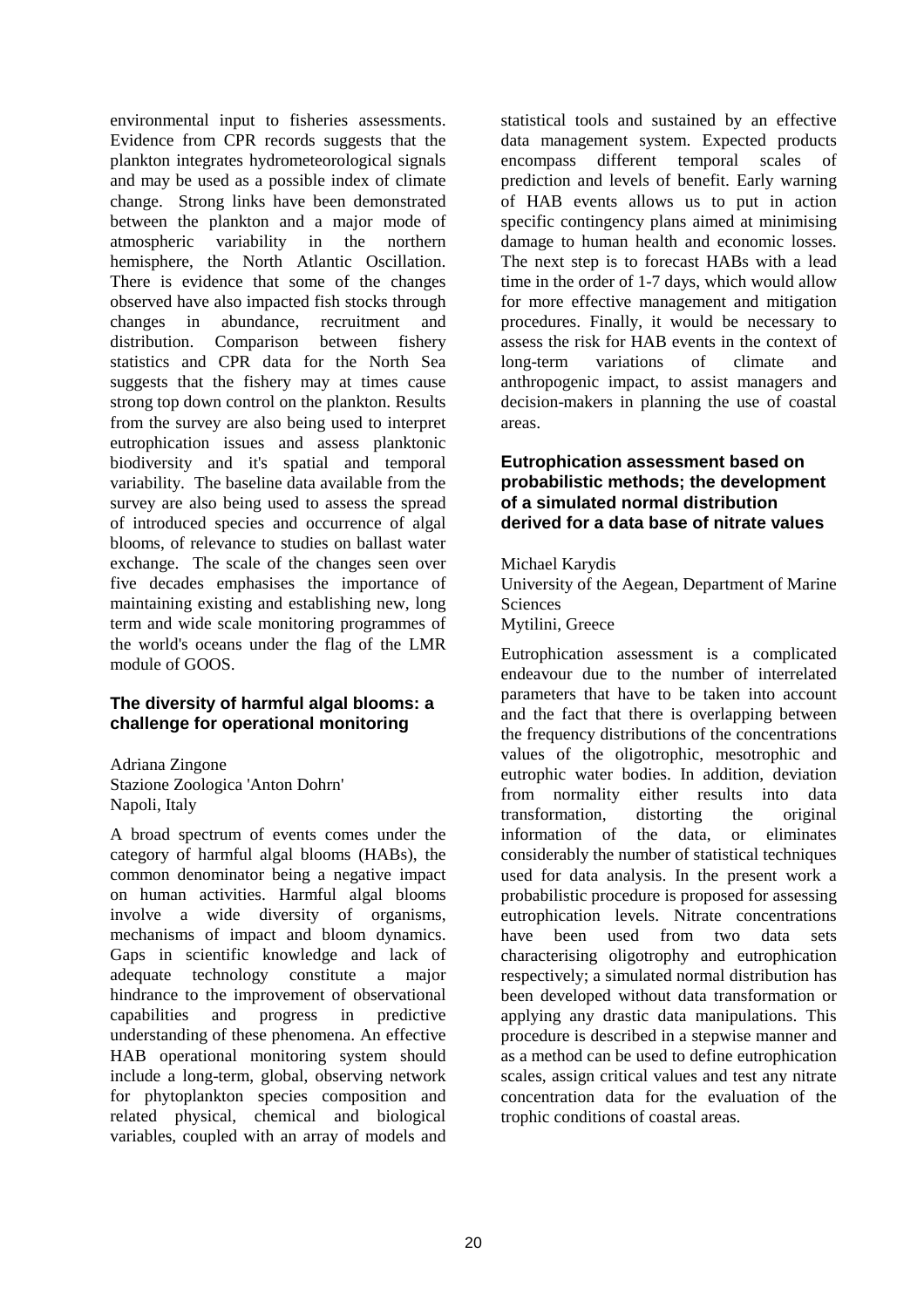

*Figure 9. Algae of the genus* Chaetocera *that can form harmful algal blooms. Photos from Alg@line, Finland (http://meri.fimr.fi/Algaline/eng/EnAlgaline.nsf?OpenDatabase)*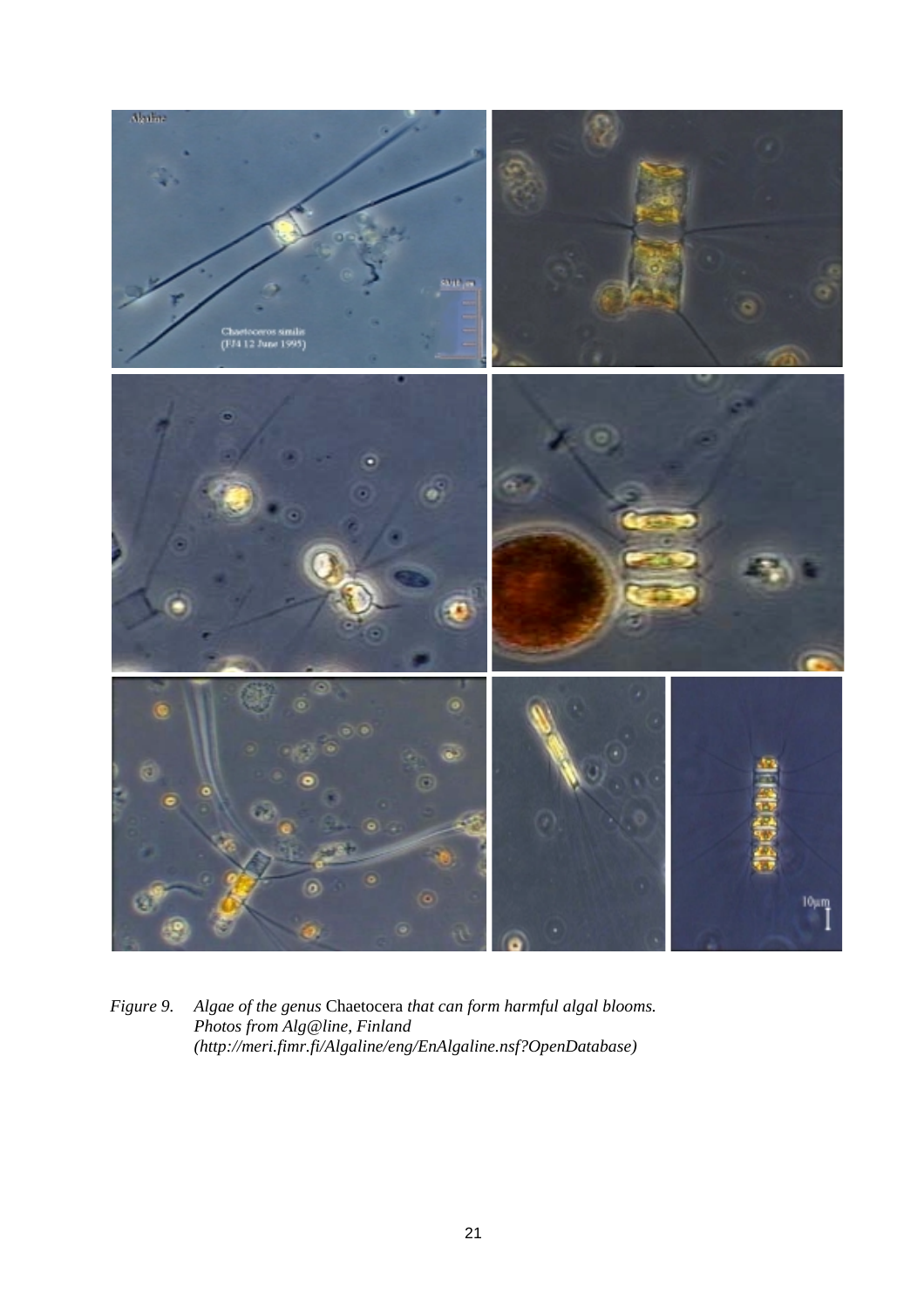#### **Pollution indicators**

Remi W.P.M. Laane National Institute of Coastal and Marine Management/RIKZ The Hague, Netherlands

The marine environment is a sink for natural and man-made compounds. From the 1950's on concentrations gradually increased to levels where negative effects on organisms were detected. This sets off different political actions. No harmful effect of compounds on organisms and ecosystems is the international objective to protect the marine environment. A zeroemission of compounds in 2020 is one of the measures to reach this objective.

However, more than 150.000 compounds are produced by man whereas in national and international monitoring programs and on black and grey lists less than 100 compounds are included. The scientific challenge to develop pollution indicators which will be used in political actions will be discussed within a historical context:

- from concentrations to quality objectives
- from concentration to effects
- the role of bioassays and rapid screening assays
- toxicity identification evaluation methods

#### **Anthropogenic and climatic influences on ecosystems in the Mediterranean Sea**

Diana Ruiz-Pino and J.P. Bethoux University Paris Paris, France

Since the 50's functioning of the Mediterranean Sea has been disturbed by climate and environmental changes. At present, in Mediterranean deep waters there are several proofs of changes in hydrology (temperature and salinity increase in the western basin), circulation (a new and stronger deep water formation in the Aegean Sea) and nutrient budgets (nitrate and phosphate increase in the western basin). Some of these perturbations are linked to the global climatic change and some others are linked to the regional anthropogenic inputs.

These perturbations are creating several Mediterranean ecosystem changes. Examples of ecosystem changes were found in the Eastern Basin where more than 350 species have immigrated from the Red Sea. This event was linked to the increase of Red Sea inflow (after the deepening and widening of the Suez Canal and the vanishing of salinity effect along the Bitter Lakes) and the disappearance of Nile low salinity water along the Egyptian coast consecutive to the High Dam closing in 1964. In the Western Basin, barracudas, groupers and some other tropical thermophilic species are now encountered along the northern coasts.

The global Mediterranean ecosystem has been modified by the direct effect of human activities. Simultaneously, the effect of phosphate and nitrate inputs increase (by a factor of three since the early sixties) and dams on rivers for human freshwater use result in a concomitant increase of phosphate and nitrate concentration in the western deep water and a more or less constant silicon concentration. As a result of these two human effects we observed a peculiar nutrient P : Si : N ratios in both Western (1 : 21 : 22) and Eastern  $(1:32:24)$  basins compared to the world ocean  $(1: 14: 15)$ . Examination of nutrient budget and ratios  $(P : Si : N)$  at a basin scale, allow us to consider the Mediterranean as a miniature ocean to explain ecosystem functioning and forecast evolution of industrial fishery across plankton species changes.

The relatively less anthropogenic disturbed Eastern ecosystem seems to be dominated by mat-forming diatoms having high Si/N molar ratio. These organisms, as during the well known sapropel past events, play a major role in the modern Mediterranean in both nitrogen fixation (by harbouring diazotrophic bacterial symbionts) and in the biological production. In the more disturbed Western Basin the anomalous nutrient molar ratio suggests that the disturbed ecosystem could be evolving toward a flagellates dominated system. The diatom ecosystem provides the basis for a classical food chain which produces fishery of anchovies and sardines (about 40% of the Mediterranean marine resources). In contrast, flagellate ecosystems provide the basis for a population of salps and medusas without an edible end member.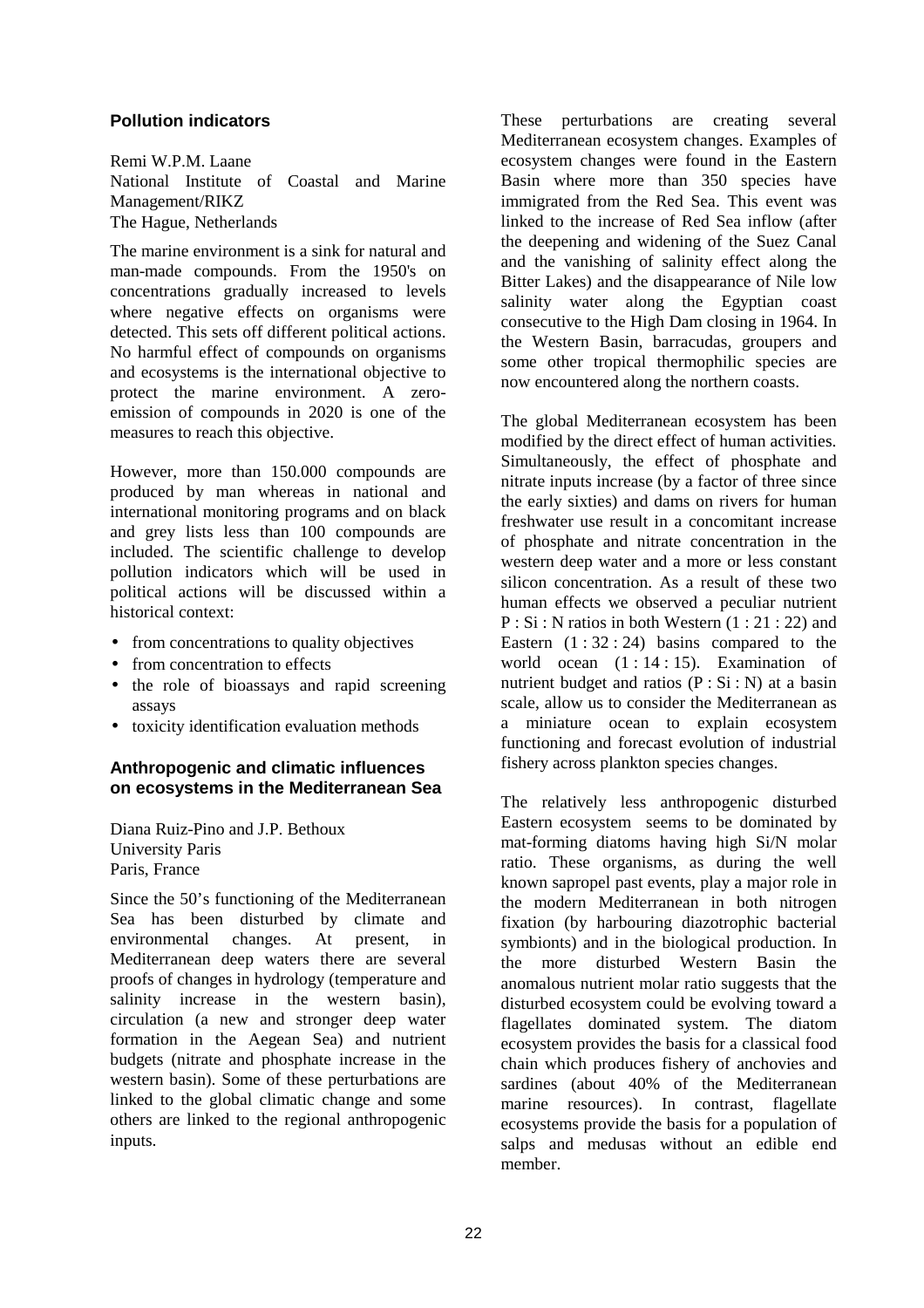#### **Water Management and Ecosystem health**

Jannette van Buuren National Institute for Coastal and Marine Management/RIKZ Den Haag, The Netherlands

The EuroGOOS/ICES Workshop on bioecological observations is committed to the challenging task of examining future steps in bio-ecological operational oceanography. It will thus contribute to harmonise efforts in assessing and developing present and future international policies for the Marine Environment and it will define the specific role of EuroGOOS in this context.

The identification of possible actions cover a broad field of topics like eutrophication, hazardous substances, oil pollution, biodiversity, climate change, alien species and Integrated Coastal Zone Management. The North Sea Quality Status Report 2000 (in preparation) emphasises human impact on the marine environment, specifically fisheries, organic micropollutants, and nutrients.

This presentation views the definition of Ecosystem Health in the context of achieving certain goals regarding biodiversity, the European Water Framework Directive, ecological objectives and sustainable fisheries. The concept described is at present implemented by interdisciplinary committees (composed of policy advisors and scientific experts) that identify indicators and additional parameters needed for in-depth integrated analysis and modelling. In addition, related detailed bioecological observations will be described and the Dutch approach adopted in the GONZ project will be presented and discussed.

The further development of marine habitat classification will improve combination of advanced measurement techniques for seabed habitats, seabed dynamics and analysis of its functional role. Analysis of Pressure-State-Impact relations should consider trend and effect monitoring. A more integrated approach is needed for the development of indicators that bring together human pressure and state of the environment. This will be illustrated using examples from the fisheries sector where such

an approach is being developed. EuroGOOS is encouraged to investigate similar approaches for the shipping/transport, fisheries, and other sectors.

#### **Extraction of Information from Data Sets**

Vladan Babovic DHI Water & Environment Hørsholm, Denmark

As we enter the true digital information era, one of the greatest challenges facing organisations and individuals is how to turn their rapidly expanding data stores into accessible, and actionable knowledge. Means for data collection and distribution have never been so advanced as they are today. While advances in data storage and retrieval continue at a breakneck pace, the same cannot be asserted about advances in information and knowledge extraction from large data sets. Without such developments, however, we risk missing most of what the data have to offer. Only a very small percentage of the captured data is ever converted to actionable knowledge. The traditional approach of a human analyst, intimately familiar with a data set, serving as a conduit between raw data and synthesised knowledge by producing useful analyses and reports, is breaking down. What is to be done with all these data? Ignoring whatever we cannot analyse would be wasteful and unwise. This is particularly pronounced in scientific endeavours, where data represent carefully collected observations about particular phenomena that are under study.

Knowledge Discovery in Databases (KDD) is concerned with extracting useful information from data stores. Data mining (DM) is then a step (automated or human-assisted) in this larger KDD process. The broad KDD process includes: retrieving the data from a large data warehouse (or some other source); selecting the appropriate subset with which to work; deciding on the appropriate sampling strategy; selection of target data; dimensionality reduction; leaning; data mining, model selection (or combination), evaluation and interpretation, and finally the consolidation and the putting to practical use of the extracted "knowledge". The data-mining step then fits models to, or extracts patterns from, the pre-processed data. However, mining the data alone is not the entire story. At least not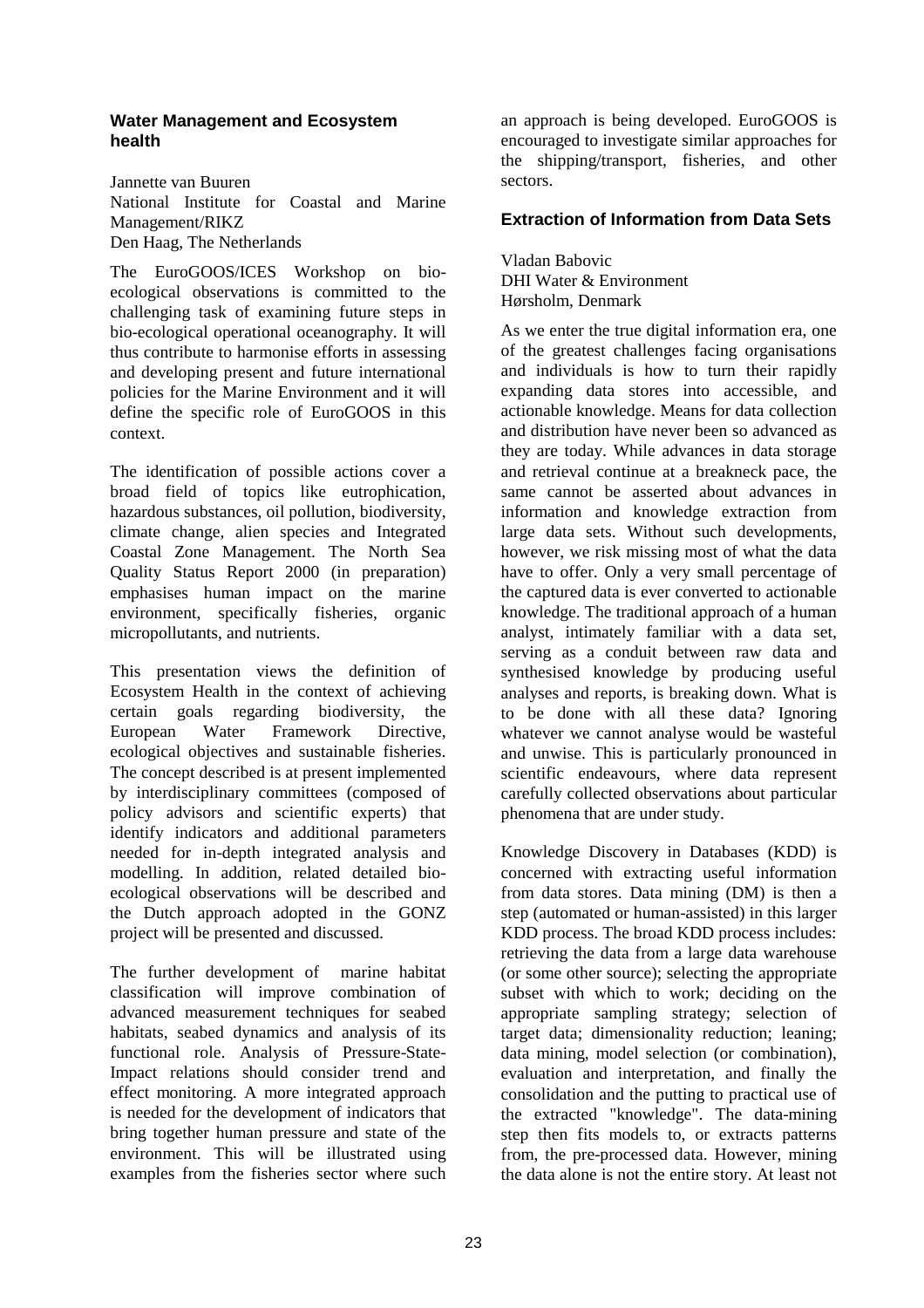in scientific domains. Scientific theories encourage the acquisition of new data and these data in turn lead to the generation of new theories.

Traditionally, the emphasis is on a theory, which demands that appropriate data be obtained through observation or experiment. In such an approach, the discovery process is what we may refer to as theory-driven. Especially when a theory is expressed in mathematical form, theory-driven discovery may make extensive use of strong methods associated with mathematics or with the subject matter of the theory itself. The converse view takes a body of data as its starting point and searches for a set of generalisations, or a theory, to describe the data parsimoniously or even to explain it. Usually such a theory takes the form of a precise mathematical statement of the relations existing among the data. This is the data-driven discovery process.

Most of the applications of data mining technology are currently in the financial sector. There is a very strong economic incentive to apply state-of-the-art technology for commercial benefits. Additionally, this domain is, relatively speaking, theory-poor, and the generation of new 'black-box' tools based solely on observations is accepted with little scepticism. In scientific applications, the situation is quite different. Clearly, there is an enormous amount of knowledge and understanding of physical processes that should not just be thrown away. We strongly believe that the most appropriate way forward is to combine the best of the two approaches: theory-driven, understanding-rich with data-driven discovery process. This presentation describes a number of data mining technologies as well as their applications in ecological modelling.

#### **4.2 Session synthesis**

This session dealt with approaches and problems in assessing changes in the ecosystem and distinguishing those that are climateinduced from anthropogenic ones. Presentations and discussions focused on definition and possible indicators of "ecosystem health" and on the use of long-term database for climate change assessment.

The term "ecosystem health" is often used in the context of human impact on natural systems, "unhealthy" systems being those that are not in a natural state due to anthropogenic perturbations. One problem with this definition is that in most cases we only have little understanding of the attributes indicating a natural, unperturbed system. Comparative approaches, based on the measurement of several state parameters of any ecosystem, have often served in the past to classify local systems as "natural" or "perturbed". However, indicator parameters for "ecosystem health", ranging from biochemical and cellular markers to reduced biodiversity and habitat loss, usually do not allow an easy conclusion as to whether a system is "healthy" or not - an expert opinion is still necessary and different experts might disagree. The GOOS module HOTO has defined marine ecosystem health for operational purposes as "*a reflection of the condition of the marine environment from the perspective of adverse effects caused by anthropogenic activities, in particular habitat destruction, changed sedimentation rates and the mobilisation of contaminants. Such condition refers to the contemporary state of the ocean, prevailing trends and the prognosis for improvement or deterioration in its qualit*y". A different definition developed by Costanza et al. (1992) was proposed to the workshop: "*An ecological system is healthy and free from 'distress syndrome' if it is stable and sustainable - that is, if it is active and maintains its organisation and autonomy over time and is resilient to stress*". The authors detail 3 main components of their concept: (a) **vigor** which is related to function, productivity, throughput and can be assessed through GPP, NPP, GEP, GNP, Metabolism; (b) **organisation** which relates to structure and biodiversity and can be assessed through diversity indices, average mutual information, predictability of the system; and (c) **resilience** which can be assessed through scope for growth, population recovery time, and disturbance absorption capacity. Both organisation and resilience are difficult to measure. It was remarked that maybe a definition of "illness" could be more useful.

It has long been recognised that high biodiversity and resilience are not necessary characteristics of natural ecosystems. The debate of whether we have a responsibility to preserve natural conditions even if they appear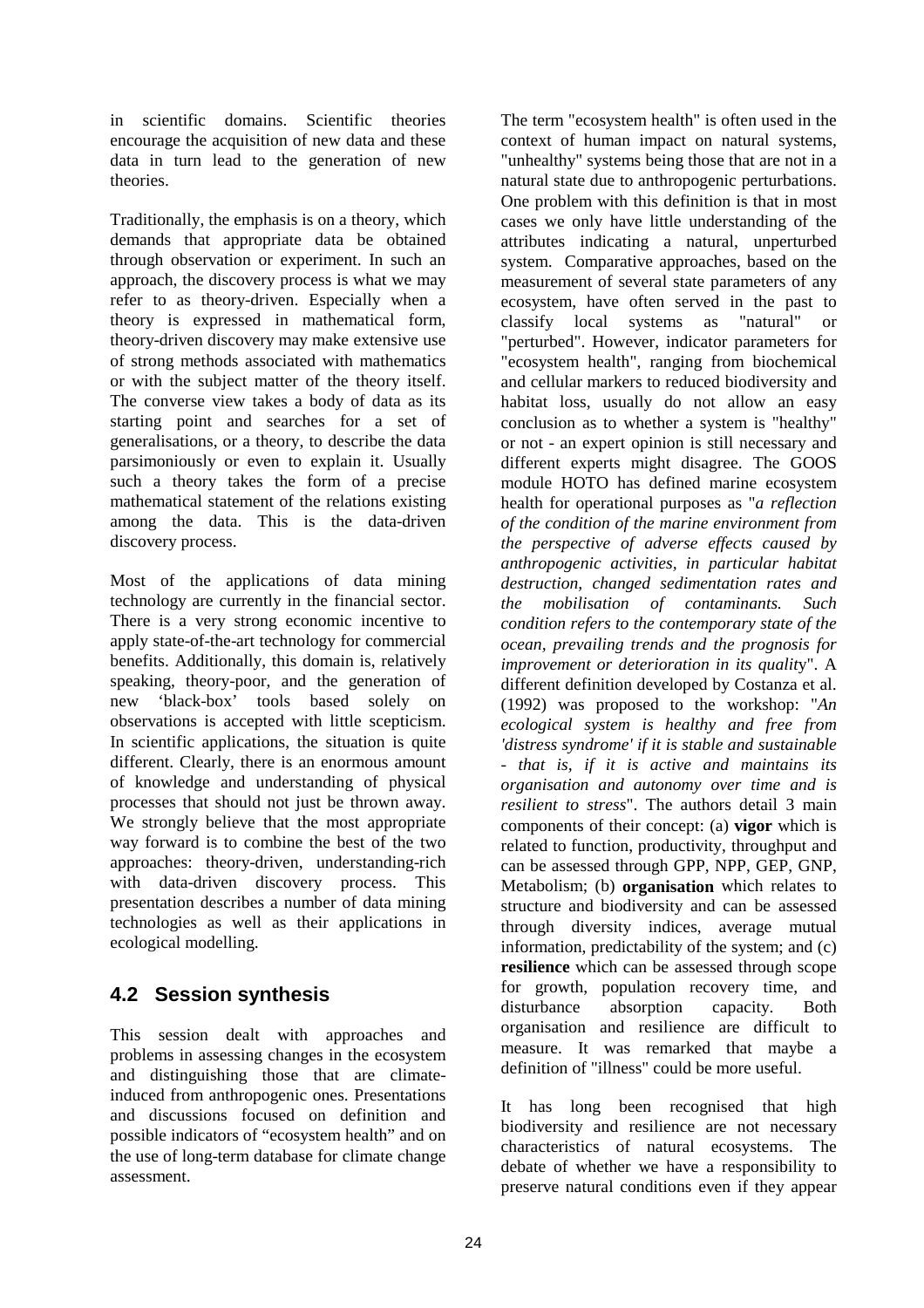to be unstable is still ongoing, especially if we have the means of artificially altering such environments to achieve greater stability (and higher economic benefit). As an example in this context the technically possible artificial increase of Baltic water exchange with the North Sea was mentioned. This discussion cannot be solved by scientists but must be carried out on a socio-political level. However, it was acknowledged that a better communication between scientists and politicians would be very helpful in this context.

Toxic algal blooms were discussed at some length. A mostly naturally occurring coastal phenomenon, blooms can also be triggered by human activities (e.g. introduction of exotic species, eutrophication). Early detection of these

blooms could give coastal resource users more time to take protective measures. Among those benefiting from such a biological operational product are health agencies, aquaculture business, tourist industry, shipping, environment agencies etc. A prerequisite for the forecast of harmful algal blooms appears to be the longterm observation of phytoplankton species composition in conjunction with physical and chemical ocean variables. At this point, workshop participants voiced concern about the continuing disappearance of taxonomic expertise that is crucial in an ecosystem approach of resource management.

A major anthropogenic condition in many coastal areas is eutrophication that can be assessed by regular measurements of nitrate (it should be noted, however, that an agreement on the best way of assessing eutrophication has not been found yet in spite of intensive efforts, e.g. by OSPAR, to develop criteria to assess eutrophication). Often, eutrophication of coastal areas has had devastating effects on local ecosystems (although schemes have been developed by some scientists to enhance biological production, e.g. in the North Sea, by a controlled release of nutrients). High social and political awareness of the detrimental consequence of eutrophication have long led to preventive measures, e.g. sewage treatment, in many European countries. However, operational monitoring of nutrients is necessary in estuaries and could represent an important GOOS product, especially in view of the earlier stated

difficulties encountered by EEA trying to obtain reliable data from all areas.

Pollution was briefly discussed, with the background information that, in spite of many efforts to control the release of chemicals into natural waters, aquatic organisms appear to be increasingly affected in many coastal areas. The enormous number of more than 150,000 different chemicals produced by humans, the impact of which have mostly not yet been determined, represents a serious obstacle to measures against pollution. In some cases, concentrations of anthropogenic substances, e.g. copper, have recently declined in sediments off North Sea coasts. However, it was once more pointed out that the concentration of a chemical compound is meaningless without knowing what effect is has on the ecosystem - hence the importance of impact indicators.

In this context, the development and improvement of bioassays and rapid screening assays play an increasingly important role: they measure an observable toxic response to the interaction of toxicants and other constituents within a water sample, inherently including biological availability and interactions.

Changes in natural systems are not only due to anthropogenic impact but occur naturally as a result of climatic and other physical events. Thus, detection of change alone does not suffice to characterise a system as deteriorating or threatened due to human interference. Longterm observations can help establish naturally occurring temporal variability over decades. A good example of the great value of regular sampling over long periods of time is the Continuous Plankton Recorder (CPR) survey of the North Sea and Atlantic. It exists since 68 years and is now being used to assess the effects of climate change (especially with regard to the North Atlantic Oscillation) and of pollution (especially eutrophication) on plankton abundance, distribution and species composition.

Anthropogenic impact on phytoplankton was discussed for the western Mediterranean basin. Here, increasing levels of phosphate and nitrate are predicted to cause a shift from the now dominating diatoms to flagellates, which may ultimately result in a decline of local fisheries: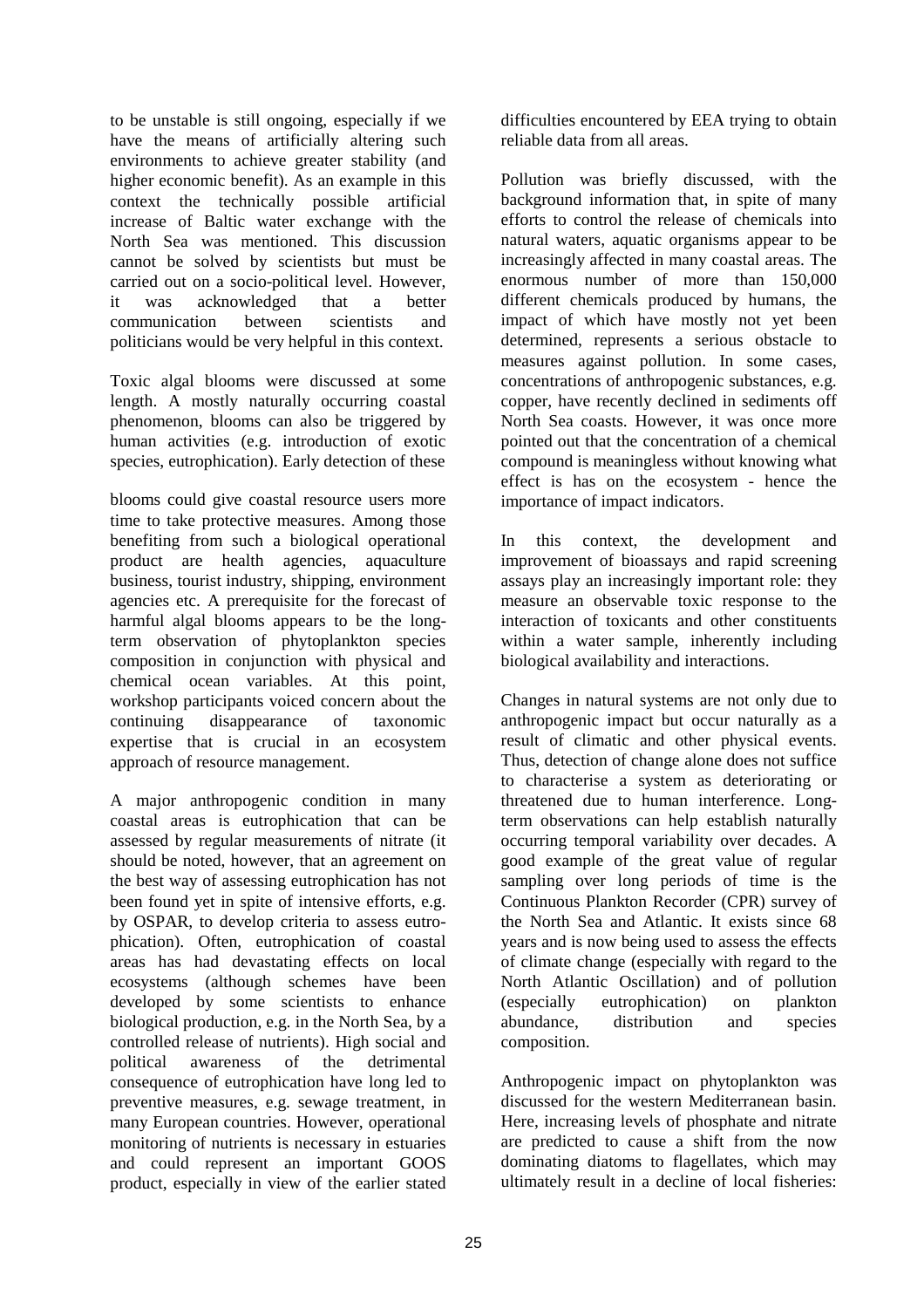in contrast to diatoms, flagellates cannot serve as food basis for the economically important anchovies and sardines. Another important anthropogenic change in the Mediterranean was the sharp decline of the freshwater inflow from the Nile after building the High Dam in 1964. Together with the expansion of the Suez Channel, this led to an increase in salinity levels in the eastern basin and caused high immigrations of species from the Red Sea. Climate change, on the other hand, is judged responsible for a rise in temperature in the western basin with the resulting immigration of tropical species.

Workshop participants emphasised the importance of long-term data collections, as the CPR and the ones held by ICES, e.g. historical databases on fish stocks, and soon on benthos and on plankton. The lack of such collections for the Mediterranean and the Black Sea was noted and a speedy mending of this situation strongly recommended. As ICES does not cover these seas, MedGOOS could play a vital role in improving data collections here. Participants also recognised the necessity not only to continue those long-term databases already existing but also to bring together and make better use of the huge quantities of information hidden in numerous institutes and agencies. They suggested that biological data should be systematically collected by national and international agencies rather than by research institutes where they tend to remain scattered and difficult to access. EuroGOOS was encouraged to strengthen its efforts in this area. In this context GODAR (Global Oceanographic Data Archaeology and Rescue) programme should be mentioned in recognition of their excellent work to compile scattered oceanographic data, including biological and chemical.

A closely related topic of discussion was data storage. In spite of growing computer capabilities and electronic storage facilities, the storage of data on electronic media requires regular update due to the deterioration of the discs and tapes and software obsolescence and is thus costly. Data networks will become increasingly important to allow easy access to local data. Thus, projects and programmes setup to initiate and facilitate this process must be greatly encouraged. Another topic of interest

was how to make better use of increasing amounts of stored information. The concept of "Knowledge Discovery in Databases" (KDD) takes a body of data as a starting point and searches for a set of generalisations, or a theory, to describe the data or explain them in contrast to the traditional formulation of a hypothesis preceding the sampling of data.

An integrated monitoring approach was also recommended for the assessment of marine habitats (as for the assessment of primary production, see above). For the North Sea (North Sea Quality Status Report 2000, in preparation), authorities have recently emphasised anthropogenic problems besides climate change (especially fisheries, organic micro-pollutants, and nutrient increase), thus indicating that more funds for monitoring and prevention of anthropogenic disturbance have to be made available in the future. However, only close co-operation between politicians and scientists will assure that the necessary fast progress can be achieved.

Public opinion generally supports efforts to enhance marine protection, sustainable exploitation and safe use of the marine ecosystem. Nevertheless, specific measures, especially costly long-term monitoring of bioecological variables, certainly require improved education of the public which could be achieved through wider media coverage and through the **Internet** 

Furthermore, participants agreed that discussion of ecosystem "health" or "sickness" must be held separately for different ecosystems and that for each individual system a distinct definition of its desirable status should be derived. However, aquatic substances and organisms spread and can thus impact areas far away from their origin. It was therefore recognised that measurements and observation of many anthropogenic and natural substances should not be restricted to local "spots", as is often done in practise. Larger scale co-ordinated observations are necessary to reveal processes and derive accurate interpretations and products (especially forecasts), e.g. a hemispheric or ocean scale for physical variables and a coastal scale for anthropogenic variables.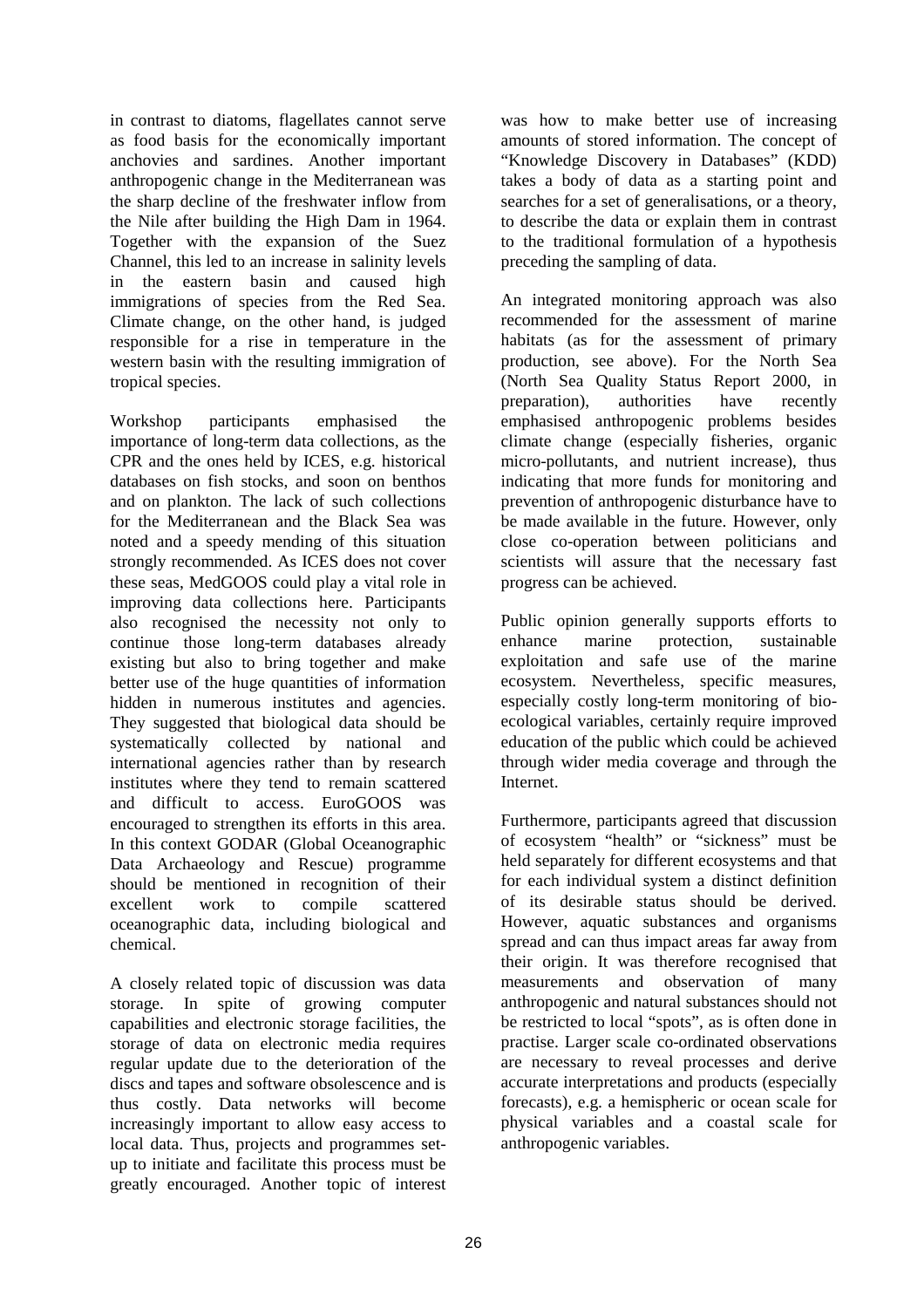## *5 Ecosystem Modelling*

#### **5.1 Summaries of presentations**

#### **Critical analysis of the status quo in marine ecosystem modelling**

Wolfgang Ebenhöh Universität Oldenburg, Oldenburg, Germany

Direction and attitude of marine ecosystem modelling has changed during the last years. The change can be observed in three directions:

- tasks and aims.
- methods and techniques,
- financing policies.

There seems to be a trend away from modelling whole ecosystems with the aim of an integrated system understanding (e.g. large food-web models like ERSEM). Many ecosystem models are presently focused on particular scenario calculations, often related to coastal zone management. The reduction of modelling to limited aspects together with a stronger data orientation is a sign of increasing practical relevance of ecosystem models which reflects the current needs of research funding policies. Through other modern mathematical methods, e.g. neural networks, the two large aims, understanding and prediction, become even more decoupled.

In 1990 the most important task was to couple complex physical models with complex biological models. This task is more or less solved and has led to an increase in understanding the interaction between physical and biological processes.

In future, the trend to ecosystem models with practical use as support for decision makers will continue. New data bases and new measurement tools will increase this trend. Nevertheless, important open questions remain which can best be answered with a new generation of ecosystem models. These models will differ from the ERSEM type of models in an important aspect: they will explicitly contain general principles of ecosystem behaviour. Such principles aim at model reduction and can be derived from an analysis of the present models.

#### **Physical and numerical aspects of integrated ecological 3-D modelling**

Patrick J. Luyten Management Unit of the Mathematical Models (MUMM), Brussels, Belgium

An overview is given of the different physical processes and numerical aspects which need to be considered when coupling physics with biology in three-dimensional models. The discussion is illustrated through a recent example of a yearly simulation for the North Sea carried out by the three-dimensional COHERENS model.

Vertical exchange processes are parameterised via a turbulence closure scheme. Accurate schemes are essential to represent mixing processes in stratified thermocline and halocline layers (where high chlorophyll concentrations are often observed) or to simulate the resuspension of inorganic and organic particulate matter in shallow areas with a strong tidal regime. Direct measurements of turbulence parameters (profiles of dissipation rates, bottom stress, etc.) have recently been collected in the North Sea.

Advective processes are of importance in areas of strong concentration gradients and at open sea and river boundaries. Most recent models use an explicit time-integration which imposes a numerical constraint on the maximum allowed time step and hence also on the number of biological state variables for the biology to limit the amount of CPU time in long term simulations. Implicit integration of the biological transport equations removes the stability constraint and is recommended in future modelling since the biological time scales are usually a few magnitudes larger than the physical ones.

Other aspects are the sensitivity of model results to the input of open boundary data, to the model's horizontal and vertical resolution and to the heat exchange at the air/sea interface.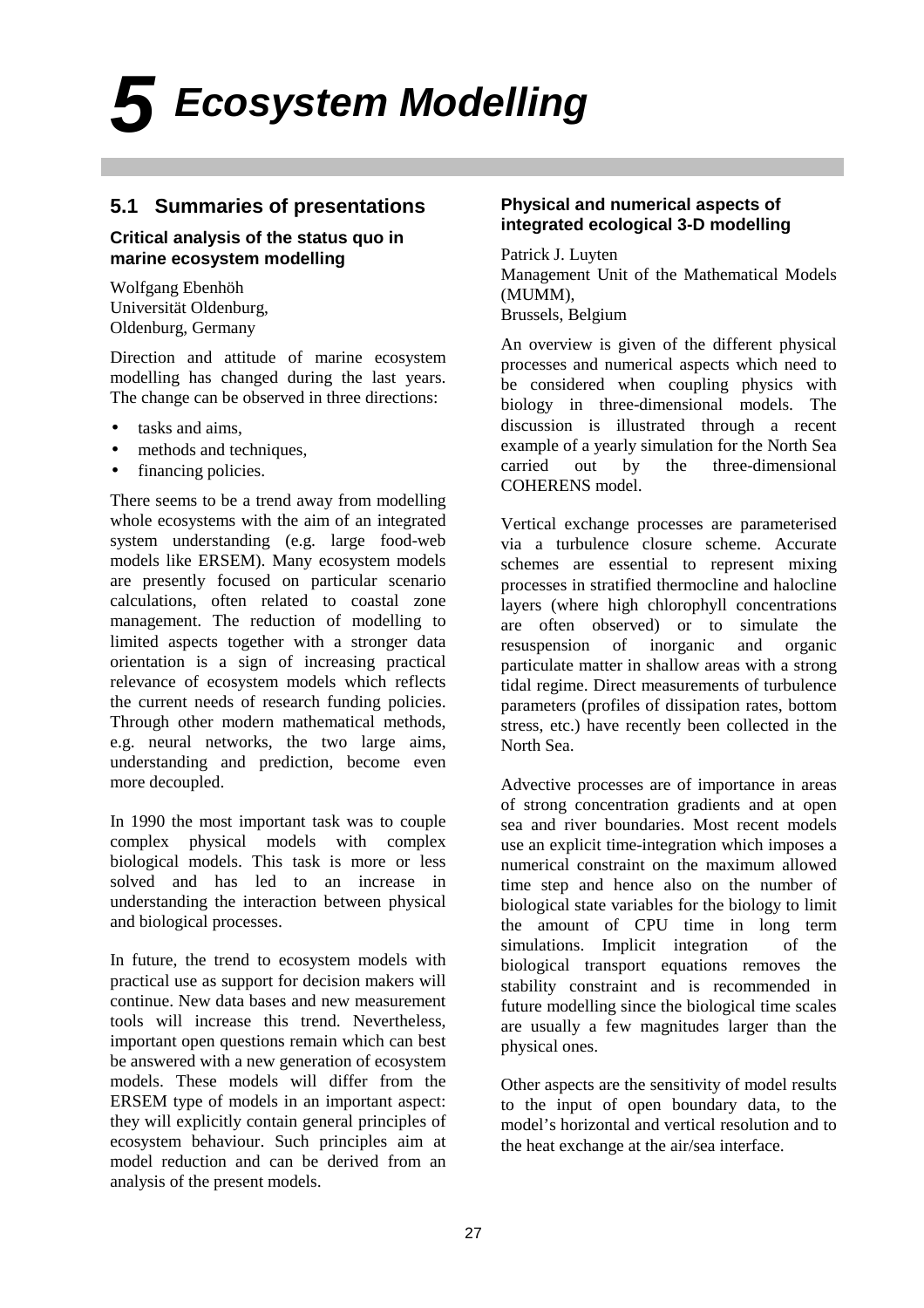#### **Ecological modelling of the Adriatic Sea: Coupling physics with biology**

Marco Zavatarelli ISAO-CNR Bologna, Italy

An ecosystem model has been developed by online coupling of the Princeton Ocean Model (POM) with the European Regional Seas Ecosystem Model (ERSEM).

POM is a finite difference, free surface, sigma co-ordinate, three-dimensional, ocean general circulation model, making use of an embedded turbulence closure sub-model. ERSEM is a generic, biomass based ecosystem model describing the biogeochemical processes occurring in the water column and in the sediment (as well as their interactions) in terms of the cycling of carbon, phosphorus, nitrogen and silicon within the marine ecosystem.

The POM/ERSEM system has been implemented in the Adriatic Sea in order to study its ecosystem dynamics. Simulations have been carried out by developing different and increasingly complex (from 1D to high

resolution 3D) model set-ups. One dimensional simulations were performed for the northern Adriatic Basin; the model was implemented at the same locations of the PRISMA-I Project sampling stations S1 and S3, the former characterised by strong river-runoff (Po river) conditions while the latter has relatively open sea characteristics.

The model results highlighted the yearly phytoplankton cycle and its relations with the external nutrient inputs, the seasonal mixing processes and light distribution in the water column. Moreover, the comparison between the two stations allowed for a definition of the role of the bacteria in controlling the carbon fluxes in the trophic web under different trophic conditions.

As an intermediate step toward the 3D high resolution application, a coarse resolution 3D implementation with idealised basin geometry was developed. The model results relative to phytoplankton distribution are in good agreement with CZCS climatological satellite pictures of pigment distribution in the basin.



*Figure 10. Schematic diagram of the European Regional Seas Ecosystem Model (ERSEM)*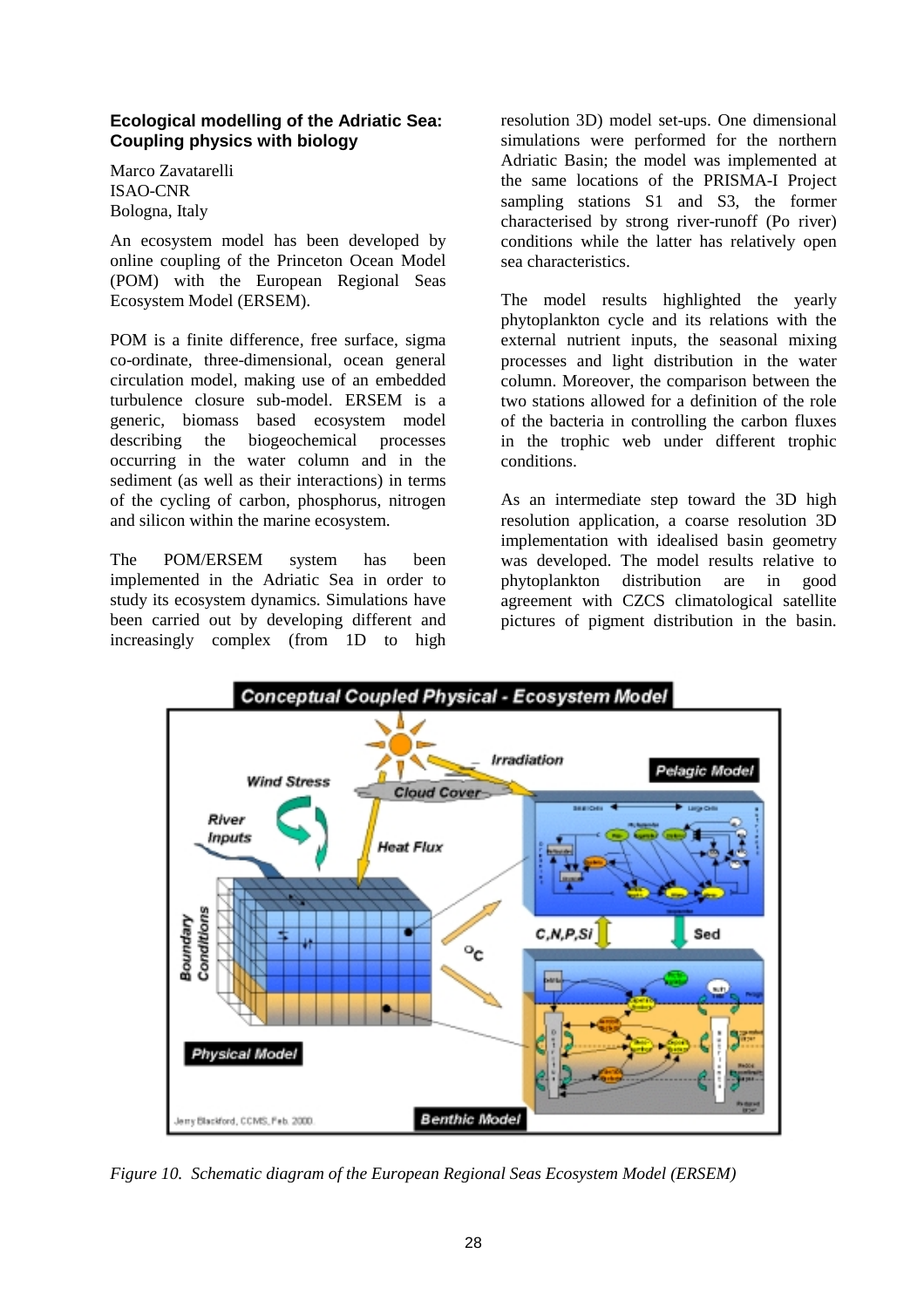Despite the coarse resolution and the idealised geometry, the model is able to reproduce and maintain the north to south trophic gradient characteristic of the Adriatic basin.

The seasonal phytoplankton cycle in the northern, central and southern Adriatic sea appears to be strongly influenced by both the physical processes and the external, riverborne, nutrient input.

Finally, experiments with a high resolution implementation show a more detailed temporal and spatial variability of the biogeochemical properties distribution, further emphasising the importance of the circulation features in determining such variability. The dense water formation process in the northern Adriatic Sea is reproduced by the model and the resulting water mass shows distinct properties also from a biogeochemical point of view.

#### **Benthic-Pelagic Coupling**

Piet Ruardij

NIOZ, Texel, Dep. Biological Oceanography Den Burg, The Netherlands

This contribution deals with the question to which detail benthic processes have to be modelled in large coupled hydrodynamicecological models. This question can only be solved for an area if the impact of the benthic system can be estimated on the functioning of the coupled system of transport processes and pelagic processes. The most important role of the benthic system is the mineralization of organic matter and regeneration of nutrients. This mineralization is mostly performed in the upper 30 cm of the sediment by the biota in the benthic system: macrobenthos (filter feeders and deposit feeders), meiobenthos and bacteria. The benthic system is fuelled by the sedimentation of particulate detritus from the pelagic system. The magnitude of the mineralization together with the bioirrigation and bioturbation, both caused by biological activity in the benthos, determines the vertical gradients and the oxygenation state of the sediment. This oxygenation state determines the thickness of the oxidized layer depth, the proportion of the detritus that is mineralized under anoxic circumstances and the denitrification in the system, a definitive loss process of the nutrient nitrogen.

For a benthic sub-model the most important aim is a proper estimation of the nutrient fluxes at the sediment-water interface. We tried to build a sub-model that is generic, fits into an ecosystem model and is thus efficient with respect to computer time. This led to a model structure in which only functional layers (oxic, anoxic) are distinguished but that includes all the important oxic and anoxic mineralisation and diagenetic processes. The first example will show that the benthic system in the North Sea is responsible for considerable mineralisation of the primary production and that the regenerated nutrients in the sediment are important for the pelagic system. The second example will show that even in a permanent stratified system the benthic system plays its role with respect to the oxygen concentration in the whole water column and, subsequently, that it controls the denitrification.

In the last part, validation of the benthic submodel will be discussed. The large local variation of the benthic system, the limited number of field data due to work-intensive measurement methods and the lack of flux data in general, especially for the carbon cycle of the system, makes it difficult to perform a proper validation of the model. Particularly the shortterm variations in the benthic system, mainly caused by changes in the sedimentation from the pelagic, can not be validated until now. However, simplifying the model in order to fit the limited number of available information would lead to a model that needs extensive recalibration for each specific area.

#### **The influence of high frequency surface forcing on productivity in the euphotic layer**

Marcello Vichi EMC (VKI/DHI) Hørsholm, Denmark

This contribution deals with the question to which extent short-term variability in the abiotic environment determines seasonal as well as longer-term (interannual) variability of the ecosystem dynamics. We hypothesise that longterm variability of ecosystem behaviour directly evolves from small-scale/high-frequency variability. In order to make this distinction, we have to go as far as possible in resolving the smaller scale processes, and to demonstrate how the system-level behaviour is affected by the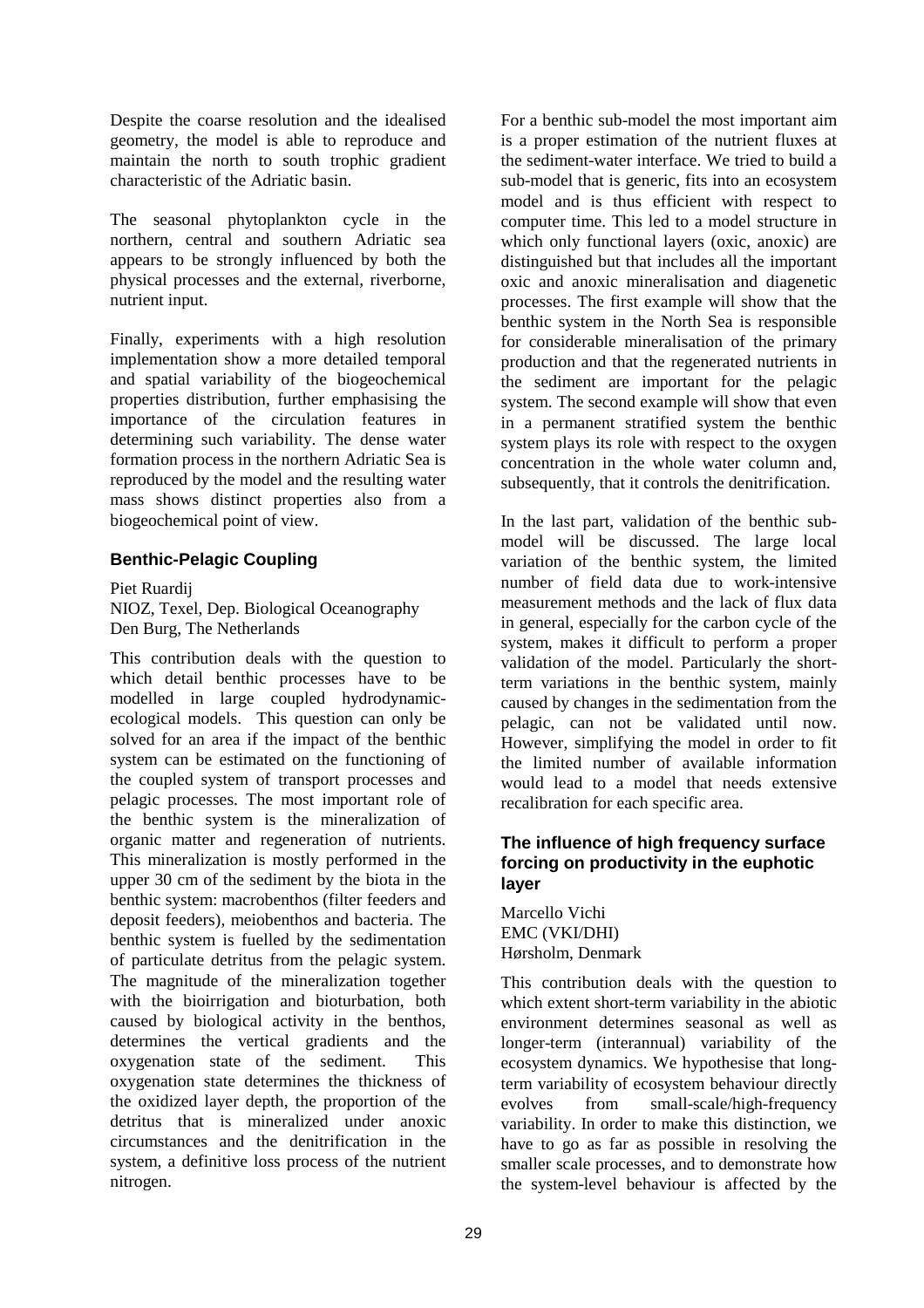time-resolution of forcing functions/boundary conditions. Results from a model study of two different sub-basins of the Baltic proper will be shown, the Bornholm Basin and the Eastern Gotland Basin, and the simulation results will be compared with independent observations from the Baltic Environmental Database. A onedimensional physical-ecological coupled model has been used to hindcast the behaviour of the major physical and hydro-chemical properties of the water column over the period 1979-90. This model shows sufficient potential skill to adapt to long-term changing ecosystem properties and to respond to local peculiarities of the ecosystem itself. Due to the implicit limitations of a onedimensional model and to the lack of long time series of biologically relevant properties in the regions of interest, we concentrated our investigation on variables only indirectly related to biological processes, such as nutrient concentrations and oxygen saturation.

The hypothesis that long-term ecosystem behaviour in the Baltic is determined by smallscale variability induced by local forcing functions has been tested by applying different boundary conditions to the Bornholm Basin model. The frequency of meteorological forcing functions has been reduced and then applied as new boundary conditions to the standard model. Momentum and heat fluxes at sea surface have been calculated from three-hourly measurements and then averaged to daily and monthly values, which have been linearly interpolated to the model time step. Comparison between the obtained model results shows that reduced forcing frequency changes the time evolution of biological fluxes, generally reducing them to lower levels. This can be shown by comparing the annual carbon gross assimilation calculated by models with different set-ups. The annual gross carbon production predicted by the model using the 3-hourly boundary conditions is higher than the ones with the lower frequency, and also interannual variability is enhanced.

This indicates that variability in the physical environment at proper time scales increases the biological activities in the model and that estimate of the primary production is a direct consequence of description of the dynamical

environment. We thus recommend that future operational model applications include the highest possible resolution of the surface forcing fields and, as a next step, we consider necessary the collection of biological observations at the same frequency to verify the model's capabilities and to establish whether in situ variability in the biogeochemical processes is indeed as high as our model results suggest.

#### **Coupling automated data acquisition with modelling: An ongoing French case study: the Bay of Seine (Channel)**

Alain Menesguen

IFREMER/Centre de Brest, Coastal Ecology Department Plouzané, France

Between 1997 and 1999, IFREMER deployed a

set of four MAREL data buoys in a coastal eutrophicated area along the French Channel coast, the eastern Bay of Seine. First, a "wharfstation" was installed on the shore of the Seine estuary (in the turbidity maximum area) then three "open sea-stations" were moored in the coastal area receiving the dilution plume of the river Seine where high phytoplankton biomasses are known to occur during spring and summer. Hourly data series of temperature, salinity, turbidity, dissolved oxygen are available for surface level in the "estuary station" and at three depth levels in "open sea-stations", where fluorimetric estimates of chlorophyll are also sampled every six hours.

This system, built for a continuous monitoring of water quality in a marine eutrophicated area, can also provide decisive calibration/validation data to a 3D ecological model of the whole estuary and bay of Seine and help to improve process formulation in the model. In return, the model delivers some spatial interpolation and extrapolation to the four automated data acquisition systems.

Some examples will be given of how the buoy data can be used to evaluate model adequacy showing either good validation for some variables (estuarine turbidity) or pointing out some deficiencies in process formulation for others (chlorophyll, oxygen).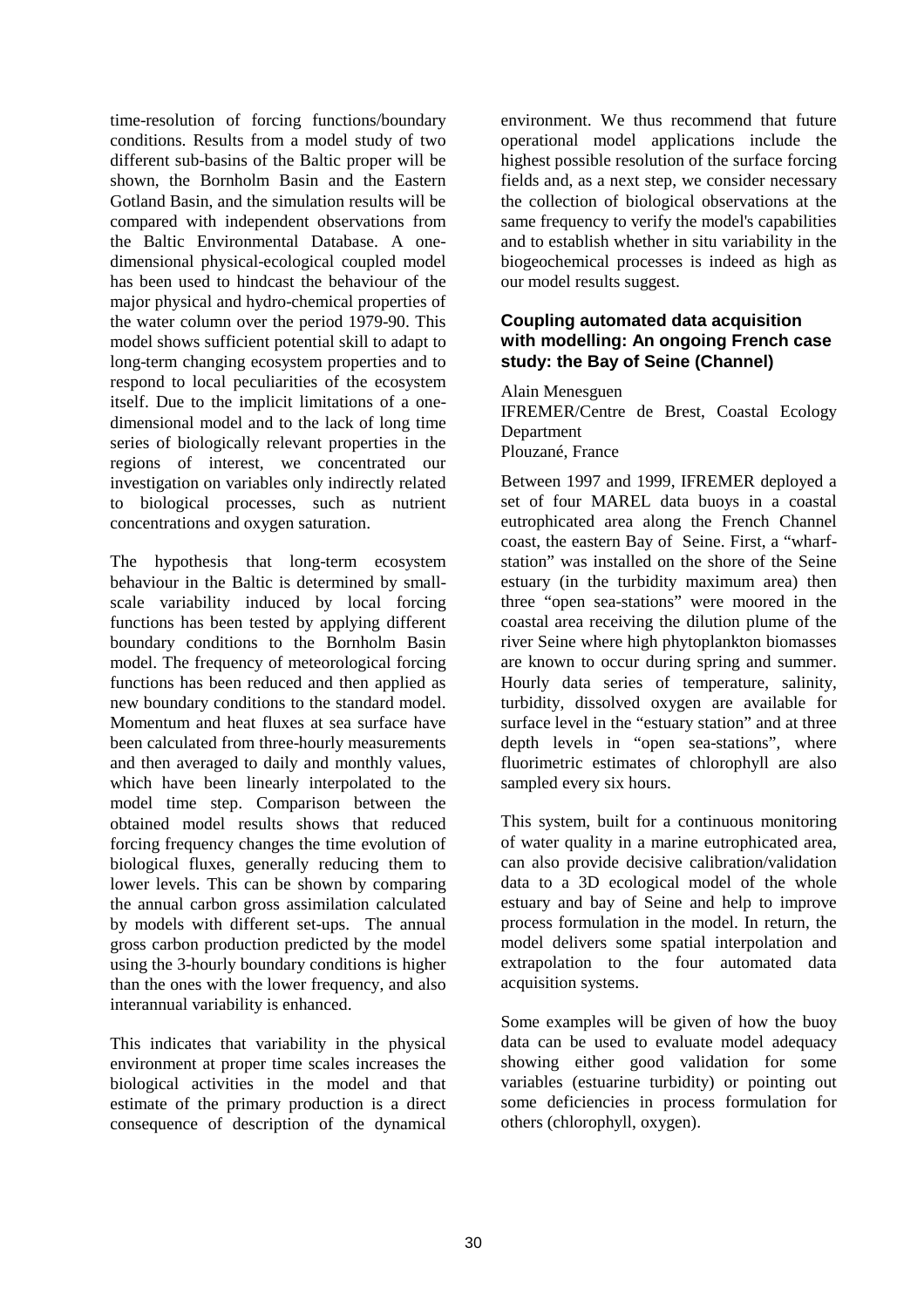#### **5.2 Session synthesis**

Ecosystem modelling has made great advances in the last decades during which it progressed from "naïve" mechanistic and process oriented modelling to data-driven approaches and individual-based models. Large projects that tried to model whole ecosystems have proven to be of limited use (also due to a lack of data) and the trend today appears to go towards more modest and perhaps more successful models of limited aspects of ecosystems (e.g. single ecosystems components like commercial fish production and processes, special events like toxic algal blooms, etc). During the last decade, coupling of complex physical and biological models has been largely accomplished, establishing, for example, the prominent role of turbulence for phytoplankton production and distribution. Future ecosystem models will tend to focus on specific applications, i.e. they will be designed to solve management problems and economic questions, they will be data oriented and have a user-friendly interface. In addition, the understanding of aggregate ("holistic") properties of ecosystem could lead to a new generation of ecosystem models that are closer to reality than those available at present. Finally, the development of "integrative" models could combine natural processes with socio-economic ones and thus predict the consequences of technological innovations and other anthropogenic impacts on an all-encompassing level.

A number of ecosystem models are already operating in Europe, among them COHERENS (COupled Hydrodynamical Ecological model for REgioNal Shelf seas), and the POM (Princeton Ocean Model) / ERSEM (European Regional Seas Ecosystem Model) system. COHERENS is used for the prediction and monitoring of waste material in shelf and coastal seas and is freely available on the Internet (through the MUMM homepage). It is coupled to biological, resuspension and contaminant models, and resolves meso-scale to seasonal scale processes. The combination of POM and ERSEM was successful in simulating ecosystem dynamics in the Mediterranean and could reproduce seasonal phytoplankton distribution in the whole basin. POM is a three-dimensional ocean circulation model whereas ERSEM is a generic biomass-

based ecosystem model that describes the biogeochemical processes occurring in the water column and in the sediment (Cycles of C, P, N, and Si).

Benthic-pelagic coupling as part of ecosystem modelling was discussed at some depth. The sub-model presented to the workshop aimed at correctly estimating nutrient fluxes at the sediment-water interface. Among other things, the model shows the great extent to which the benthic system in the North Sea is involved in primary productivity by mineralisation of organic matter and subsequent reintroduction of nutrients into the aquatic system. Validation of the described model, however, has proven to be difficult due to a lack of field data, a typical problem when it comes to biochemical variables requiring difficult and costly measurements. Simplification of the model is not a viable solution as it would then need laborious recalibration for each specific area. Therefore, a need for additional data, especially flux data for the aquatic carbon cycle, to help validate ecosystem models must be noted.

Spatio-temporal scales of observations can generate quite different results as was shown in a simulation exercise for the Baltic Sea. Lowfrequency measurements of surface forcing fields generated a smaller estimate of gross carbon production than high-frequency measurements. This result has yet to be verified by field data of similar resolution (3 hourly measurements) but suggests that bio-ecological variables might have to be sampled at a much higher spatio-temporal resolution than generally done at present. In this context, the four experimental buoys in the Channel area of France are of interest as they are already delivering high-resolution temporal measurements (hourly) of bio-ecological variables at different depth levels (temperature, salinity, turbidity, oxygen, and chlorophyll). These data are not only used for the monitoring of water quality but also help calibrating and validating a 3-D ecological model of the whole estuary. This model can at present describe turbidity patterns with good results but is not yet apt to satisfactorily explain temporal chlorophyll and oxygen fluctuations (not doing too bad with regard to spatial distribution, though). The French data could (again) show that many bioecological processes are linked to the tides and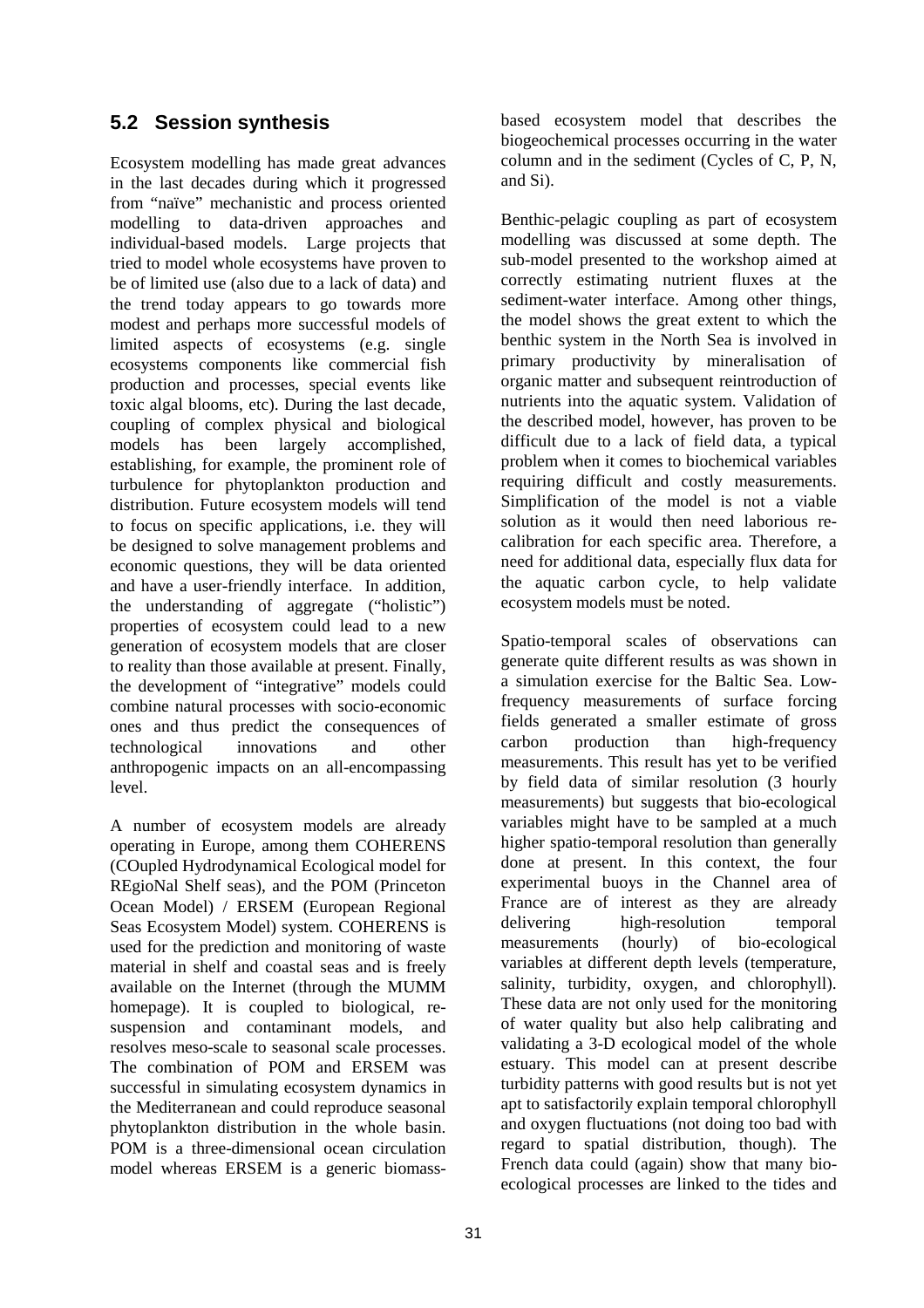that wind effects can reach down to the bottom of the water column influencing sediment processes.

The ability to address long-term ecosystem evolution as a response to climate change is presently being developed by global or basinwide models (for example by GODAE, CLIVAR, MERCATOR and others). However, the short-term nature of many local bioecological processes complicates their projections into the far future. Workshop participants therefore recommended to carefully assess user requirements as to the type of bioecological products and to forecast periods in

order to avoid unnecessary development costs. In addition, the demands of operational models should be used to determine monitoring strategy, i.e. type of variables and spatio-temporal resolution of measurements. High-resolution variables are urgently needed to validate and calibrate models but a lower-resolution monitoring might be found sufficient once this process is finished. Finally, better co-operation in sharing data and validation of models among modellers from different institutions and regions was viewed necessary in order to accelerate the development of bio-ecological operational models that could become shared components of a European Ocean Observing System.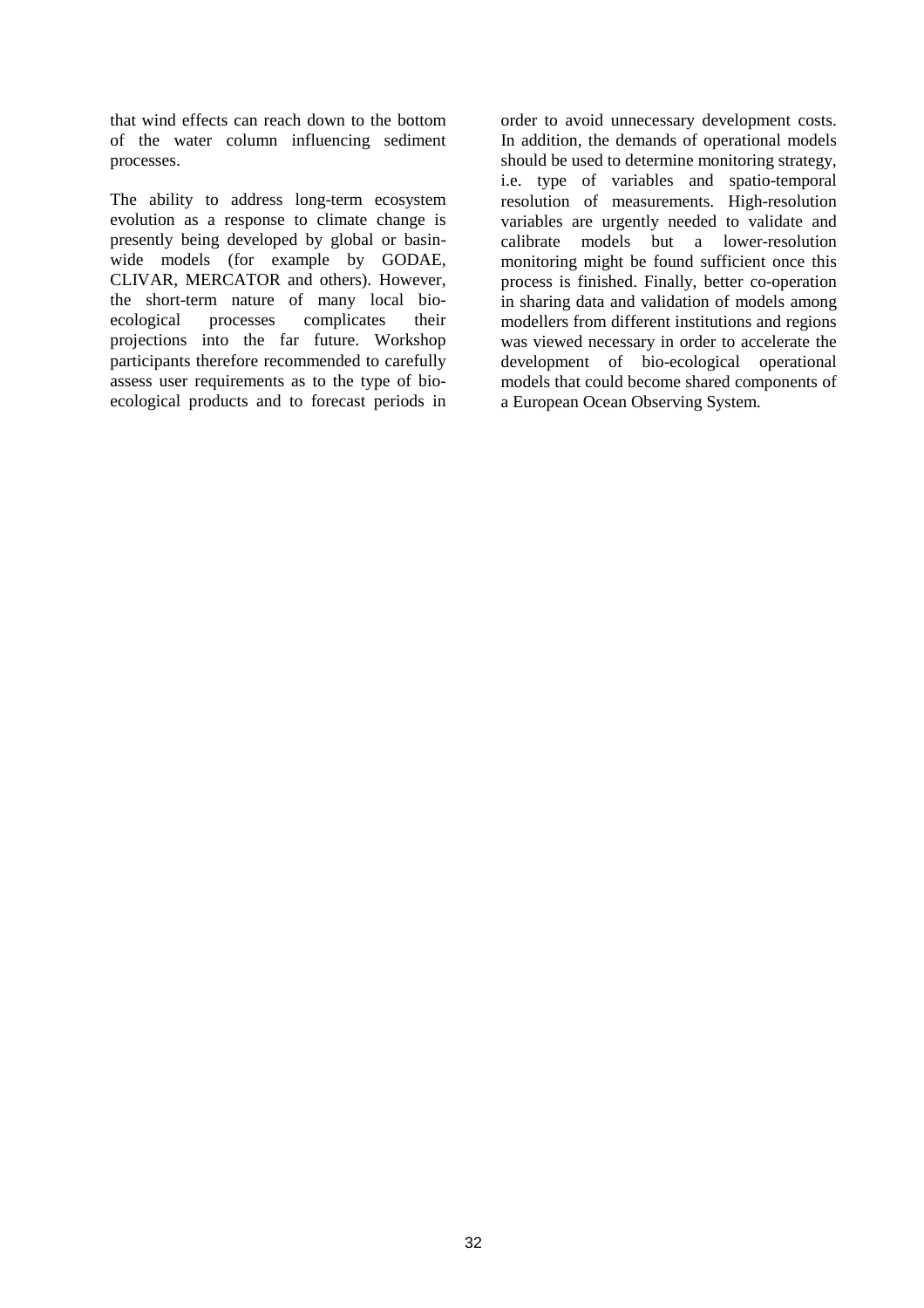*6 Recommendations*

These recommendations were formulated in sub-groups after the workshop sessions and discussed during a plenary session. They are supplemented by suggestions voiced during workshop sessions. Please note that the recommendations do not have the same titles as the workshop sessions, because some more detailed topics emerged.

#### **1. User involvement**

User involvement in the sampling strategy is of great value and must be given high priority. Users of bioecological operational oceanographic products identified by workshop participants are: the scientific community, environmental and public health agencies, coastal managers and decision makers, the public in general, fisheries and aquaculture business, shipping and tourist industry, and the navy. The following recommendations to improve the interaction with users were made:

- a. EuroGOOS should initiate an additional user requirement survey directed at customers of biological operational products and assess their specific data needs and possible contributions to sampling and monitoring.
- b. An improvement of interaction between marine scientists/operational agencies and politicians/public can be achieved through the following steps:
	- Elaboration of a summary report that includes all marine bio-ecological variables and indicators suggested for operational use by groups of scientists should be made available for discussion with end users by GOOS, EuroGOOS and ICES
	- Education of users of bio-ecological products as well as politicians and the public in general is important to help with strategic funding and the creation of useful and popular products. Scientists could play a crucial role in this process and help identify present and future needs of different applications in view of new technologies and products
	- Public awareness of bio-ecological marine topics could be enhanced by an improved presence in the Internet of agencies and programmes
	- EuroGOOS, ICES, and international conventions (OSPAR, HELCOM) should influence national governments and agencies towards greater acceptance of co-ordinated international monitoring. This includes preparation of material (possibly from projects such as Ferrybox and SeaFlux) showing the value of an approach that uses harmonised measurements throughout a region. This task is so important and labour intensive that an EU project initiated and/or supported by EuroGOOS, ICES, and EEA appears to be a good way to solve it
	- EU directives could help turn national agencies into users of EuroGOOS products to improve environmental protection, human health, and resource management.
- c. Contribution of stakeholders to sampling and monitoring could reduce costs and improve acceptance of operational oceanography. Many industries are collecting their own data due to a lack of oceanographic products and could greatly benefit from a co-ordinated system. Possible candidates mentioned are the shipping industry (that is already contributing in ferrybox projects), fish and mussel farmers, port authorities, offshore industry, etc.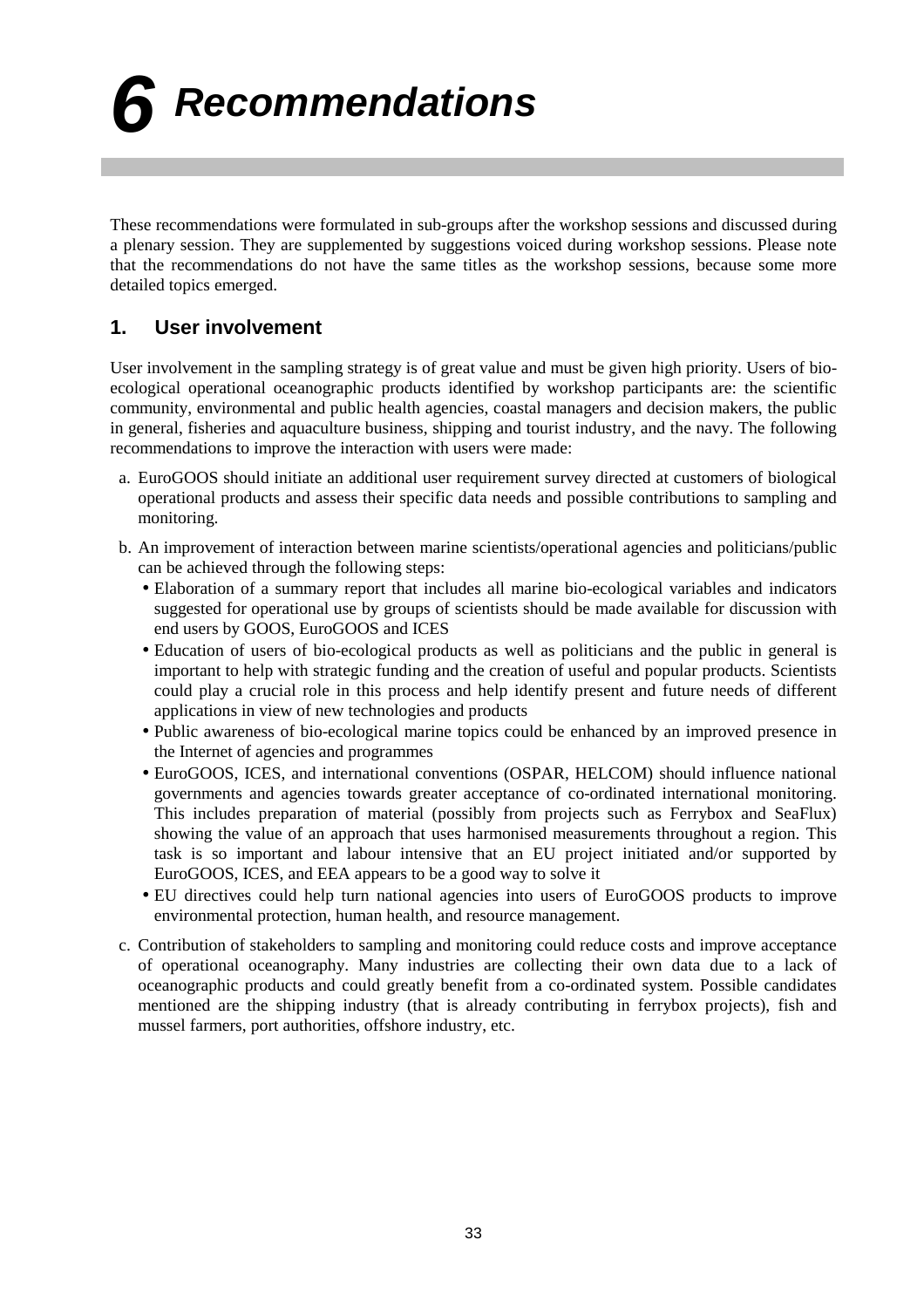#### **2. Biological Monitoring Technology**

The main developments necessary to make biological monitoring technology fit for operational sampling, were viewed as follows:

- a. Bio-sensors must be improved and new types developed:
	- New medical technology should be regularly scrutinised for its potential usefulness in operational oceanography
	- The development of acoustic assessment of zooplankton should be completed
	- Development of visual sensors for ichthyoplankton (see below)
	- Development of autonomous benthic sampling systems including optical imaging
- b. Standardisation of the most common methods is desirable for data merging and quality control
- c. P-I time series are needed for the calibration of remote sensing images in order to use them for primary productivity assessment

#### **3. Fish Stock Assessment**

Ecosystem considerations in fish stock assessment will be more important in the future and will require a new type of data in fish stock assessment. In this context, participants recommended:

- a. Multiply scientific efforts to identify ecological variables and models that can be shown to have a significant effect on fish distribution and abundance. Re-evaluate the significance of primary productivity for different fish species in view of improved PP assessment methods. Also, consider the use of bottom variables instead of surface variables. Extreme physical or chemical conditions (e.g. high and low temperature, oxygen deficiency, etc) that can cause mass mortality or illness, should be taken into account.
- b. Once these ecosystem variables have been established (including ichthyoplankton, see next recommendation), EuroGOOS and ICES should co-operate to determine a monitoring strategy, especially regarding spatio-temporal resolution and precision. As extreme events can have a distinct effect on biological organisms even at very short periods of duration, high temporal resolution of certain measurements might be necessary.
- c. Spawning areas of commercial and non-commercial fish species should be regularly monitored by fisheries agencies. This, however, requires an improvement of our understanding of spawning patterns and environmental requirements in different fish species as well as the development of autonomous technology. It was therefore recommended to:
	- Initiate a comprehensive 3-year ichthyoplankton survey (EU project to be initiated and supported by EuroGOOS and ICES) in European Seas. Perform spot checks every decade (ICES)
	- Develop optical instrumentation that is already used in ichthyoplankton monitoring to reach an operational state
- d. Non-commercial fish species should be given more attention by fisheries agencies than at present
- e. Routine tracing of fish routes via radio tags should be given consideration

#### **4. Sampling Strategy**

- a. It is highly recommended to adopt an integrated sampling strategy that co-ordinates different monitoring types and schemes (e.g. in-situ, remote sensing and cruises) whenever possible. Such an approach requires intercalibration of related data and relies on the standardisation of methods and minimum quality requirements.
- b. Operational bio-ecological models should be used as a starting point to determine the type of variables monitored and the spatio-temporal resolution of measurements.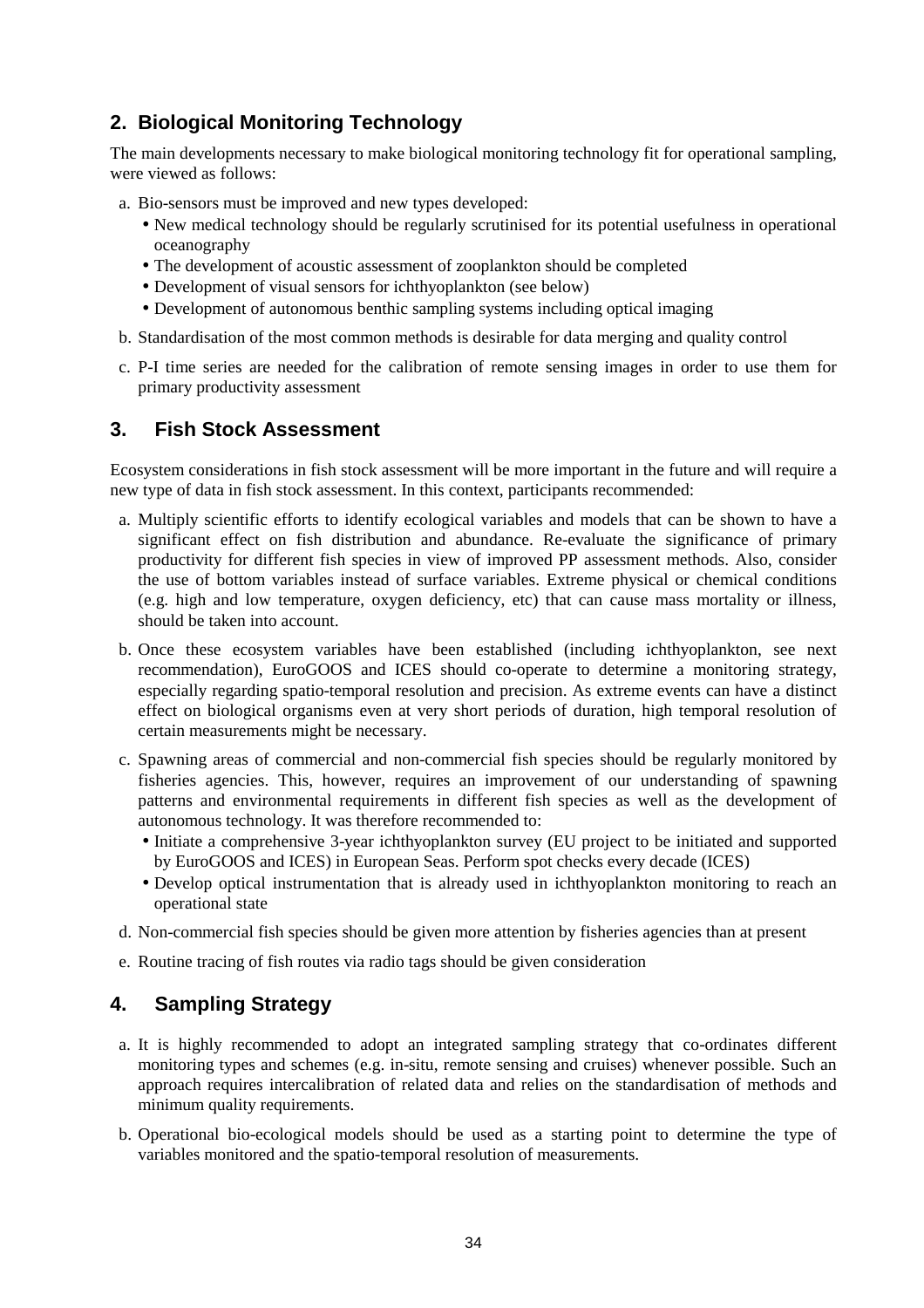- c. The monitoring of many biological and chemical variables is time consuming and costly. Frequency and accuracy of such measurements will have to be carefully balanced against user requirements. To overcome some of these problems, it was suggested that we should:
	- Create error models specifically for such variables
	- Adopt a responsive sampling strategy, i.e. increase the frequency and/or accuracy of measurements when other data suggest a change in the ecosystem that might effect the variable of interest
- d. For many variables, the optimum ratio between accuracy and spatio-temporal sampling resolution can be gained by extracting the necessary information from existing databases. More use should be made of this approach
- e. Better use should be made of the high-frequency monitoring potential of smart moorings or ferry box programmes in order to improve model (forecast) precision

#### **5. Impact Indicators and Pollution**

Impact indicators are crucial for coastal monitoring of pollution and eutrophication but are at present still lacking the required quality. An internationally co-ordinated, optimised, and standardised monitoring of inputs (from rivers, the atmosphere, and adjacent seas) and effects (on organisms and ecosystems) of chemical compounds (natural and xenobiotic) to the marine environment is therefore of great importance. Specifically, workshop participants recommended:

- a. A common definition of important biological or ecological indicators is necessary in order to standardise and harmonise assessment in different areas
- b. The development of new and improvement of existing indicators should be encouraged
- c. For the time being, impact indicators should be supplemented by raw data
- d. Progress should be made in revealing local transport patterns of contaminants in the water and the sediment for all European areas (OSPAR, EuroGOOS, ICES, EEA)
- e. EuroGOOS and EEA should join forces and co-operate with other organisations (mainly OSPAR, Helsinki and Barcelona Conventions) to determine the types and spatio-temporal distribution of measurements (indicators) that could be integrated in a European Ocean Observing System

#### **6. Long-term Databases**

Workshop participants emphasised the necessity of supporting existing efforts of building long-term databases and of harmonising existing monitoring operations. In addition, data must be stored and preserved for future comparison. Finally, methods that can be used to extract the useful information from databases must advance. Specifically, participants recommended:

- a. Start long-term bio-ecological databases in hitherto neglected areas, especially Mediterranean and Black Sea areas with the help of MedGOOS
- b. Systematic collection of biological data should be performed by national and international agencies and not left to research institutes
- c. Facilitate data access by
	- Using networks to improve and combine data sets from existing centres
	- Promoting the integration of modern user interfaces to important international databases that enable easy extraction and input of data.
- d. Develop more and new methods of extracting data from large databases. Establish a "Data analysis and data mining" software repository (on the server of the Danish Hydraulic Institute under the responsibility of Vladan Babovic)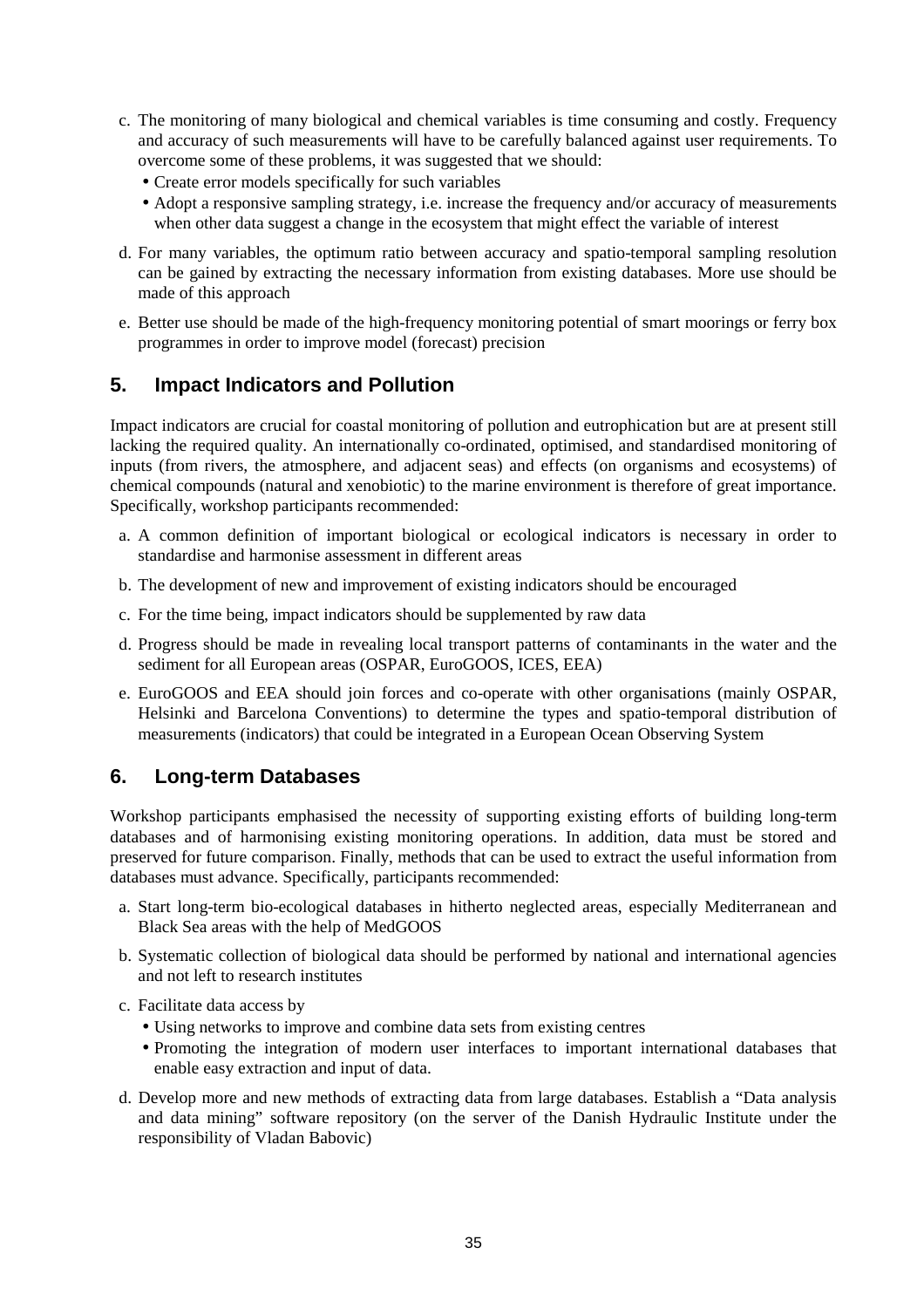- e. Ensure that existing archives of biological material held by institutes and museums are appropriately curated and maintained as potential sources for retrospective study in the future as new techniques are developed.
- f. Ensure the continuation of the CPR, also in view of hindcasting changes in benthic communities through the variance patterns of meroplankton (Echinoderm larvae)

#### **7. Data Analysis**

Data analysis must be improved and extended. Workshop participants thus recommended

- a. Establishment of (virtual) centres for data analyses which tasks it would be to assist with:
	- Education and training
	- Taxonomic identification
	- Modelling
- b. Establishment of quality criteria for parameters, analytical and statistical methods, processes, and model results. This should be done in co-operation by international programmes and agencies, e.g. ICES, EuroGOOS, EEA etc.

#### **8. Modelling requirements**

- a. Different transport and ecosystem models should be compared with each other and standardised before using them on an operational basis. They could be tested using data from projects such as Ferrybox and SeaFlux
- b. The efforts of EuroGOOS in bringing together European modelling expertise are greatly appreciated and the importance of a continuation and broadening of the co-operation among modellers from different institutions and regions must be emphasised. Development of shared bio-ecological operational models that could become components of a European Ocean Observing System is only possible through the sharing of data and joint validation of models
- c. High-frequency data are needed for the validation and calibration of ecosystem models, a few of which have been identified by workshop participants:
	- Flux data for the aquatic carbon cycle
	- Chlorophyll
	- Oxygen
	- Turbidity
	- Nutrients
- d. The development of new ecosystem models should be based on identified user requirements, e.g. in consultation with EuroGOOS and using EuroGOOS and GOOS documentation
- e. Nesting of models on different scales (mega micro) is encouraged
- f. Benthic processes and benthic-pelagic interaction deserves further efforts in understanding ecosystem dynamics and modelling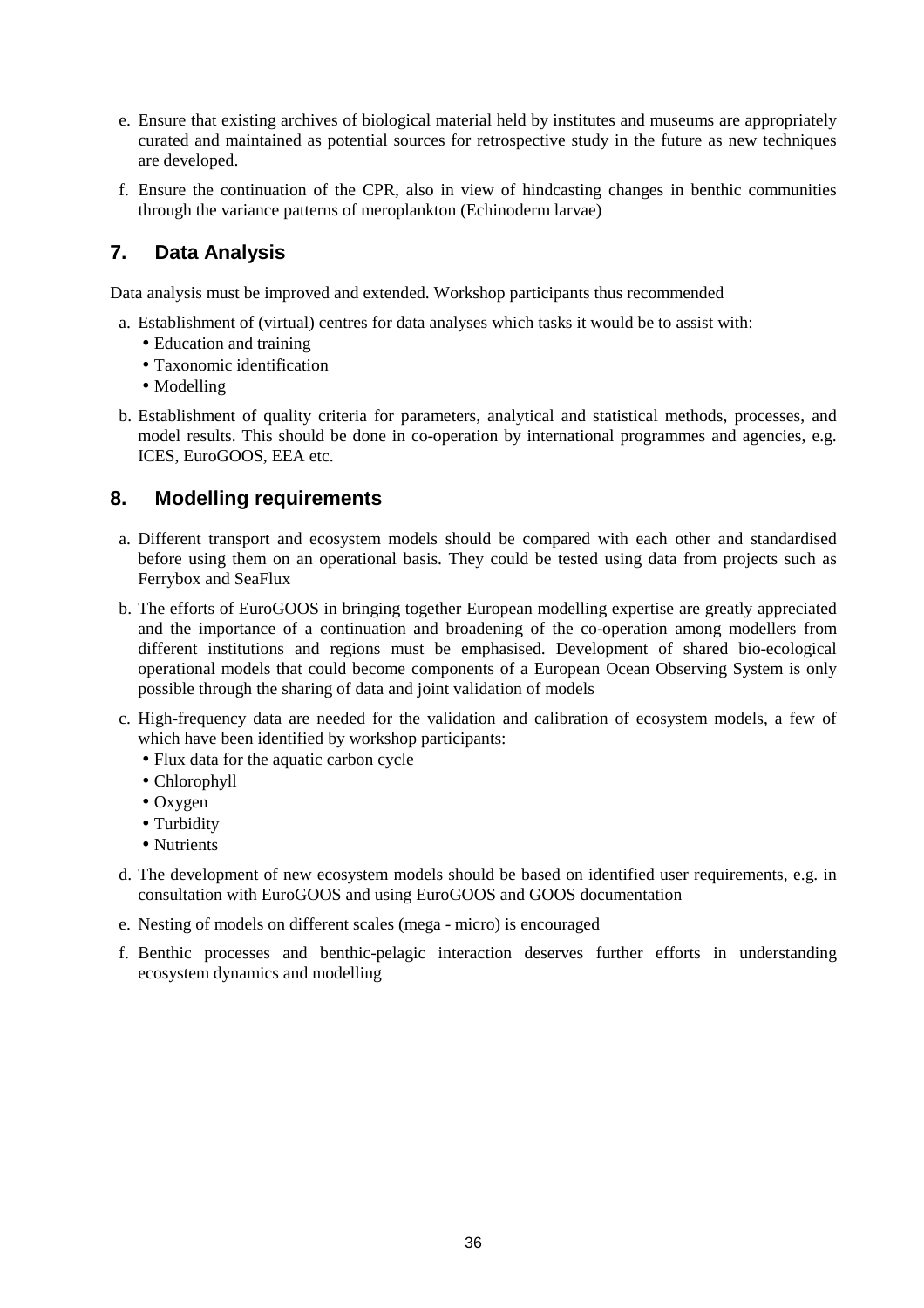#### **9. Products**

Workshop participants identified a number of products from bio-ecological monitoring, some of which already result from existing models. Others will have to be developed. Initiation and support of research projects to develop such products is seen as a task of EuroGOOS. In addition, it was felt that **visualisation of data analyses and model results** should be given more importance to ensure wide use and easy access to operational oceanographic products. The following list should be analysed by the EuroGOOS Products Working Group and then transferred to the appropriate EuroGOOS Task Teams.

- a. From the monitoring of primary productivity:
	- High quality data sets for scientific research (biodiversity, long-term trends in biological variability and community shifts)
	- Early warning systems for harmful algal blooms (based on transport patterns)
	- Detection of non-indigenous species among phytoplankton communities
	- Risk-assessment of environmental damage
- b. From additional biological monitoring except fish:
	- Habitat mapping for different benthic organisms (EEA with EuroGOOS)
	- Zooplankton abundance and composition (EuroGOOS to establish formal links to the ICES Zooplankton WG)
- c. From chemical monitoring:
	- Measurement of fluxes and transport tracking of hazardous substances (pollution) and nutrients (eutrophication)
	- Early warning (transport patterns) of oil spills, harmful algal blooms etc to enable rapid response
- d. From physical monitoring:
	- High-frequency measurements of many physical variables, e.g. temperature, salinity, turbidity, turbulence, currents, tides, wave height, etc. (already available in many places)
	- Monitoring and forecasting of stratification patterns
	- Systematic quantification of oceanic inflow/outflow to European shelf seas, the Mediterranean and the Baltic Sea (product from existing models)
	- Transport patterns by eastern boundary/shelf edge current (product from existing models?)
	- Timing and intensity of spring stratification (spring bloom) (product from existing models)
	- Measurement of the area/volume of Norwegian deep water areas (research necessary)
	- Size of physically defined feeding areas for many fish species, e.g. salmon, herring, cod (temperature/salinity important in this context, research necessary)
	- Parameterisation of deep water formation in the North Atlantic and Mediterranean Sea (product from existing models)
	- Measurement of sediment re-suspension (long-term research)
	- Sediment budgets at regional sea scale (long-term research)
- e. From long-term monitoring (climate change):
	- Evaluation of physical oceanographic and associated economic and social impacts for different periods into the future (research necessary)
	- Prediction of effects using models in 'what if' scenarios (ensemble modelling)
	- Evaluation of regional and global consequences of North Atlantic thermohaline shutdown
	- Feedback effects from ecosystems to physical climate models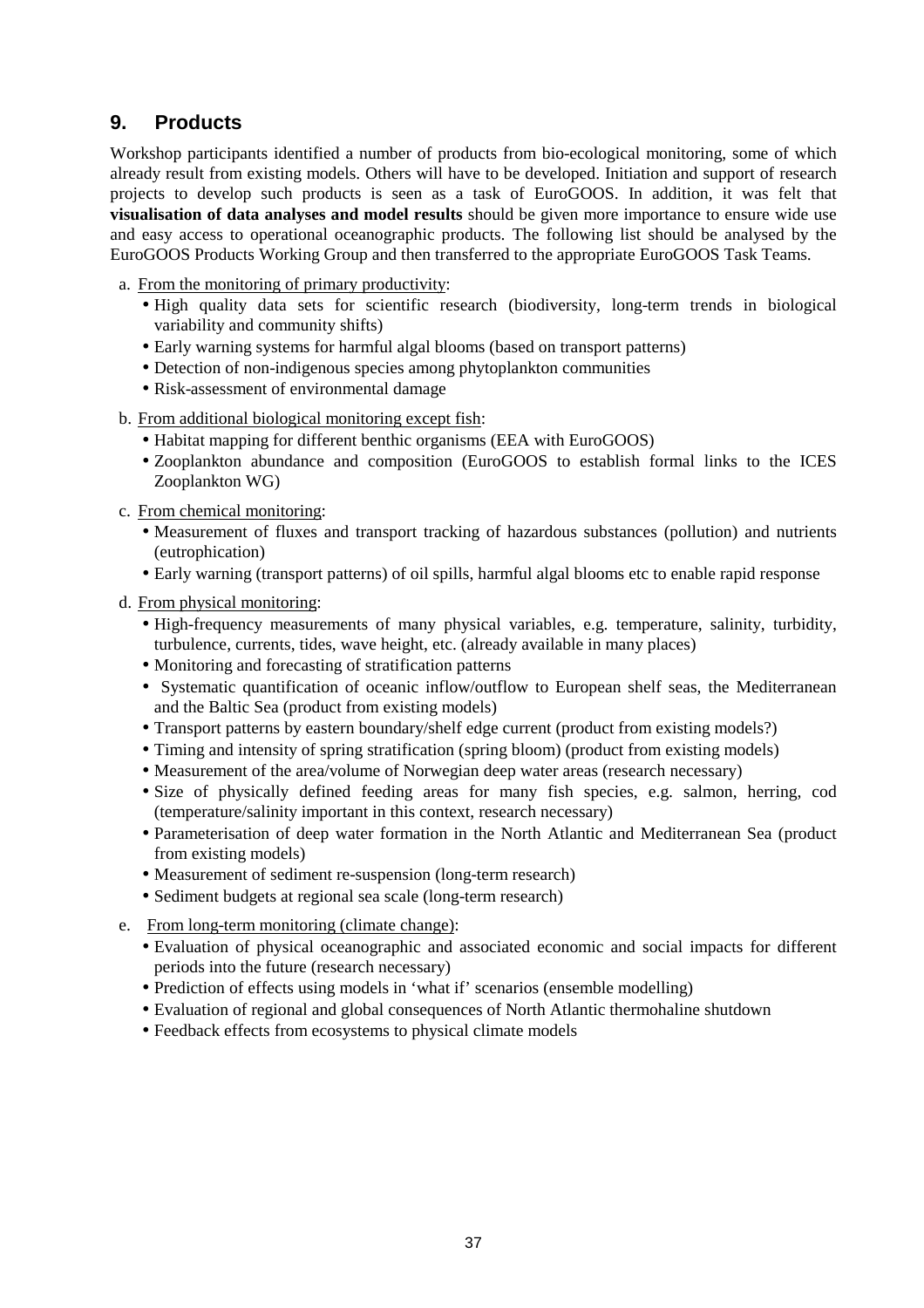## *Annexe 1*

## *Selected References*

- AMAP Report 99:1. Workshop on Combined Effects in the Marine Environment. Report of the workshop, Copenhagen, 16-17 November 1998. ICES CM 1999/ACME:7, Ref. E.
- Costanza, R and M. Mageau. 1999. What is a healthy ecosystem? Aquatic Ecology 33: 105-115
- Costanza, R., B. Norton, and B.J. Haskell. 1992. Ecosystem health: new goals for environmental management. Island Press, Washington DC.
- Fischer, J. & N.C. Flemming, 1999. Operational Oceanography: Data Requirements Survey. EuroGOOS Publications No. 12, Southampton Oceanography Centre, Southampton, 59 pp.
- HELCOM. 1992. Convention on the Protection of the Marine Environment of the Baltic Sea Area.
- ICES Marine Science Symposia Vol. 203: Changes in the North Sea Ecosystem and Their Causes: Århus 1975 Revisited. (Århus, 1995). ICES Journal of Marine Science, vol. 53, no. 6. 1996.
- ICES Marine Science Symposia Vol. 206: The Temporal Variability of Plankton and Their Physico-Chemical Environment. (Kiel, 1997). ICES Journal of Marine Science, vol. 55, no. 4. 1998.
- ICES Marine Science Symposia Vol. 210. Ecosystem Effects of Fishing. (Montpellier, 1999). ICES Journal of Marine Science, vol. 57, no. 3. 2000.
- ICES, 1999. Joint report of the workshop on the global ocean observing system – GOOS, Bergen, Norway, 22–24 March. ICES CM 1999/C:14.
- IOC, 1996. HOTO Strategic Plan. GOOS Document No.17, IOC/INF-1044. UNESCO, Paris.
- IOC. 1997. Summary Report of the Fourth Session of the IOC Intergovernmental Panel on Harmful Algal Blooms, Vigo 30 June - 2 July 1997.

IOC 1998a. The GOOS 1998. IOC, Paris: 168 pp

- IOC, 1998b. First Session of the GOOS Living Marine Resources Panel, Summary Report. Paris, France, 23-25 March 1998. IOC, UNESCO, Paris, France, 20 pp.
- IOC, 1999a. IOC-WMO-UNEP-ICSU-FAO Living Marine Resources Panel of the Global Ocean Observing System (GOOS). Second Session, Montpellier, France, 22-24 March l999. GOOS Report No. 74. UNESCO, Paris, 64 pp.
- IOC 1999b. IOC-WMO-UNEP-ICSU Coastal Panel of the Global Ocean Observing System (GOOS). Third Session, Accra, Ghana. 13 – 15 April 1999. GOOS Report No. 76. UNESCO, Paris, France, 88 pp.
- OSPAR Commission. In press. Quality Status Reports 2000.
- Reguera, B. et al (eds), 1998. Proceedings of the Eight International Conference on Harmful Algae, Vigo, Spain, June 1997. Xunta de Galicia and IOC of UNESCO
- Sherman, K., 1994. Sustainability, biomass yields, and health of coastal exosystems: an ecological perspective. ICES CM 1994/L: 19, BOC
- Sherman, K., and A.R. Solow, 1992. The changing states and health of a large marine ecosystem. ICES CM 1992/L: 38, Session V
- TemaNord. 1998. Workshop on the Ecosystem Approach to the Management and Protection of the North Sea. Oslo, Norway 15 - 17 June 1998. Nordic Council of Ministers, Copenhagen..

#### **Some Web pages:**

EuroGOOS: http://www.soc.soton.ac.uk/ OTHERS/EUROGOOS/ FAO: http://www.fao.org/ GOOS: http://ioc.unesco.org/goos/ HELCOM: http://www.helcom.fi/ ICES: www\_ices\_dk.html IOC: http://ioc.unesco.org OSPAR:<http://www.ospar.org/>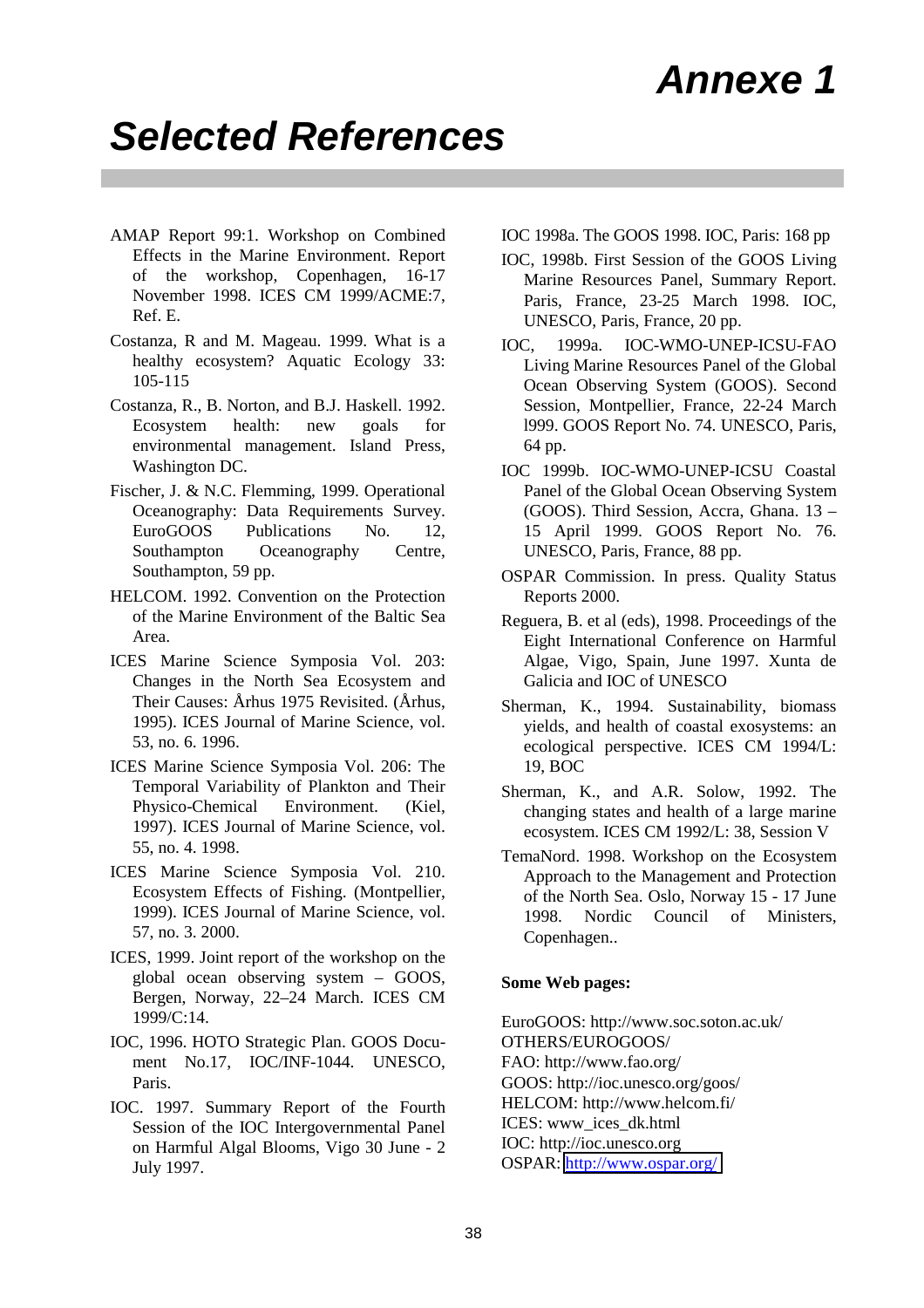## *Annexe 2*

## *List of Participants*

Aiken, Jim Plymouth Marine Laboratory, Prospect Place, West Hoe, Plymouth, PL1 3DH, UK Email: ja@ccms.ac.uk Tel: +44-1752633429

Atkins, John Chelsea Instruments Ltd. 55 Central Avenue, West Molesey, Surrey, KT8 2QZ, UK Email: cisales@compuserve.com Tel: +44-1819410044

Attridge, John Chelsea Instruments Ltd. 55 Central Avenue, West Molesey, Surrey, KT8 2QZ, UK Email: cisales@compuserve.com Tel: +44-1819410044

Babovic, Vladan Danish Hydraulic Institute, Agern Allé 5, DK-2970 Hørsholm, Denmark Email: vmh@dhi.dk Tel: +45-45179100

Baretta, Job National Institute for Coastal & Marine Management/RIKZ, PO Box 20907, 2500 EX The Hague, NL Email: J.W.Baretta@rikz.rws.minvenw.nl  $Tel: +31-703114311$ 

Brander, Keith ICES, Palægade 2-4, DK-1261 Copenhagen K, Denmark Email: keith@ices.dk Tel: +45-33152677Tel: +238

Buuren J van National Institute for Coastal & Marine Management/RIKZ, PO Box 20907, 2500 EX The Hague. Email: buuren@rikz.rws. minvenw.nl  $Tel·+31-703114311$ 

Colijn Franciscus Forschungs- und Technologie Zentrum Westküste, Universitaet Kiel, Hafentörn, D 25761 Büsum Email: colijn@ftz-west.uni-kiel.de Tel: +49-4834 604200

Daan, Niels RIVO, The department of Biology and Ecology, Netherlands Institute for Fisheries Research Email: n.daan@rivo.wag-ur.nl Tel: +31-255 564693

Doerffer, Roland GKSS Forschungszentrum, Institute of Hydrophysics, Max-Planck-Straße, 21502 **Geesthacht** Email: roland.doerffer@gkss. de Tel: +49-4152 871580

Ebenhoeh, Wolfgang Institut fur Chemie und Biologie des Meeres, Carl von Ossietzky Universität Oldenburg, Carlvon-Ossietzky-Str. 9-11, Postfach 25 03, D-26111 Oldenburg Email: ebenhoeh@icbm.de Tel: +49-4417983904

Estrada, Marta Instituto de Ciencias del Mar (CSIC), Departamento de Biología Marina y Oceanografía, Passeig Joan de Borbó s/n 08039 Barcelona (España) Email: marta@icm.csic.es Tel: +34-93 2216416

Fischer, Johanne Room 124/02, Southampton Oceanography Centre, EuroGOOS Secretariat, European Way, Southampton, SO14 3ZH, United Kingdom Email: j.fischer@soc.soton.ac.uk Tel: +44-2380 596243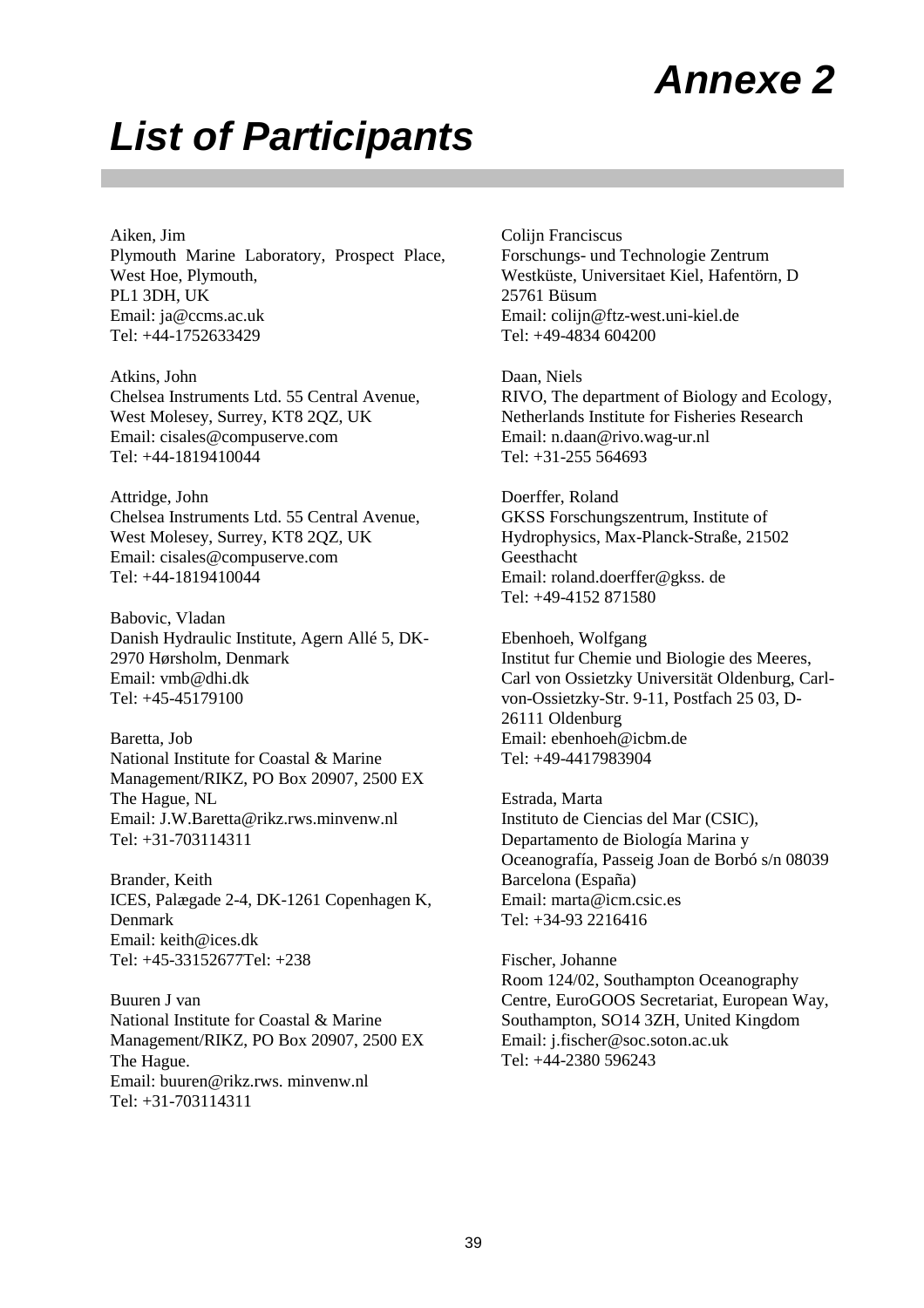#### Flemming, Nic

Room 014/12, Southampton Oceanography Centre, EuroGOOS Secretariat, European Way, Southampton, SO14 3ZH, United Kingdom Email: N.Flemming@soc. soton.ac.uk Tel: +44-2380 596242

Hoogeboom, Erin National Institute for Costal & Marine Management/RIKZ, PO Box 20907, 2500 EX The Hague, NL Email: E.Hoogeboom@rikz. rws.minvenw.nl Tel: +31-703114311

Hydes, David Room 674/19, George Deacon Division for Ocean Processes, Southampton Oceanography Center,European Way, Southampton, SO14 3ZH, United Kingdom Email: djh@soc.soton.ac.uk Tel: +44-2380 596547

Karydis, Michael University of the Aegean, Department of Marine Sciences Mytilini, Greece Email: mkar@aegean.gr Tel: +30-251 36255

Kuenitzer, Anita European Environment Agency, Kongens Nytorv 6, DK-1050 Copenhagen K, Denmark Email: anita.kuenitzer@eea. eu.int Tel: +45-33 367155

Laane, Remi National Institute for Costal & Marine Management/RIKZ, PO Box 20907, 2500 EX The Hague, NL Email: laane@rikz.rws. minvenw.nl Tel: +31-703114311

Leppaenen, Juha Markku Finnish Institute of Marine Research, P.O.Box 33, FIN-00931 Helsinki, Finland Email: jukkis@fimr.fi Tel: +358-9-61394564

Luyten, Patrick MUMM, Gulledelle 100, B-1200 Brussels, Belgium Email: P.Luyten@mumm.ac. be Tel: +32 2 7732138

Malcolm, Stephen CEFAS Lowestoft Laboratory, Pakefield Road, Lowestoft, Suffolk NR33 OHT Email: S.J.Malcolm@cefas.co.uk Tel: +44-1502 562244

Menesguen, Alain Directeur du Département Ecologie Cotière, IFREMER DEL/EC, Centre de Brest, BP 70- 29280, Louzane- France Email: amenesg@ifremer.fr 02 98 22 43 34

Peters, Herman RWS-DNZ, P.O. Box 5807, 2280 HV Rijswijk Email: h.c.peters@dnz.rws.minvenw.nl Tel: +31-70 336 6666

Reid, Phillip Chris SAHFOS, 1 Walker Terrace, The Hoe, Plymouth, PL1 3BN UK Email: pcre@wpo.nerc.ac.uk Tel: +44-1752 221112

Rosenthal, Harald Institut fur Meereskunde an der Universitat Kiel, Duesternbrooker Weg 20, D 24105 Kiel, Germany Email: hworthmann@ifm. uni-kiel.de Tel: +49-431 5973916

Ruardij, Piet Nederlands Instituut voor Onderzoek der Zee, P.O. Box 59, NL-1790 AB Den Burg, Texel, The Netherlands Email: rua@nioz.n Tel: +31-222 369475

Ruiz-Pino, Diana Universite Pierre et Marie Curie, Laboratoire de Physique et Chimie Marines, 4 Place Jussieu Boîte 134, 75005 Paris, FRANCE Email: ruiz@ccr.jussieu.fr Tel: +33-1 44274860

Rohlf, Norbert Institut fur Meereskunde an der Universitat Kiel, Duesternbrooker Weg 20, D 24105 Kiel, Germany Email: nrohlf@ifm.uni-kiel.de Tel: +49-431 5973925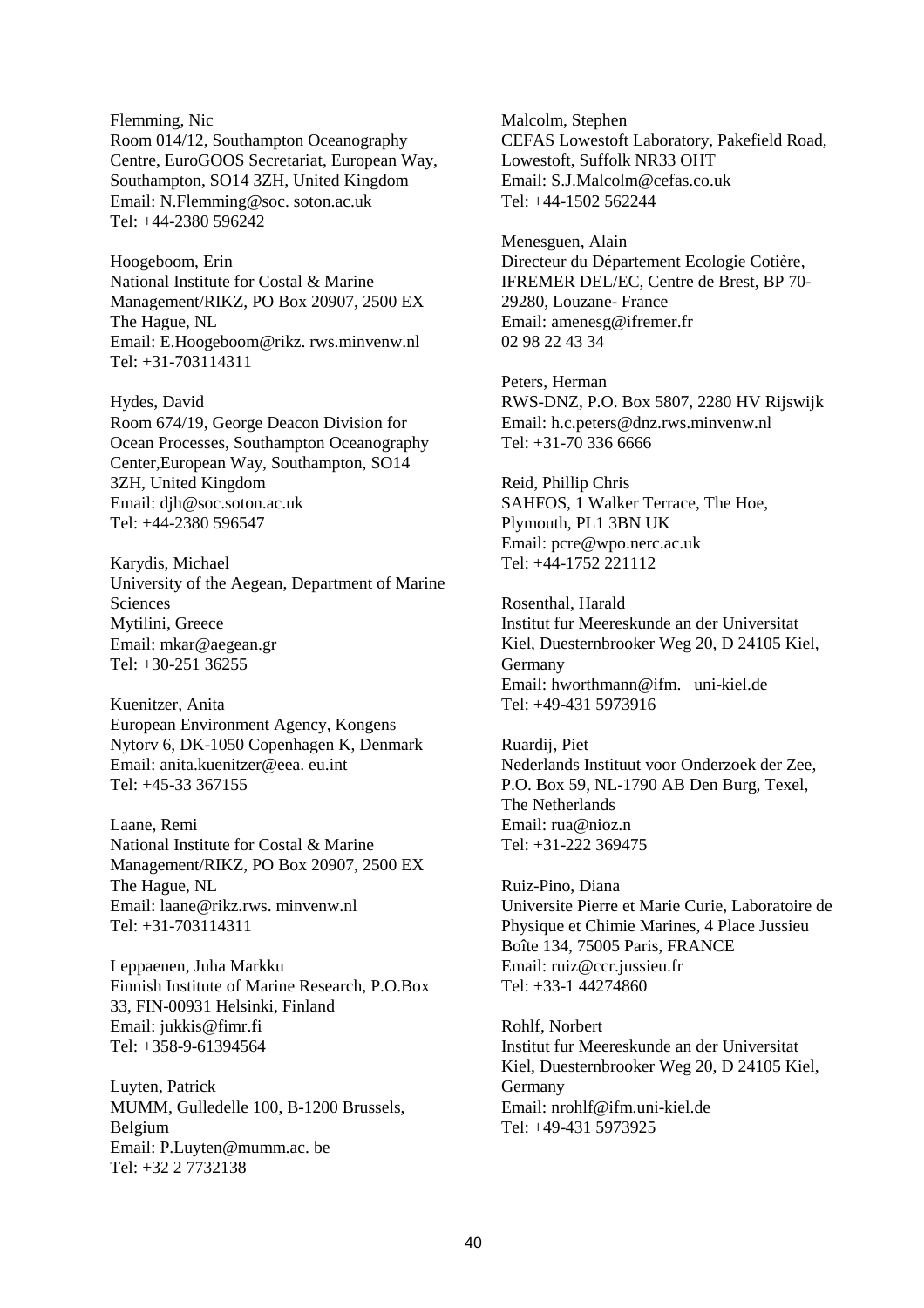Rumohr, Heye Institut fur Meereskunde an der Universitat Kiel, Duesternbrooker Weg 20, D 24105 Kiel, Germany Email: hrumohr@ifm. uni-kiel.de Tel: +49-431 5973957

Saetre, Roald Institute of Marine Research, P.O.Box 1870, 5817 Bergen, Norway Email: Roald.Saetre@imr.no Tel: +47 55 23 8603

Solidoro, Cosimo Istituto Nazionale di Oceanografia e di Geofisica Sperimentale-OGS, Department of Oceanography and Environmental Geophysics, Borgo Grotta Gigante 42/c, 34010 Sgonico, TRIESTE, ITALY Email: csolidoro@ogs.trieste.it Tel: +39 40 2140315

Tromp, Dik UNEP P O Box 16227 2500 BE The Hague, Netherlands Email: D.Tromp@unep.nl Tel: +31 70 311 4474

Vichi, Marcello Ecological Modelling Center (DHI), Hoersholm, Denmark Email: vichi@nioz.nl Tel: +31-222 369452

Zavatarelli, Marco Istituto di Scienze dell'Atmosfera e dell'Oceano, CNR Bologna, Italy M.Zavatarelli@isao.bo.cnr.it Tel: +39-51-639 8011

Zingone, Adriana Stazione Zoologica 'A. Dohrn', Villa Comunale, 80121 Napoli, Italy Email: zingone@alpha.szn.it Tel: +39 081 5833295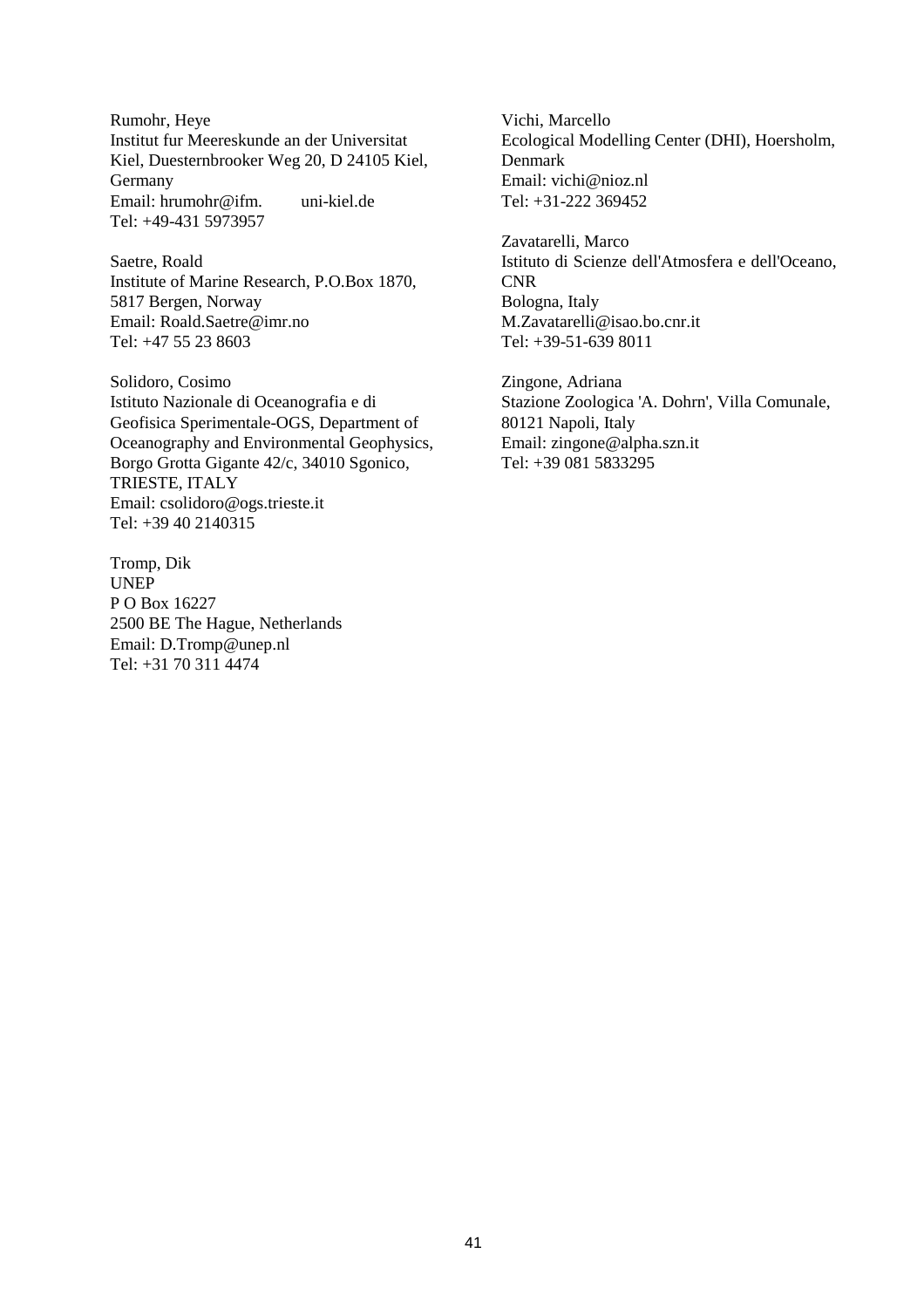## *Annexe 3*

### *EuroGOOS Members Addresses*

#### **Belgium**

Georges Pichot Prime Minister's Services Management Unit of the North Sea Mathematical Models (MUMM) Gulledelle 100 B-1200 Bruxelles Tel: +32 2 7732111 Fax:  $+32\ 2\ 7706972$ E-mail: g.pichot@mumm.ac.be

#### **Denmark**

Erik Buch Danish Meteorological Institute Lyngbyvej 100 2100 Copenhagen Ø Tel:  $+4539157500$  (switchboard),  $+45$ 39157259 (direct) Fax:  $+45,39270684$ E-mail: ebu@dmi.dk

Charlotte W H Christensen Royal Danish Administration of Navigation and Hydrography Overgaden o. Vandet 62 B DK-1415 Copenhagen K Tel: +45 32 68 95 00 (switchboard)  $Fax: +4531574341$ E-mail: cwc@fomfrv.dk

#### **Finland**

Hannu Grönvall Finnish Institute of Marine Research PO Box 33 FIN-00931 Helsinki Tel:  $+3589613941$ Fax: +358 9 613 94494 E-mail: hannu.gronvall@fimr.fi

#### **France**

François Gerard Météo France 1 quai Branly 75340 Paris cedex 07 Tel: +331 45 56 70 24 Fax: +331 45 56 70 05 E-mail: francois.gerard@meteo.fr

Jean-Claude Andre **CERFACS** 42 Avenue Gaspard Coriolis F-31057 Toulouse cedex 1 Tel: +33 561 19 30 01 Fax: +33 561 19 30 30 E-mail: andre@cerfacs.fr

Philippe Marchand TMSI/OP IFREMER BP 70 - 29280 Plouzané Tel: +02 98 22 41 26 Fax:  $+0298224135$ E-mail: Philippe.Marchand@ifremer.fr

#### **Germany**

Dieter Kohnke Bundesamt für Seeschiffahrt und Hydrographie (BSH) (Observer Member) Bernhard-Nocht-Str. 78 D. 20359 Hamburg Tel: +49 40 3190 3400  $\text{Fax}$  +49 40 3190 5000 E-mail: Dieter.Kohnke@BSH.d400.de

#### **Greece**

Christos Tziavos National Centre for Marine Research Ag. Kosmas 166 04 Elliniko Tel: +301 98 88 444 Fax: +301 98 33 095 / 98 11 713 E-mail: ctziav@posidon.ncmr.gr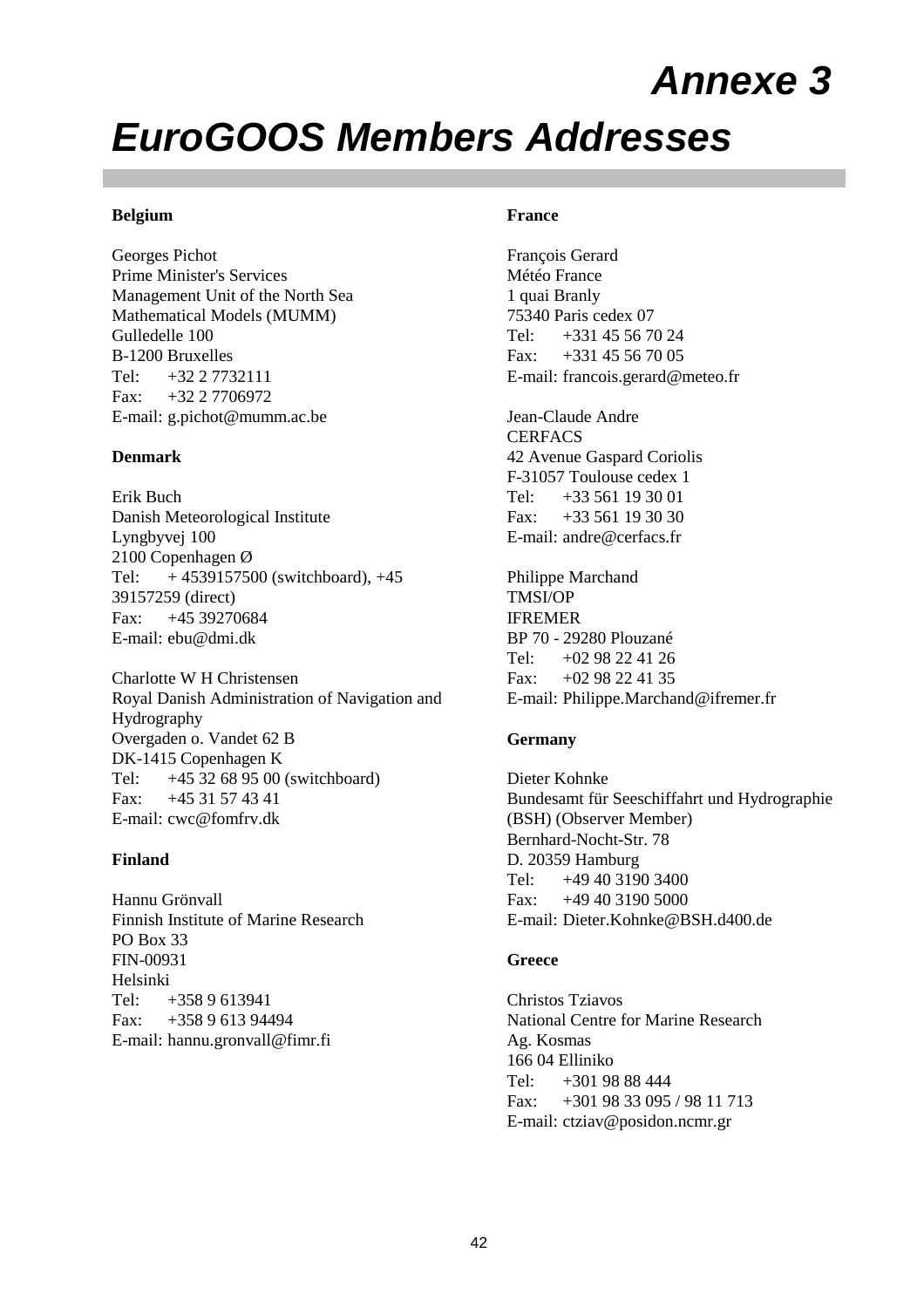Panos Drakopoulos Dept of Oceanography IMBC, PO Box 2214 71003 Iraklio Crete Tel: +3081 346860 #147, +3093 2809162 (mobile) Fax: +3081 241882 E-mail: pdrak@imbc.gr

#### **Ireland**

Orla NiCheileachair Marine Data Centre, STI Marine Institute 80 Harcourt Street Dublin 2 Tel: 353 1 4766500 Fax: 353 1 4784988 E-mail: Orla.NiCheileachair@marine.ie

#### **Italy**

Maria Dalla Costa Head, Unit for International Programmes Development Environment Dept. S.P. 069 ENEA - Casaccia Via Anguillarese 301, 00060 S.M. di Galeria Rome Tel: +39 06 30483946/3092/3951 Fax: 39 06 30483594 E-mail: dallacosta@casaccia.enea.it

Silvana Vallerga CNR Euroufficio - A RI GE Via De Marini 6 16146 Genova Tel: +39 0335 30 3130 mobile, +39 0783 22027 IMC lab Fax: +39 010 6475 800; 39 0783 22002 E-mail: Vallerga@nameserver.Ge.cnr.it

#### **Netherlands**

Leendert J Droppert Ministry of Transport, Public Works and Water Management Survey Department, Rijkswaterstaat Poortweg 10, P.O.Box 5023 2600 GA Delft Tel:  $+31$  15 2512594 Fax: +31 15 2572917 E-mail: l.j.droppert@MDI.RWS.minvenw.nl

J P van der Meulen KNMI PO Box 201 3730 AE De Bilt Tel: +31 30 2206432 Fax: +31 30 2210849 E-mail: meulenvd@knmi.nl

Jan H Stel NWO/Netherlands Organization for Scientific Research Earth and Life Sciences (AWW) PO Box 93120 2509 AC The Hague Tel: +31 70 3440 842  $Fax: +31703832173$ E-mail: stel@nwo.nl

#### **Norway**

Ola M Johannessen Nansen Environmental and Remote Sensing **Center** Edvard Griegsvei 3a N-5037 Solheimsviken Tel:  $+47,55,29,72,88$ Fax:  $+47,5520,0050$ E-mail: ola.johannessen@nrsc.no

Bruce Hackett Norwegian Meteorological Institute PO Box 43 Blindern N-0313 Oslo Tel:  $+47,22,96,33,39$ Fax:  $+4722963050$ E-mail: Bruce.Hackett@dnmi.no

Roald Saetre Institute of Marine Research PO Box 1870 Nordnes 5817 Bergen Tel:  $+47,55,23,8500$ Fax: +47 55 23 8531 E-mail: Roald.Saetre@imr.no

#### **Poland**

Wlodzimierz Krzyminski Institute of Meteorology and Water Management Maritime Branch Waszyngtona 42 81-342 Gdynia Tel: +48 58 20 52 21 Fax: +48 58 20 71 01 E-mail: krzymins@stratus.imgw.gdynia.pl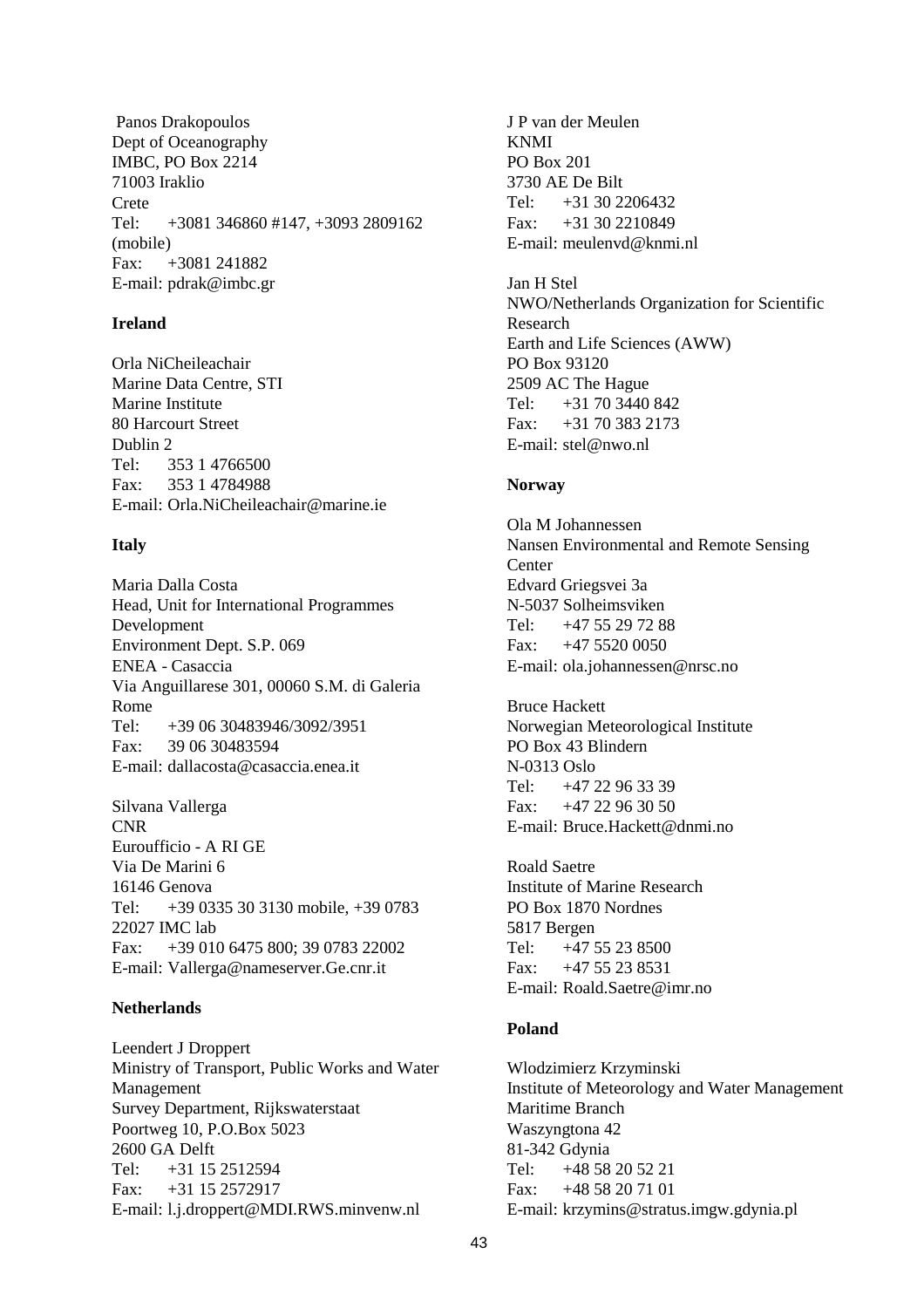Jan Piechura Institute of Oceanology Polish Academy of Sciences Powstanców Warszawy 55 81-712 Sopot Tel: +48 58 551 7281 Fax: +48 58 551 2130 E-mail: piechura@iopan.gda.pl

#### **Russia**

Valery A Martyschenko Department for Scientific Research, Marine and Antarctic Studies Roshydromet 12, Novovagankovsky Per. Moscow, 123242 Tel:  $+ 70952524511$ Fax:  $+ 70952552090$ E-mail: 5431.g23@g23.relcom.ru

#### **Spain**

Gregorio Parrilla Instituto Espanol de Oceanografia Corazon de Maria 8 28002 Madrid Tel: +34 91 347 3608 Fax: +34 91 413 5597 E-mail: gregorio.parrilla@md.ieo.es

Ignacio Rodriguez Puertos del Estado Clima Marítimo Avda. del Partenón 10 E-28042 Madrid Tel:  $+341\,524\,5538$ Fax: 341 524 5506 E-mail: irarevalo@eppe.portel.es

#### **Sweden**

Hans Dahlin Swedish Meteorological and Hydrological Institute (Observer Member) S-601 76 Norrköping Tel: +46 11 495 83 05 Fax: +46 11 495 83 50 E-mail: hdahlin@smhi.se

#### **Turkey**

Ilkay Salihoglu Director METU Institute of Marine Sciences PO Box 28 Erdemli, 33731, Icel Tel: +90-324-521-2150 Fax: +90-324-521-2327 E-mail: ilkay@ims.metu.edu.tr

#### **UK**

Howard Cattle Ocean Applications, Meteorological Office Room 245, London Road, Bracknell Berkshire RG12 2SZ Tel: +44 1344 856209 Fax: +44 1344 854499 E-mail: hcattle@meto.gov.uk

Howard Roe Southampton Oceanography Centre European Way Southampton SO14 3ZH Tel: +2380-595106 Fax: +2380-595107 E-mail: H.Roe@soc.soton.ac.uk

David Palmer Environment Agency National Centre for Instrumentation and Marine Surveillance Rivers House, Lower Bristol Road Bath, Avon BA2 9ES Tel: +44 (0)1225 444066 Fax:  $+44(0)1225469939$ E-mail: david.palmer@environmentagency.gov.uk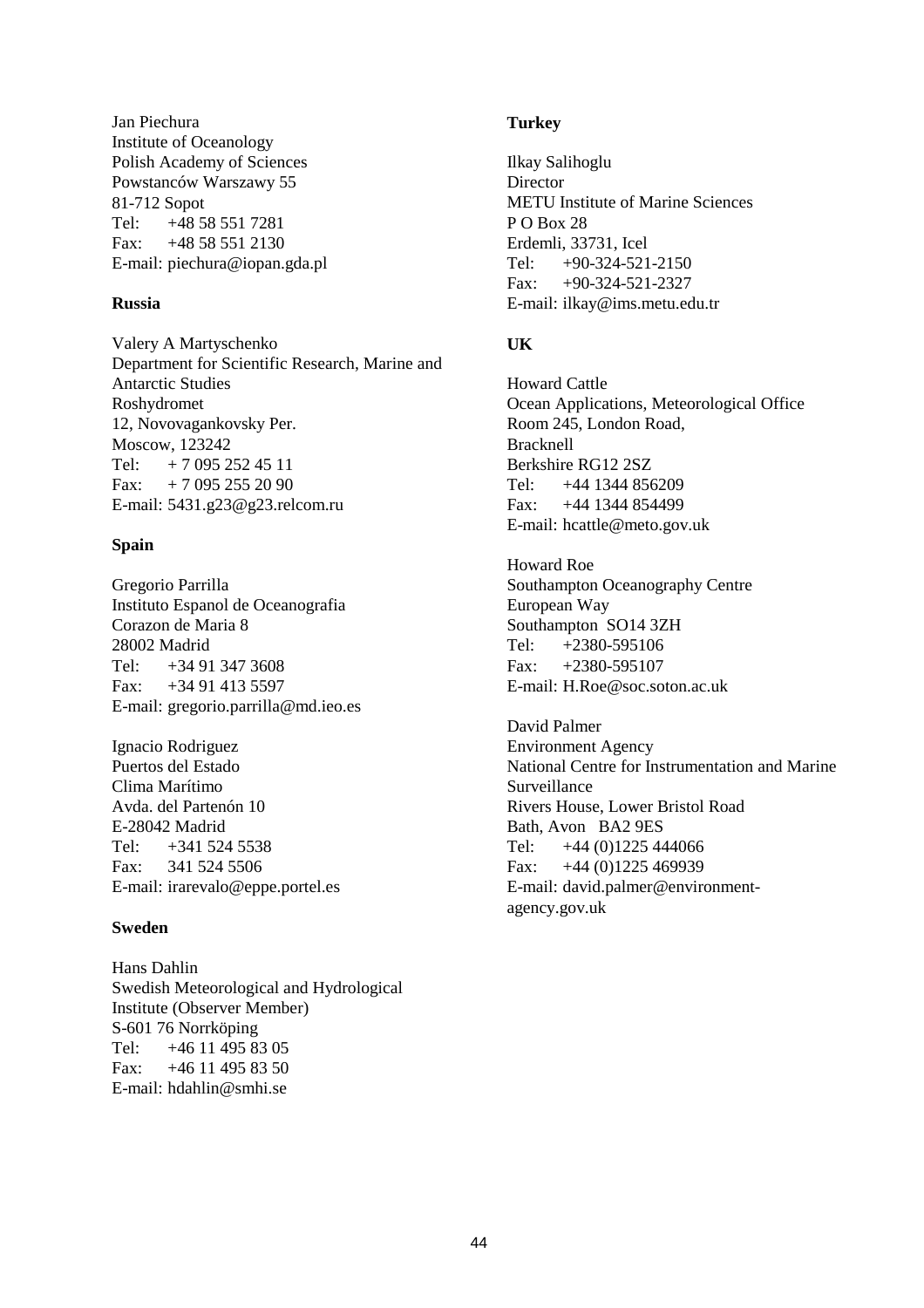## *List of Acronyms Annexe 4*

| AOP             | <b>Apparent Optical Properties</b>                                        |
|-----------------|---------------------------------------------------------------------------|
| <b>BOOS</b>     | <b>Baltic Ocean Observing System</b>                                      |
| <b>CLIVAR</b>   | <b>Climate Variability Experiment</b>                                     |
| <b>COHERENS</b> | Coupled Hydrodynamical Ecological model for Regional Shelf Seas           |
| <b>CPR</b>      | <b>Continuous Plankton Recorder</b>                                       |
| <b>CPU</b>      | <b>Central Processing Unit</b>                                            |
| <b>CZCS</b>     | <b>Coastal Zone Colour Scanner</b>                                        |
| <b>DOC</b>      | Dissolved Organic Compounds                                               |
| <b>EEA</b>      | European Environmental Agency                                             |
| <b>EIONET</b>   | European Environment Information and Network                              |
| <b>ERS</b>      | EuroGOOS Data Requirement Survey                                          |
| <b>ERSEM</b>    | European Regional Seas Ecosystem Model                                    |
| <b>ESA</b>      | <b>European Space Agency</b>                                              |
| ETC/MCE         | European Topic Centre on Marine and Coastal Environment                   |
| EuroGOOS        | European Global Ocean Observing System                                    |
| <b>FAO</b>      | United Nations Food and Agriculture Organisation                          |
| <b>FRRF</b>     | <b>Fast Repetition Rate Fluorometer</b>                                   |
| <b>GEP</b>      | <b>Gross Ecosystem Product</b>                                            |
| <b>GNP</b>      | <b>Gross National Product</b>                                             |
| <b>GPP</b>      | <b>Gross Primary Productivity</b>                                         |
| <b>GODAE</b>    | Global Ocean Data Assimilation Experiment                                 |
| <b>GODAR</b>    | Global Oceanographic Data Archaeology                                     |
| <b>GONZ</b>     | Graadmeter ONtwikkeling Noordzee (Dutch project on ecological indicators) |
| GOOS            | Global Ocean Observing System                                             |
| <b>HAB</b>      | Harmful Algal Bloom                                                       |
| <b>HELCOM</b>   | Helsinki Convention                                                       |
| <b>HOTO</b>     | Health of the Ocean                                                       |
| <b>ICES</b>     | International Council for the Exploration of the Seas                     |
| <b>IFREMER</b>  | Institut Français de Recherche pur l'Exploitation de la Mer               |
| <b>IOC</b>      | Intergovernmental Oceanographic Commission                                |
| <b>IOP</b>      | <b>Inherent Optical Properties</b>                                        |
| <b>KDD</b>      | Knowledge Discovery in Databases                                          |
| <b>LMR</b>      | <b>Living Marine Resources</b>                                            |
| <b>MAREL</b>    | Marine Water Quality Monitoring Buoy                                      |
| <b>MERCATOR</b> | French Ocean Modelling Programme                                          |
| <b>MUMM</b>     | Unit for Marine Monitoring and Modelling (Belgium)                        |
| <b>NASA</b>     | North American Space Agency                                               |
| <b>NPP</b>      | Net Primary Productivity                                                  |
| <b>OSPAR</b>    | <b>Oslo-Paris Convention</b>                                              |
| PAR             | Photosynthetic Active Radiation                                           |
| $P-I$           | Photosynthetic versus Irradiance                                          |
| <b>POM</b>      | Princeton Ocean Model                                                     |
| PP              | <b>Primary Productivity</b>                                               |
| PRISMA-I        | Project of the Consiglio Nazionale delle Ricerche (CNR), Italy            |
| <b>SAHFOS</b>   | Sir Alister Hardy Foundation for Ocean Science                            |
| <b>TAC</b>      | Total allowable catch                                                     |
| <b>UNIDO</b>    | United Nations Industrial Development Organisation                        |